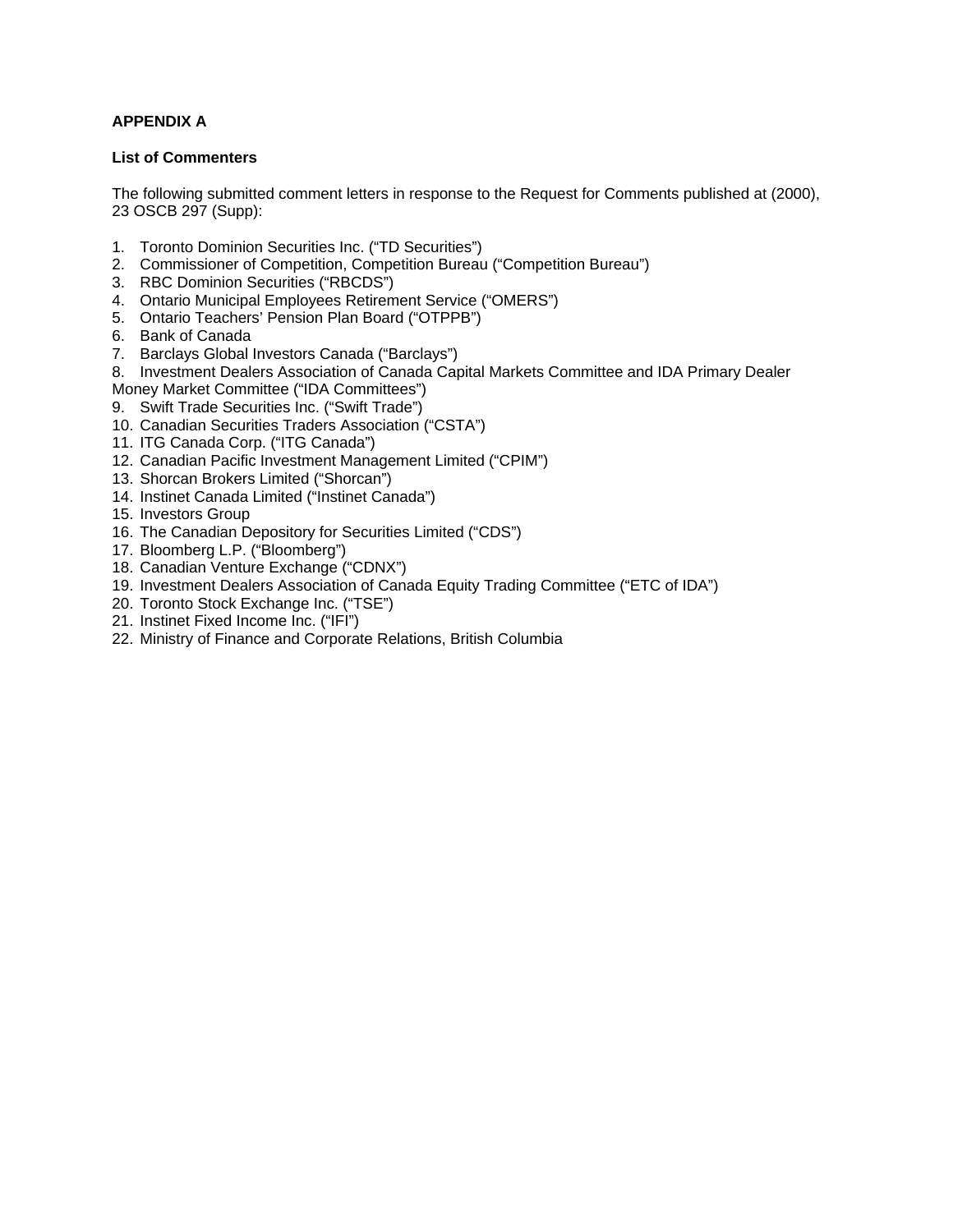## **SUMMARY OF COMMENTS RECEIVED AND CSA RESPONSE**

| <b>DATA CONSOLIDATION</b>                                                                                                             |                                                                                                                                                                                                                                                                                                                                                                                                                                                                                                                                                                                                                                                                                                          |
|---------------------------------------------------------------------------------------------------------------------------------------|----------------------------------------------------------------------------------------------------------------------------------------------------------------------------------------------------------------------------------------------------------------------------------------------------------------------------------------------------------------------------------------------------------------------------------------------------------------------------------------------------------------------------------------------------------------------------------------------------------------------------------------------------------------------------------------------------------|
| <b>Definition of "data</b><br>consolidator" and<br>"information<br>processor"                                                         | <b>CDS</b> - CDS requests that the definitions of "data consolidator" and "information processor"<br>be clarified so as to reflect the distinction between the equities market and the fixed income<br>market. They ask that the definitions be revised so that it is clear that the "information"<br>processor" role only pertains to fixed income securities.                                                                                                                                                                                                                                                                                                                                          |
|                                                                                                                                       | CSA Response: The CSA have decided to use one term "information processor" to<br>describe the person or company that receives and distributes information. An<br>information processor will collect and disseminate information for both exchange-<br>traded securities and unlisted debt securities.                                                                                                                                                                                                                                                                                                                                                                                                    |
| <b>Five levels of</b>                                                                                                                 | ETC of IDA - The ETC is concerned that the requirement to display five levels of                                                                                                                                                                                                                                                                                                                                                                                                                                                                                                                                                                                                                         |
| information                                                                                                                           | independent bid and offered prices in a decimal pricing systems may not be what the<br>marketplace requires and may require a technology infrastructure more sophisticated and<br>more costly than systems currently operational in equity markets. It may suffice to state the<br>ultimate objective but simply require the publication of a national best bid/offer by the<br>consolidator in Phase 1 and provide data vendors with the ability to create more complex<br>market data displays.                                                                                                                                                                                                        |
|                                                                                                                                       | CSA Response: The specific requirements in NI 21-101 have been modified to state<br>that the information to be displayed by the information processor will be in<br>accordance with requirements set by the information processor. Through the use of<br>an advisory committee, the CSA and information processor will determine the<br>appropriate level of information that will be displayed. However, the CSA are of the<br>view that at least five levels of information must be shown, if it is available.                                                                                                                                                                                         |
| Leave data<br>consolidation to the<br>industry                                                                                        | TSE - The TSE believe that the basic objectives of data consolidation can be achieved by<br>using a phased approach employing existing infrastructure at a lower costs, provided that<br>the CSA is flexible on the manner in which the data consolidator is organized and distributes<br>the consolidated feed. The TSE recommends that the CSA mandate objectives of data<br>consolidation but leave it to the markets and industry to best determine how to implement<br>them.                                                                                                                                                                                                                        |
|                                                                                                                                       | CSA Response: In order to see how the market develops, the CSA are requesting that<br>the industry propose the appropriate model for data consolidation. The CSA have<br>provided an exemption from the requirement to provide information to the<br>information processor to those marketplaces that execute trades of exchange-traded<br>securities. The exemption is not available after December 31, 2003. The industry has<br>until that date to develop and implement a system that consolidates data.                                                                                                                                                                                             |
| <b>Question 1:</b><br>Should broker ID<br>numbers be collected<br>and disseminated by<br>the data consolidator?<br>If yes, should the | TD Securities - TD Securities believes that any omission of broker designations on trades<br>could lead to misinformation, decreased information transparency and reduced competition<br>among market participants. TD Securities believes that broker numbers promote competition<br>in the marketplace and play an important marketing and business enhancing role in the<br>Canadian brokerage community.                                                                                                                                                                                                                                                                                             |
| customer decide<br>whether the broker ID<br>is disseminated?                                                                          | <b>OTPPB</b> - For equity securities, broker numbers should be collected by the data consolidator.<br>The broker numbers should be disseminated by the data consolidator. When an institution<br>wants to transact a large block of stock, it will determine which broker has been active in<br>that stock. Without this information, institutions are forced to search for that broker, thus<br>providing information to a number of market participants. This may lead to the movement of<br>the price of the stock and may lead to guess-estimates of the size of the order which may<br>lead to more volatility. The customer should not be able to decide whether the broker ID is<br>disseminated. |
|                                                                                                                                       | For fixed income securities, the question assumes brokers will facilitate all trades. This is not<br>necessarily the case. A marketplace may be established that allows direct client to client                                                                                                                                                                                                                                                                                                                                                                                                                                                                                                          |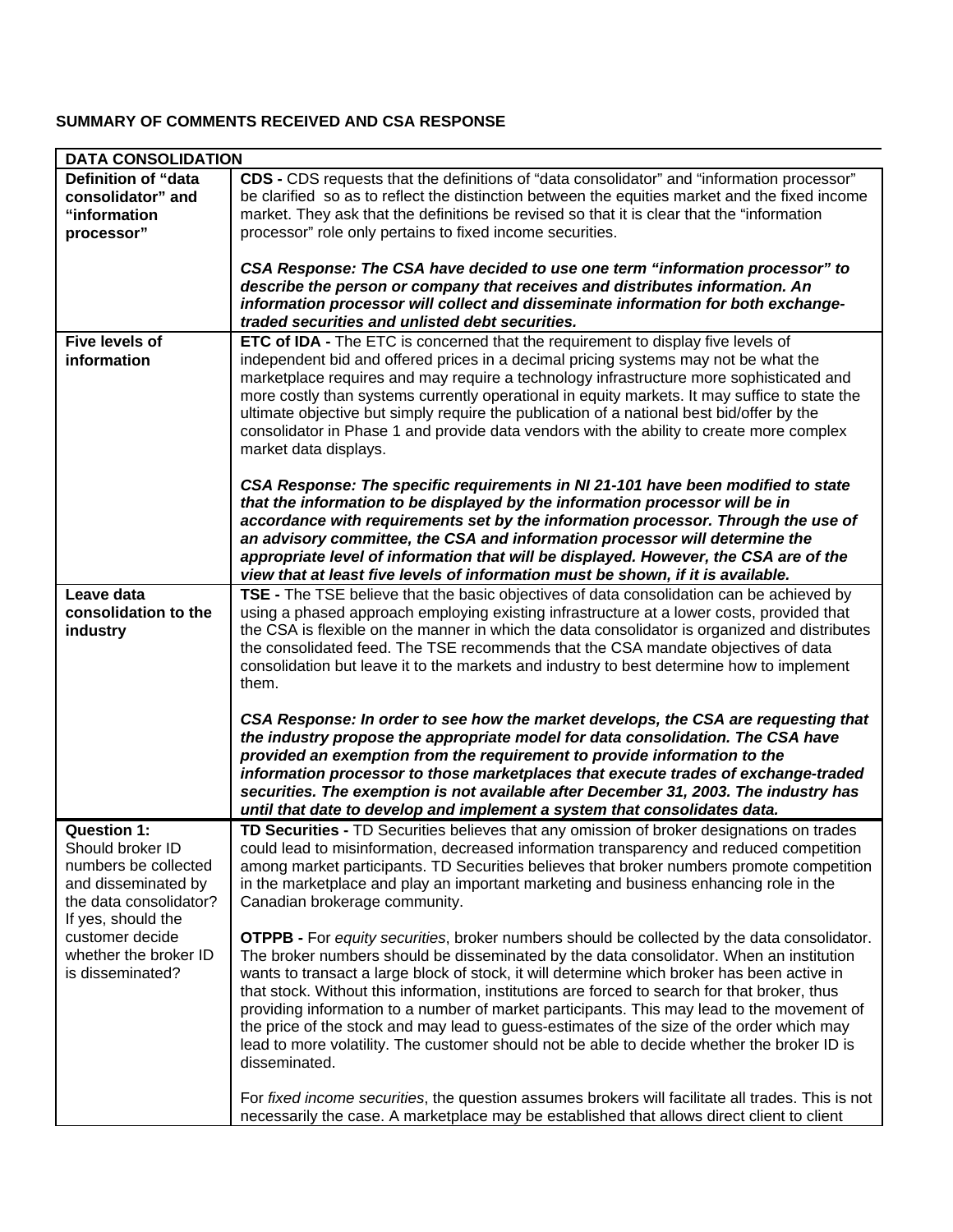| <b>Market Regulation -</b><br><b>Equity</b><br><b>Question 2:</b><br>Who should provide<br>market regulation for<br>ATSs? Please provide<br>reasons for your<br>answer. | out market regulation of competing trading systems. Attempting to address conflicts through<br>"process-driven" solutions such as a separate board of directors is not a substitute for true<br>independence. TD Securities believes that the solution is to transfer the regulatory functions<br>to an independent SRO, like the IDA. Pending such a solution, TD Securities is prepared to<br>support the TSE's independent regulation services unit provided measures are put in place<br>to address conflicts of interest and prevent the TSE from influencing the market regulator.<br>The CSA has an important role in dealing with disagreements if the ATSs perceive that<br>market regulation is not sufficiently neutral. |
|-------------------------------------------------------------------------------------------------------------------------------------------------------------------------|-------------------------------------------------------------------------------------------------------------------------------------------------------------------------------------------------------------------------------------------------------------------------------------------------------------------------------------------------------------------------------------------------------------------------------------------------------------------------------------------------------------------------------------------------------------------------------------------------------------------------------------------------------------------------------------------------------------------------------------|
| <b>MARKET REGULATION</b>                                                                                                                                                | TD Securities - Stock exchanges have conflicts of interest precluding them from carrying                                                                                                                                                                                                                                                                                                                                                                                                                                                                                                                                                                                                                                            |
|                                                                                                                                                                         | CSA Response: The CSA have determined that it is up to the marketplace to decide<br>whether broker identification numbers will be provided to the information processor.                                                                                                                                                                                                                                                                                                                                                                                                                                                                                                                                                            |
|                                                                                                                                                                         | track the particular order in the marketplace. The information is also useful in helping to find<br>liquidity quickly and efficiently.                                                                                                                                                                                                                                                                                                                                                                                                                                                                                                                                                                                              |
|                                                                                                                                                                         | CDNX - Broker ID numbers should be collected and disseminated by the data consolidator.<br>In the junior market, this increases the possibility of the investor being able to identify and                                                                                                                                                                                                                                                                                                                                                                                                                                                                                                                                          |
|                                                                                                                                                                         | <b>Investors Group - Broker identification should be collected and disseminated by the data</b><br>consolidator. The customer should not be the one that decides whether it is disseminated.                                                                                                                                                                                                                                                                                                                                                                                                                                                                                                                                        |
|                                                                                                                                                                         | Instinet Canada - Yes, as the collection and dissemination of broker ID numbers<br>contributes to marketplace competition.                                                                                                                                                                                                                                                                                                                                                                                                                                                                                                                                                                                                          |
|                                                                                                                                                                         | <b>CPIM -</b> The collection and dissemination of broker ID numbers should be continued by a<br>data consolidator. The transparency and integrity of the Canadian equity auction market is<br>reinforce by the exposure of broker numbers on all trades. Clients should not have the ability<br>to remove broker numbers.                                                                                                                                                                                                                                                                                                                                                                                                           |
|                                                                                                                                                                         | ITG Canada - As a general rule, broker ID numbers should be collected and disseminated,<br>as it will improve information transparency and lead to increased competition among market<br>participants. ITG Canada has some concern that the broker ID number could be used to<br>piece together the identity of a client and as a result, believes that the client should be able<br>to suppress the broker ID number.                                                                                                                                                                                                                                                                                                              |
|                                                                                                                                                                         | CSTA - Yes. It is imperative that the data consolidator provide as much relevant information<br>as possible including broker ID numbers. Broker ID numbers are an important source of<br>information, without which there will be decreased information transparency and competition<br>for all market participants. Broker ID numbers play an important marketing and business<br>enhancing role for the brokerage community, provide early and effective indications of unfair<br>trading activity and are used extensively to monitor trades and traders by both the buy side<br>and the sell side compliance officers. Customers should not have the ability to decide<br>whether the broker ID number is disseminated.         |
|                                                                                                                                                                         | <b>Barclays - Broker ID numbers should be collected and disseminated by the data</b><br>consolidator. Without this information, investors have to approach many dealers, leading to<br>less favourable market conditions for large trades. In addition, settlement quality and credit<br>quality of the broker can be important factors in deciding when to execute trades. It is also<br>important to collect broker ID numbers to aid in compliance and investigations. Customers<br>should not be able to decide whether broker ID numbers are disseminated.                                                                                                                                                                     |
|                                                                                                                                                                         | transactions. These client to client transactions may or may not be on a name give-up basis.<br>Commitment to traditional industry structures is not required. Activity levels of identified<br>participants should not be disseminated, other than perhaps activities in Government of<br>Canada bonds by primary dealers.                                                                                                                                                                                                                                                                                                                                                                                                         |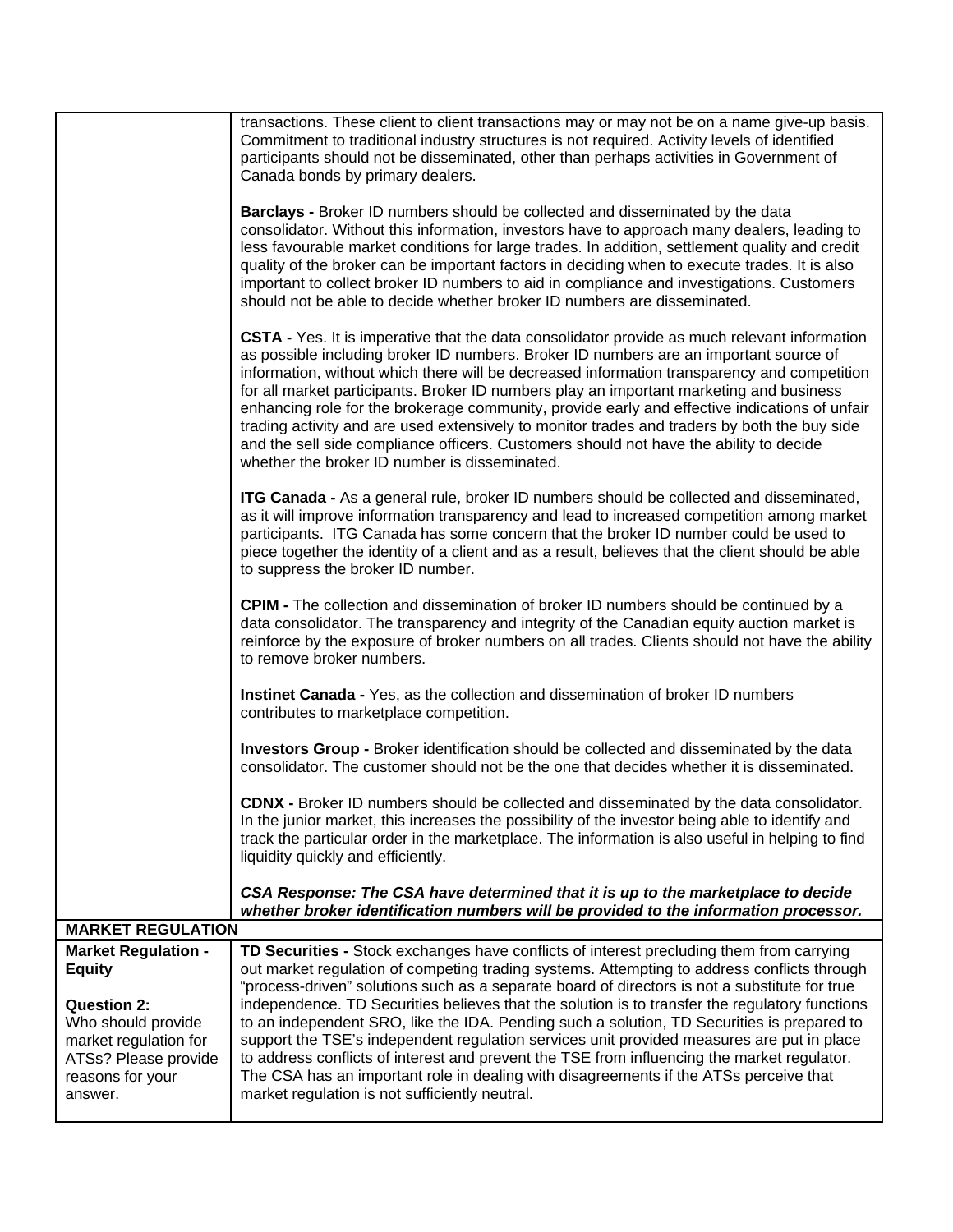| <b>OTPPB</b> - There are two avenues of market regulation. First, a separate market regulator<br>should be established, independent of the exchanges and ATSs. The cost of funding the<br>regulator could be covered by an imposition of a small tariff on trading. Second, the<br>exchanges are in a conflict of interest with ATSs. Therefore, if they continue to have a<br>regulatory role, it should be moved to a separate division or subsidiary.                                                                                                                                                                                                                                                                                                                                                            |
|---------------------------------------------------------------------------------------------------------------------------------------------------------------------------------------------------------------------------------------------------------------------------------------------------------------------------------------------------------------------------------------------------------------------------------------------------------------------------------------------------------------------------------------------------------------------------------------------------------------------------------------------------------------------------------------------------------------------------------------------------------------------------------------------------------------------|
| <b>Barclays</b> - There are two preferences for the regulation of the equity markets. First, is for<br>the CSA to provide direct regulation for exchanges and ATSs, with industry participation.<br>The second preference is for a self-regulatory organization which will provide a level-playing<br>field and will be overseen by the CSA. In either case, the cost can be financed by modest<br>trading fees.                                                                                                                                                                                                                                                                                                                                                                                                    |
| <b>CSTA -</b> Market regulation should be by the jurisdiction in which the ATS operates and<br>resides. However, the regulation of ATSs by existing exchanges would raise a serious<br>conflict of interest. One solution is for the ATS to be regulated by an SRO, like the IDA.<br>Another solution is to see the exchanges move market regulation into separate divisions or<br>subsidiaries.                                                                                                                                                                                                                                                                                                                                                                                                                    |
| <b>ITG Canada - It is not clear that ATS could, at least initially, support the cost of establishing</b><br>and operating a separate market regulator. Although ITG Canada shares the concerns that<br>the regulation of competing trading systems by the exchanges may give rise to conflicts of<br>interest, ITG Canada believes that these conflicts can be sufficiently mitigated where market<br>regulation is performed by and by independent divisions or subsidiaries of the existing<br>Canadian stock exchanges, provided that the surveillance functions are kept separate and<br>apart from the "for-profit" activities of the exchange. As well, appropriate measures, such as<br>corporate governance protections, should be established and agreed to by industry<br>participants.                   |
| <b>CPIM - An independent market regulator should oversee all markets and should report to</b><br>the CSA.                                                                                                                                                                                                                                                                                                                                                                                                                                                                                                                                                                                                                                                                                                           |
| Instinet Canada - Stock exchanges have widely recognized conflicts of interest which they<br>must confront before they can be considered. The equities market regulator must be<br>publically committed to a position of neutrality, must have a corporate governance structure<br>that is consistent with that public commitment and must agree to a form of oversight by CSA<br>members that affords prompt resolution of any perceived conflict.                                                                                                                                                                                                                                                                                                                                                                 |
| Investors Group - The regulation of ATSs should not be placed in the hands of an<br>organization that is in competition with them. Therefore, exchanges should not regulate<br>ATSs. It is far from clear that conflicts of interest concerns can be addressed by having the<br>exchange set up a separate division to handle market regulation. The authority should be<br>vested in an SRO that has expertise and independence to provide the regulation.                                                                                                                                                                                                                                                                                                                                                         |
| <b>CDNX</b> - The minimal trading rules set out in the ATS Proposal will become the Canadian<br>standard. There is no reason to believe that any exchange or ATS will pay the cost of<br>exceeding minimum standards unless there is a commercial reason to do so. CDNX<br>believes that the most appropriate solution would be the establishment of a single market<br>regulation SRO representing trading systems and the users of the systems. Alternatively,<br>there could be more than one SRO that would develop common trading rules and practices<br>on core issues. Ideally, a new national regulator or a few regulators formed by Canadian<br>SROs with appropriate organizational structures to avoid the perception of and risk of<br>conflicts of interest would provide market regulation for ATSs. |
| Bloomberg - Bloomberg thinks that there is no self-evident answer to the question of<br>market regulation in the Canadian securities market.                                                                                                                                                                                                                                                                                                                                                                                                                                                                                                                                                                                                                                                                        |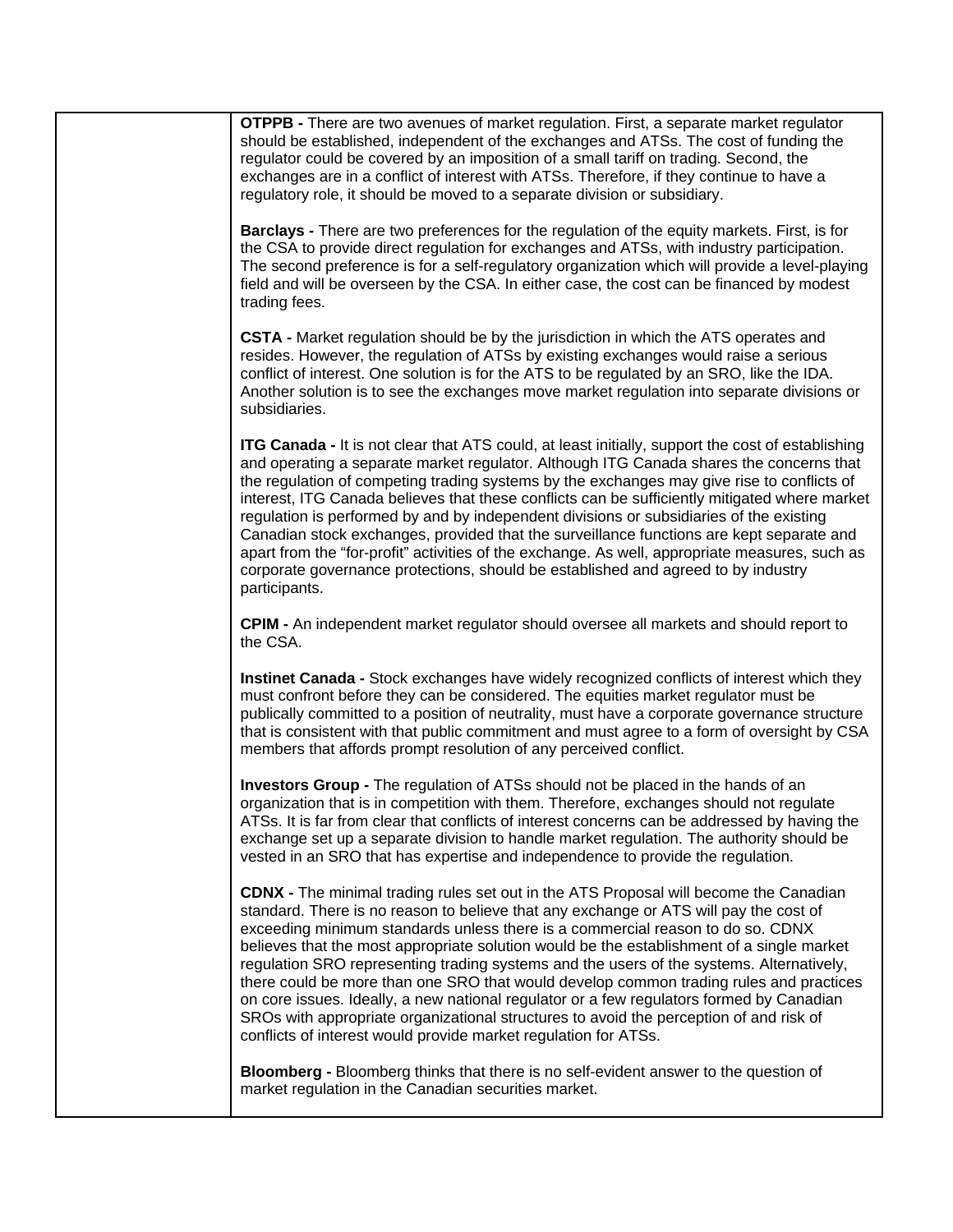| ETC of IDA - Representatives of the ETC and TSE have proposed a possible solution to the<br>market regulation issue. They propose to create an affiliated corporate structure with<br>management reporting to an independent Board of Directors. In the opinion of the ETC and<br>TSE, the proposed structure addresses conflict of interest concerns via the governance<br>model, provides a formal linkage to the member regulation SRO (the IDA), maintains a<br>significant linkage to the principal marketplace (the TSE) and provides an avenue for<br>bringing in other exchanges into the structure. The ETC suggests that it will be important<br>that the CSA assign one principal securities commission with lead responsibility for senior<br>equities, one for derivatives and one for the growth market.                                                                                                                                                                                                                                                                                                                                                                                                                                                                                                                                                                                                                                                                                                                                                                                                                                                                                                                                           |
|------------------------------------------------------------------------------------------------------------------------------------------------------------------------------------------------------------------------------------------------------------------------------------------------------------------------------------------------------------------------------------------------------------------------------------------------------------------------------------------------------------------------------------------------------------------------------------------------------------------------------------------------------------------------------------------------------------------------------------------------------------------------------------------------------------------------------------------------------------------------------------------------------------------------------------------------------------------------------------------------------------------------------------------------------------------------------------------------------------------------------------------------------------------------------------------------------------------------------------------------------------------------------------------------------------------------------------------------------------------------------------------------------------------------------------------------------------------------------------------------------------------------------------------------------------------------------------------------------------------------------------------------------------------------------------------------------------------------------------------------------------------|
| TSE - The TSE believes that it is imperative that all market centres be covered by the SRO<br>system to ensure high standards of conduct and market integrity across all markets in<br>Canada and to provide a fair basis for competition without providing incentives to compete<br>based on lower standards of market regulation. The TSE believes that the model proposed<br>by the TSE and IDA will ensure investor protection and vigorous competition for trading<br>services and promote an efficient, responsive equities market in Canada. The TSE argues<br>that U.S. ECNs are regulated by NASD-R, which is considered to be a competitor. The TSE<br>states that it does not carry out a member regulation function, but rather focusses on the<br>regulation of equity markets. Notwithstanding this, the TSE has proposed to house<br>Regulatory Services in a separate company. The TSE's proposed solution is akin to<br>Nasdaq's except that, in the view of the TSE, the scope of potential conflicts is narrower in<br>the TSE's case. The TSE submits that ATSs must be required to join an SRO that will have<br>full powers to regulate all marketplaces and market participants or register as an exchange.                                                                                                                                                                                                                                                                                                                                                                                                                                                                                                                               |
| TSE Regulation Services Inc. is not intended to regulate the business operations of<br>marketplaces, but to set standards of market integrity. The rules proposed will apply to all<br>marketplaces. If created, Regulatory Services should adopt rules that address the substance<br>of the framework rules at a self-regulatory level. The CSA would not need to establish the<br>trading rules. These rules will be harmonized with other SROs, like CDNX. The current<br>model is designed to accommodate participation of other exchanges but it is initially<br>designed to oversee trading in TSE securities. The CSA framework rules should be limited<br>to those needed to cover activities of those outside SRO jurisdictions. Since ATSs would be<br>members of the SRO, they would not have to contract with an approved agent., although<br>that option should be available to an ATS that registers as an exchange.                                                                                                                                                                                                                                                                                                                                                                                                                                                                                                                                                                                                                                                                                                                                                                                                                               |
| Competition Bureau - Competition between stock exchanges and ATSs is in the best<br>interest of consumers, the securities industry and the Canadian economy. A regulatory<br>environment will stimulate innovation and encourage markets to be more responsive to the<br>needs of participants. Industry self-regulation can also provide benefits in the public interest.<br>Therefore, the Bureau does not oppose, in principle, industry regulation which can<br>complement the Competition Act in establishing appropriate rules of conduct. However, self-<br>regulation involves risks for the competitive process and therefore, the Bureau asks that a<br>number of factors be considered. Regulation should clearly and effectively address<br>legitimate concerns without unnecessarily restricting competition. The primary objective of<br>the regulatory framework should be to promote open and effectively competitive markets.<br>The regulatory environment should neither favour nor constrain the ability of particular<br>market participants to compete in the market. The regulatory process must be impartial and<br>not self-serving i.e. the governing body must broadly represent all aspects of the industry<br>being regulated. Governance of the SRO should ensure transparency of self-regulatory<br>activities i.e. independent public membership should balance industry representation on the<br>SRO's board of directors. The SRO should institute a formal complaint handling process. A<br>regulatory scheme should allow for periodic assessment of its effectiveness and be subject<br>to regular reviews, such as audits, the filing of annual reports. Care must be taken when<br>delegating enforcement powers to SROs. |
| CSA Response: The CSA are considering the TSE/IDA proposal. Factors to be<br>considered in determining if the proposed entity should conduct market regulation                                                                                                                                                                                                                                                                                                                                                                                                                                                                                                                                                                                                                                                                                                                                                                                                                                                                                                                                                                                                                                                                                                                                                                                                                                                                                                                                                                                                                                                                                                                                                                                                   |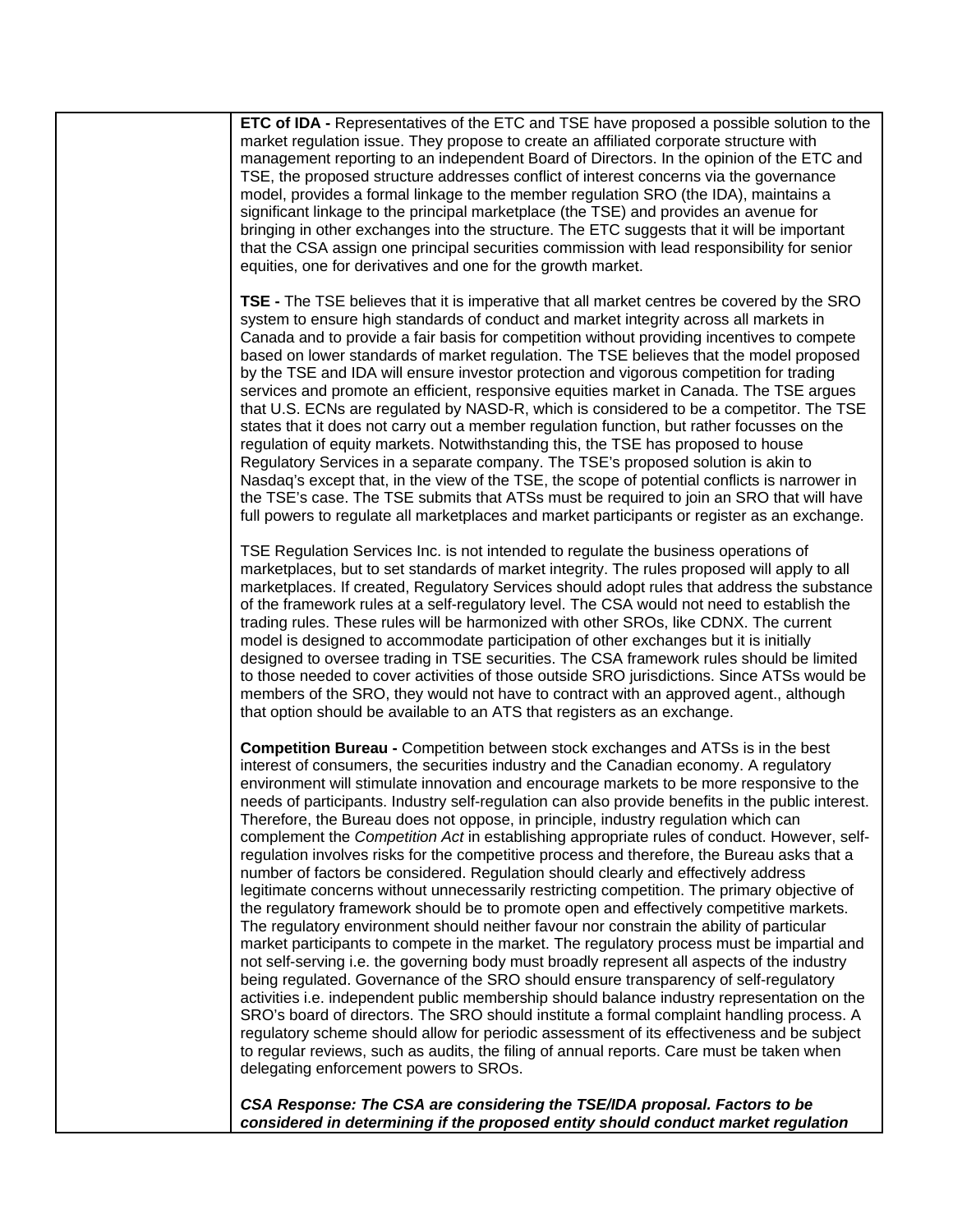|                                                                                                                                                    | will include the corporate governance structure and the scope of its activities. The                                                                                                                                                                                                                                                                                                                                                                                                                                                                                                                                                                                                                                                                                                                                                                                                                                                                                             |
|----------------------------------------------------------------------------------------------------------------------------------------------------|----------------------------------------------------------------------------------------------------------------------------------------------------------------------------------------------------------------------------------------------------------------------------------------------------------------------------------------------------------------------------------------------------------------------------------------------------------------------------------------------------------------------------------------------------------------------------------------------------------------------------------------------------------------------------------------------------------------------------------------------------------------------------------------------------------------------------------------------------------------------------------------------------------------------------------------------------------------------------------|
|                                                                                                                                                    | CSA will closely monitor any entity performing a market regulation function to ensure<br>conflicts of interest are appropriately addressed.                                                                                                                                                                                                                                                                                                                                                                                                                                                                                                                                                                                                                                                                                                                                                                                                                                      |
| <b>Market Regulation -</b><br><b>Fixed Income</b>                                                                                                  | TD Securities - TD Securities submits that it is premature to give excess consideration to<br>the selection of a market regulator for all participants in the debt market until the full<br>implications of the ATS Proposal have been determined.                                                                                                                                                                                                                                                                                                                                                                                                                                                                                                                                                                                                                                                                                                                               |
| <b>Question 3:</b><br>Is it appropriate for the<br>IDA to assume the<br>role of market<br>regulator for all<br>participants in the debt<br>market? | <b>OTPPB -</b> Market regulation for ATSs should not be provided by the IDA. Members of this<br>group act as principals and would not be expected to act in an objective manner. Concerns<br>for fair treatment for all sides would be better answered by an independent body, such as<br>the OSC. Further, the fixed income market is a market of sophisticated investors, many of<br>which do not feel well represented by the IDA. In general, institutional money managers<br>should not be regulated or represented by investment dealers, their agents or organizations<br>associated with them who are direct market competitors.                                                                                                                                                                                                                                                                                                                                         |
|                                                                                                                                                    | Barclays - No. There are many participants in the debt market and an SRO based on broker<br>interests is not appropriate as the regulator of the entire marketplace.                                                                                                                                                                                                                                                                                                                                                                                                                                                                                                                                                                                                                                                                                                                                                                                                             |
|                                                                                                                                                    | Bank of Canada - The Bank of Canada is not aware of the compelling reasons for market<br>regulation to be introduced in the fixed income markets. They suggest a thorough<br>examination of the costs and benefits. While the IDA may be a possible entity to be the<br>market regulator, the Bank of Canada has some concerns. The IDA has regulatory<br>jurisdiction over its members, which are only a sub-set of fixed income market participants. It<br>would be necessary for the IDA to gain jurisdiction over all participants in the market. It is not<br>clear how this would be accomplished. As well, the ATS Proposal implies a type of market<br>surveillance that the IDA does not currently provide and may not be able to provide given its<br>current structure and the level of resources that it applies to the task of surveillance.                                                                                                                        |
|                                                                                                                                                    | <b>CPIM -</b> The IDA should not be the market regulator for fixed income. There are many<br>participants in the debt market whose interests conflict with the interests of the members of<br>the IDA.                                                                                                                                                                                                                                                                                                                                                                                                                                                                                                                                                                                                                                                                                                                                                                           |
|                                                                                                                                                    | Shorcan - Shorcan believes that the IDA has a natural and long-standing interest in the<br>Canadian debt markets. If the IDA is to assume the role of market regulator, the IDA must<br>publically confront and address the potential for conflicts of interest presented by the fact<br>that the IDA members are intimately involved in the debt market, are likely to be sponsors of<br>ATSs in the fixed market, competing with IDBs and may take part in IDA committees that<br>directly regulate or propose rules for the regulation of the fixed income market. The use of<br>independent directors, independent staff or some other means must be introduced to ensure<br>fairness to all stakeholders. Members of the IDA must suggest solutions to reconcile<br>conflicts that may arise from simultaneously participating in the formulation of regulation, the<br>establishment of transparency vehicles such as CanPX and acting as customers and<br>owners of IDBs. |
|                                                                                                                                                    | <b>Investors Group -</b> The IDA has a role to play in the regulation of participants in the debt<br>market, although, perhaps others like the Federal Office of the Superintendent of Financial<br>Institutions should also be involved. Given that the IDA is controlled by its members, many<br>of whom are active in the debt market, conflict of interest concerns could be addressed by<br>having the IDA spin off its regulatory aspects, like NASD-R.                                                                                                                                                                                                                                                                                                                                                                                                                                                                                                                    |
|                                                                                                                                                    | CSA Response: The CSA recognize the potential existence of conflicts of interest that<br>exist in any self-regulatory organization. The role of the regulator, through its<br>oversight, is to ensure that these conflicts do not result in decision-making that is<br>contrary to the public interest and that the corporate governance structure is<br>appropriate.                                                                                                                                                                                                                                                                                                                                                                                                                                                                                                                                                                                                            |
| SECURITIES TRADED ON AN ATS                                                                                                                        |                                                                                                                                                                                                                                                                                                                                                                                                                                                                                                                                                                                                                                                                                                                                                                                                                                                                                                                                                                                  |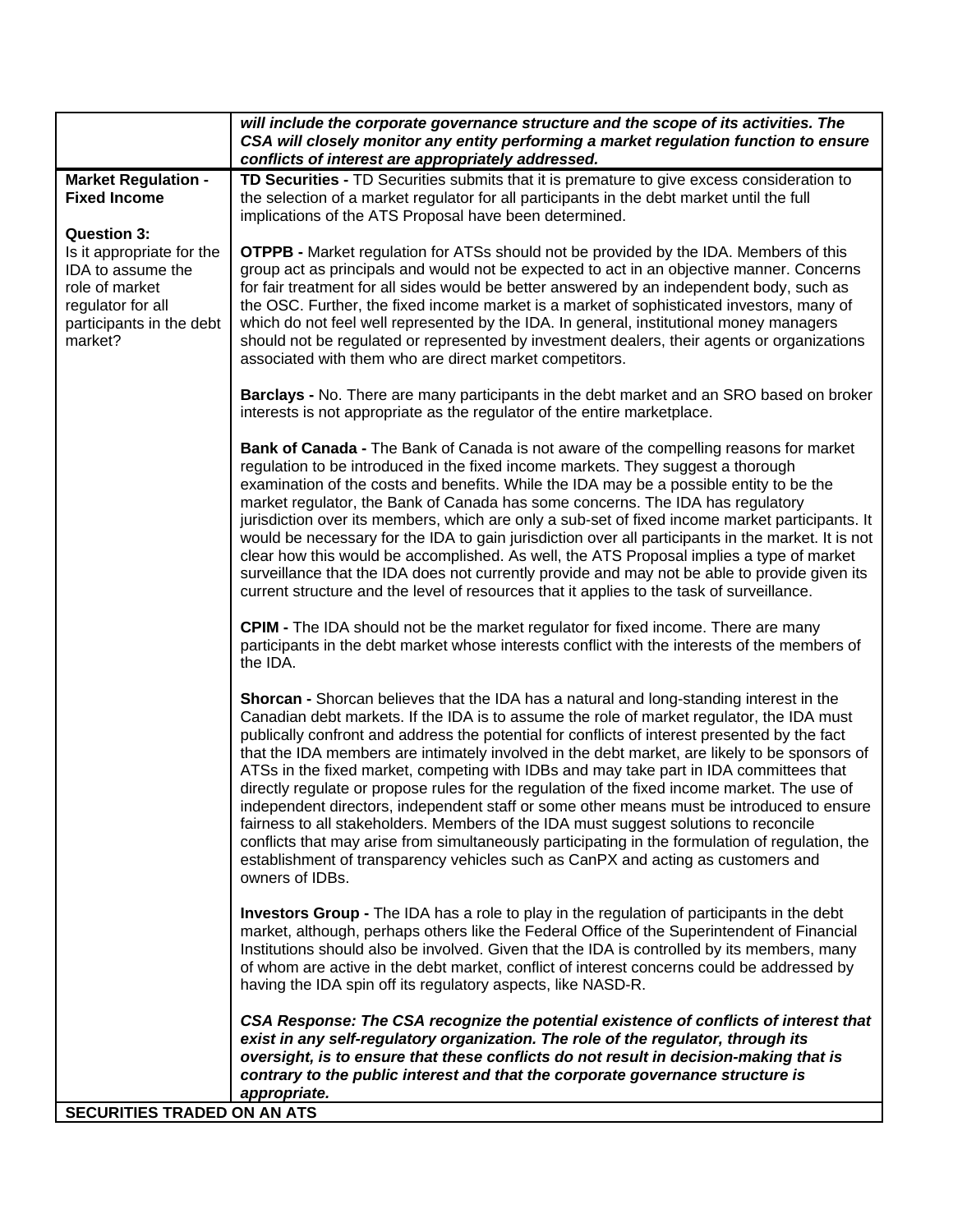| <b>Restrict trading on</b><br><b>ATSs</b> | <b>CDNX - It is CDNX's position that by not requiring issuers to be listed on an exchange or</b><br>registered with a securities regulator, the potential for reputational damage to the Canadian<br>capital markets is significant. CDNX is concerned that there may be an assumption that all<br>Canadian companies will be listed on a Canadian exchange or foreign stocks will be listed in<br>a jurisdiction with comparable standards. The ATS Proposal allows those companies that<br>want to avoid scrutiny to go public outside of the closed system and make a Canadian ATS<br>their principal or sole marketplace, while avoiding the reporting issuer obligations in<br>securities legislation. CDNX proposes that the solution to this problem is to amend the ATS<br>Proposal to restrict trading to issuers listed in an enumerated list of recognized jurisdictions.<br>To do so will mean that in order to be competitive, an exchange will have to adjust its<br>standards to world norms. In the opinion of CDNX, this would mean a significant change for<br>CDNX, which has the most significant regulation of any exchange. |
|-------------------------------------------|---------------------------------------------------------------------------------------------------------------------------------------------------------------------------------------------------------------------------------------------------------------------------------------------------------------------------------------------------------------------------------------------------------------------------------------------------------------------------------------------------------------------------------------------------------------------------------------------------------------------------------------------------------------------------------------------------------------------------------------------------------------------------------------------------------------------------------------------------------------------------------------------------------------------------------------------------------------------------------------------------------------------------------------------------------------------------------------------------------------------------------------------------|
|                                           | <b>ETC of IDA</b> - While the ETC is generally supportive of the deletion of the definition of "ATS<br>security", it suggests that ATS trading be limited to listed and unlisted securities of Canadian<br>reporting issuers and foreign securities listed on a bona fide foreign stock exchange.                                                                                                                                                                                                                                                                                                                                                                                                                                                                                                                                                                                                                                                                                                                                                                                                                                                 |
|                                           | TSE - The TSE recommends that ATSs should not be permitted to trade securities of<br>issuers which are not listed on an exchange (Canadian or foreign) recognized as having<br>acceptable listing requirements and sound regulatory oversight of its listed issuers. This<br>would prevent ATSs from becoming a new home for trading in unlisted penny stocks.                                                                                                                                                                                                                                                                                                                                                                                                                                                                                                                                                                                                                                                                                                                                                                                    |
|                                           | CSA Response: The CSA have amended the rule so that ATSs are only permitted to<br>trade exchange-traded securities (as defined in the Instrument), government and<br>corporate debt securities and foreign exchange-traded securities.                                                                                                                                                                                                                                                                                                                                                                                                                                                                                                                                                                                                                                                                                                                                                                                                                                                                                                            |
|                                           | <b>INFORMATION TRANSPARENCY REQUIREMENTS</b>                                                                                                                                                                                                                                                                                                                                                                                                                                                                                                                                                                                                                                                                                                                                                                                                                                                                                                                                                                                                                                                                                                      |
| <b>Equity vs. Fixed</b><br><b>Income</b>  | TD Securities - The fixed income markets in Canada are multiple-dealer, debt markets with<br>sophisticated participants. These markets are inherently decentralized and there does not<br>exist a primary or central marketplace for fixed income trading. The model proposed in the<br>ATS Proposal is designed based on equity markets and not fixed income markets.                                                                                                                                                                                                                                                                                                                                                                                                                                                                                                                                                                                                                                                                                                                                                                            |
|                                           | <b>RBCDS - RBCDS</b> states that much of the terminology used in the ATS Proposal is not<br>applicable to the bond market and the model of a centralized market with customer limit<br>orders improving the bid-ask is equity specific.                                                                                                                                                                                                                                                                                                                                                                                                                                                                                                                                                                                                                                                                                                                                                                                                                                                                                                           |
|                                           | <b>OTPPB</b> - Fixed income markets are different from equity markets. Major differences come<br>from the characteristics of each market and position risks.                                                                                                                                                                                                                                                                                                                                                                                                                                                                                                                                                                                                                                                                                                                                                                                                                                                                                                                                                                                      |
|                                           | <b>IDA Committees -</b> The structure of the debt and equity markets in Canada are<br>fundamentally different and demand different trading rules and organizational framework.<br>These differences also have different implications. By moving beyond the wholesale<br>marketplace to include requirements applying to market makers and other marketplaces,<br>CSA staff have failed to take fully into account certain characteristics of debt markets,<br>notably that dealing prices on many debt securities are made on demand and not part of a<br>continuous and regular market-making process, prices vary significantly by individual<br>transaction size, that prices are often discontinuous and that debt prices signal underlying<br>inventory positions in dealing books.                                                                                                                                                                                                                                                                                                                                                          |
|                                           | <b>Shorcan -</b> The underlying nature of the equity and fixed income markets are different. The<br>equity market is better suited to the concept of an integrated limit order book than the fixed<br>income market.                                                                                                                                                                                                                                                                                                                                                                                                                                                                                                                                                                                                                                                                                                                                                                                                                                                                                                                              |
|                                           | IFI - It is IFI's belief that the ATS Proposal is heavily influenced by the needs of the equity<br>market. Some aspects of the proposal would be detrimental to the fixed income markets and<br>the ATSs participating in them.                                                                                                                                                                                                                                                                                                                                                                                                                                                                                                                                                                                                                                                                                                                                                                                                                                                                                                                   |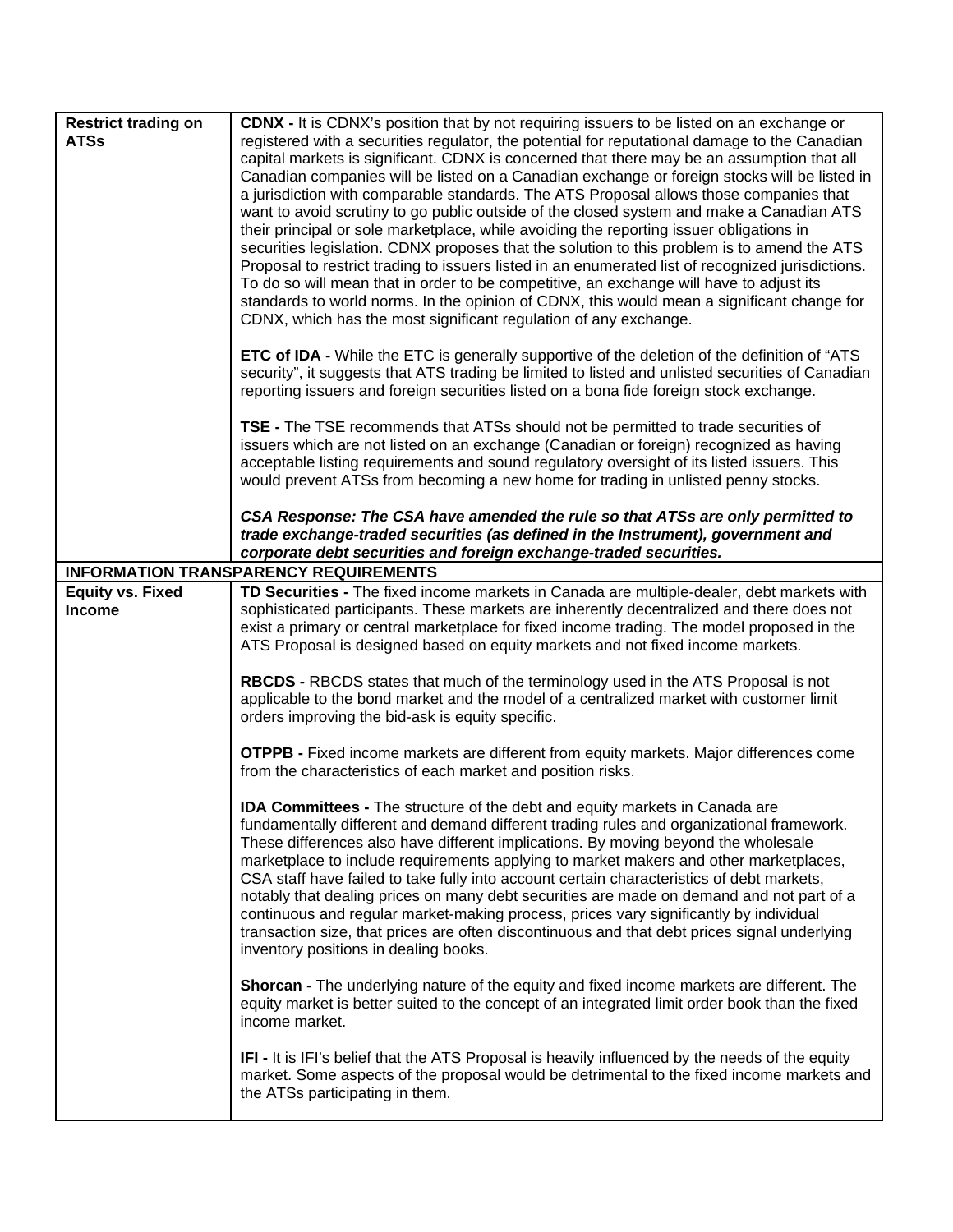|                                                                                                    | CSA Response: The CSA acknowledge in the ATS Rules that the fixed income market<br>is different than the equity market. The debt market is mostly an over-the-counter<br>dealer market and the CSA recognize that different treatment is necessary. Therefore,<br>different information transparency and market regulation requirements have been<br>imposed on the fixed income market.                                                                                                                                                                                                                                                                                                                                                                                                                                                                                                                                                                                                                                                                                                                                                                                                                                                                                                                                                                                                                                                                                                                                                                                                                                        |
|----------------------------------------------------------------------------------------------------|---------------------------------------------------------------------------------------------------------------------------------------------------------------------------------------------------------------------------------------------------------------------------------------------------------------------------------------------------------------------------------------------------------------------------------------------------------------------------------------------------------------------------------------------------------------------------------------------------------------------------------------------------------------------------------------------------------------------------------------------------------------------------------------------------------------------------------------------------------------------------------------------------------------------------------------------------------------------------------------------------------------------------------------------------------------------------------------------------------------------------------------------------------------------------------------------------------------------------------------------------------------------------------------------------------------------------------------------------------------------------------------------------------------------------------------------------------------------------------------------------------------------------------------------------------------------------------------------------------------------------------|
| <b>Information</b><br><b>Transparency</b><br><b>Requirements for</b><br><b>Debt Securities and</b> | TD Securities - While the ATS Proposal will increase transparency, the resulting<br>environment may significantly reduce the willingness of dealers to play the market-making<br>role by lowering bid-ask spreads to the point where the risk for a market maker associated<br>with supplying continuity to a market is simply not adequately rewarded.                                                                                                                                                                                                                                                                                                                                                                                                                                                                                                                                                                                                                                                                                                                                                                                                                                                                                                                                                                                                                                                                                                                                                                                                                                                                         |
| Liquidity                                                                                          | <b>RBCDS - RBCDS</b> believes that increasing transparency to the level of real-time full<br>disclosure of all trades will seriously reduce the liquidity of the market. Market liquidity is<br>reduced if the identity of the seller and buyer are revealed to the market and price discovery<br>does not depend on this knowledge.                                                                                                                                                                                                                                                                                                                                                                                                                                                                                                                                                                                                                                                                                                                                                                                                                                                                                                                                                                                                                                                                                                                                                                                                                                                                                            |
|                                                                                                    | <b>OMERS</b> - OMERS is concerned that broker/dealers may be reluctant to commit capital<br>currently employed in an entirely transparent system. OMERS is generally in favour of better<br>disclosure and reporting practices for the Canadian securities markets. However, they have<br>concerns that the ATS Proposal mandates a higher level of transparency of the debt<br>markets than anywhere else in the world and will have a negative impact on liquidity.                                                                                                                                                                                                                                                                                                                                                                                                                                                                                                                                                                                                                                                                                                                                                                                                                                                                                                                                                                                                                                                                                                                                                           |
|                                                                                                    | <b>OTPPB -</b> Publishing names and transactions could seriously damage liquidity in the fixed<br>income markets because the potential counterparty to a hedging strategy will be reticent to<br>take on a position if the position is to be revealed to the market. The premise that<br>transparency is of primary importance is wrong. Liquidity and the ability to derive a relative<br>value analysis is of primary importance. Transparency is only important in auction processes<br>and dealing practices.                                                                                                                                                                                                                                                                                                                                                                                                                                                                                                                                                                                                                                                                                                                                                                                                                                                                                                                                                                                                                                                                                                               |
|                                                                                                    | <b>IDA Committees -</b> Since quoted bid and offered prices relate to underlying inventory<br>positions of dealers, display of this information would expose dealing positions and make<br>market makers reluctant to quote prices on a continuous basis, thus damaging liquidity and<br>the price discovery process. Exposure risks would be more pronounced in less liquid<br>markets suggesting that mandated display of market data on corporate securities would<br>have serious repercussions for liquidity. Further, the display of this dealing information could<br>signal trading intentions of institutional investors that could discourage their participation in<br>secondary markets. Reduced trading activity by dealers and investors will widen bid-offered<br>spreads and raise borrowing costs.                                                                                                                                                                                                                                                                                                                                                                                                                                                                                                                                                                                                                                                                                                                                                                                                             |
|                                                                                                    | Bank of Canada - The CSA's transparency requirements for fixed income markets are<br>extremely far-reaching compared to the requirements in other countries. It is predominantly<br>the proposed increase in post-trade levels of transparency that poses a potentially<br>detrimental impact on the liquidity of the fixed income market. The real-time display of<br>customer-dealer trades has two interrelated detrimental effects on the dealer's willingness to<br>provide liquidity. First, it reduces the dealer's desire to compete for customer order flow<br>since they can no longer profit from their proprietary order flow information. Second, is that<br>the market becomes instantaneously informed about the potentially large customer orders<br>hitting the market. This causes the dealers, who conduct principal trading and not agency<br>trading, to incur greater inventory management risks as other dealers who observe this<br>order flow will pre-emptively move their quotes in the inter-dealer market, which raises the<br>dealer's inventory risk management costs. These costs will be passed onto institutional<br>investors in the form of wider bid-ask spreads and smaller depth, thus reducing market<br>liquidity. The reduction in market liquidity can be mitigated by allowing some degree of<br>delayed trade reporting, which allows dealers time to lay off their inventory risk at lower cost<br>and by reducing the precision of the information on the size of the order transacted, which<br>helps keep the incentive for dealers to compete for customer order flow intact. |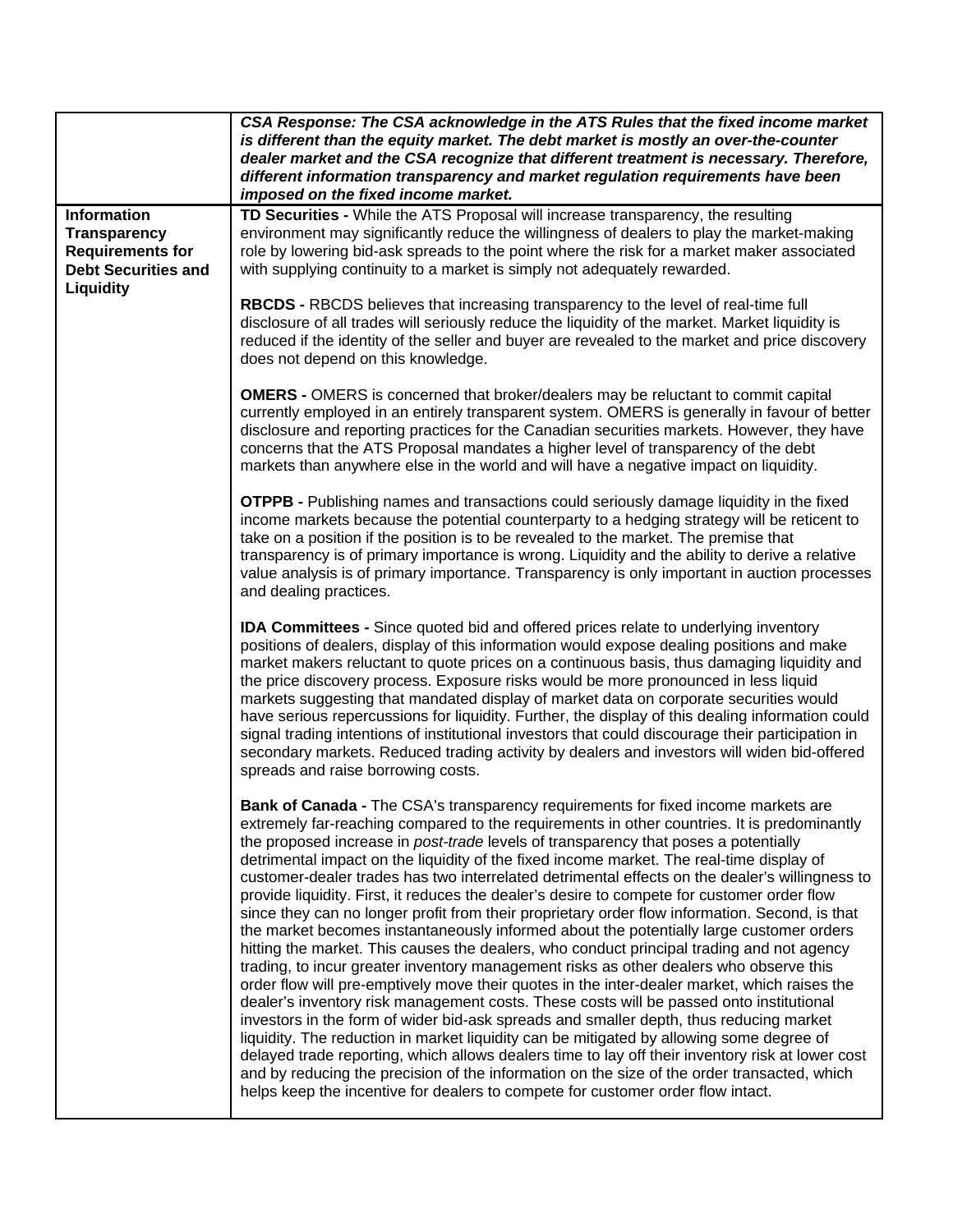|                                                  | Pre-trade transparency - The ATS Proposal requires IDBs to provide information on all<br>securities traded to the information processor. This amounts to an institutionalization of<br>CanPX and is unlikely to be contentious. The requirement for market makers to provide<br>information is difficult to interpret. While customers do place limit orders with dealers, one<br>does not usually think of market makers placing orders in that sense (except with IDBs). The<br>Bank of Canada is of the view that the CSA must clarify some ambiguities in the ATS<br>Proposal. In the customer sphere, "market maker order" would most likely be the quotes on<br>securities that dealers offer in response to customer requests or firm quotes on smaller trade<br>sizes posted by dealers on some securities. The problem is that dealers in the fixed income<br>market do not continuously offer quotes. If market makers are required to submit quotes that<br>they make, the entire market will know that someone is looking to buy or sell a certain<br>amount of a certain security. Under this scenario, post-trade information is redundant. The<br>Bank of Canada has long advocated increased transparency in fixed income markets from a<br>base of near-zero transparency. However, there is evidence that some positive amount of<br>quote and trade disclosure improves market efficiency and liquidity but that too much will<br>negatively impact markets. |
|--------------------------------------------------|---------------------------------------------------------------------------------------------------------------------------------------------------------------------------------------------------------------------------------------------------------------------------------------------------------------------------------------------------------------------------------------------------------------------------------------------------------------------------------------------------------------------------------------------------------------------------------------------------------------------------------------------------------------------------------------------------------------------------------------------------------------------------------------------------------------------------------------------------------------------------------------------------------------------------------------------------------------------------------------------------------------------------------------------------------------------------------------------------------------------------------------------------------------------------------------------------------------------------------------------------------------------------------------------------------------------------------------------------------------------------------------------------------------------------------------------------------------------------------|
|                                                  | BC Ministry of Finance and Corporate Relations - As an issuer of debt securities, the<br>Province of British Columbia is concerned that some of the proposed changes may result in<br>a fundamental change in the operation of the Canadian fixed-income market, which we<br>believe will have a negative impact. The proposed changes of most concern are those that<br>are aimed at enhancing transparency and liquidity in the Canadian fixed-income market. It<br>is our belief that some of the transparency requirements being put forth will actually reduce<br>liquidity in the Canadian fixed-income market. In particular, we believe that the requirement<br>of complete and immediate pre- and post-trade transparency will make dealers less likely to<br>make markets in fixed-income securities. This will obviously affect liquidity in the fixed<br>income market and that ultimately will negatively impact costs for market participants in this<br>market. We are concerned that the effect on market liquidity will be felt to a greater degree<br>in less liquid markets, such as the provincial markets.                                                                                                                                                                                                                                                                                                                                                 |
|                                                  | As the issuance of government debt has grown less frequent in the last few years, liquidity in<br>these securities has continually become more of an important factor in the determinant of a<br>security's value and also our cost to issue these securities. In recent years, the Province of<br>British Columbia has been working towards creating liquid benchmark bonds in the market,<br>and for which dealers are willing to actively make markets. The changes outlined in the ATS<br>proposal would undermine this effort and inevitably increase issuance costs for the province.                                                                                                                                                                                                                                                                                                                                                                                                                                                                                                                                                                                                                                                                                                                                                                                                                                                                                     |
|                                                  | CSA Response: It is the intent of the CSA to move forward on the ATS and IDB<br>requirements for transparency. CanPX has filed an application to become the<br>information processor for unlisted debt securities. The CSA have refined the<br>transparency requirements for the fixed income market to reflect discussions with<br>market participants, issuers, the Bank of Canada, the IDA and the Department of<br>Finance. These adjustments reflect the unique nature of the debt market and the fact<br>that it is an over-the-counter dealer market.                                                                                                                                                                                                                                                                                                                                                                                                                                                                                                                                                                                                                                                                                                                                                                                                                                                                                                                    |
| <b>Lack of initial data</b><br>consolidation and | CDNX - CDNX is concerned that the ATS Proposal does not require that data consolidation<br>and market integration be operational when the National Instruments are implemented.                                                                                                                                                                                                                                                                                                                                                                                                                                                                                                                                                                                                                                                                                                                                                                                                                                                                                                                                                                                                                                                                                                                                                                                                                                                                                                 |
| market integration                               |                                                                                                                                                                                                                                                                                                                                                                                                                                                                                                                                                                                                                                                                                                                                                                                                                                                                                                                                                                                                                                                                                                                                                                                                                                                                                                                                                                                                                                                                                 |
|                                                  | CSA Response: Without any certainty as to which and how many marketplaces will be<br>operating in Canada, the CSA are of the view that a transitional period for both data<br>consolidation and market integration is appropriate.                                                                                                                                                                                                                                                                                                                                                                                                                                                                                                                                                                                                                                                                                                                                                                                                                                                                                                                                                                                                                                                                                                                                                                                                                                              |
| <b>Display</b>                                   | <b>Bank of Canada - The trading of certain innovative trading systems are predicated on the</b>                                                                                                                                                                                                                                                                                                                                                                                                                                                                                                                                                                                                                                                                                                                                                                                                                                                                                                                                                                                                                                                                                                                                                                                                                                                                                                                                                                                 |
| <b>Requirements for</b><br><b>Marketplaces</b>   | assumption of zero pre-trade transparency, for example, periodic call auction systems. This<br>type of system would presumably be prevented from operating in Canada under the ATS<br>Proposal's pre-trade transparency requirements.                                                                                                                                                                                                                                                                                                                                                                                                                                                                                                                                                                                                                                                                                                                                                                                                                                                                                                                                                                                                                                                                                                                                                                                                                                           |
| (National Instrument                             | CSA Response: The requirements for pre-trade transparency only require that                                                                                                                                                                                                                                                                                                                                                                                                                                                                                                                                                                                                                                                                                                                                                                                                                                                                                                                                                                                                                                                                                                                                                                                                                                                                                                                                                                                                     |
| 21-101, Parts 7 and 8)                           | marketplaces provide information to the information processor if the marketplace                                                                                                                                                                                                                                                                                                                                                                                                                                                                                                                                                                                                                                                                                                                                                                                                                                                                                                                                                                                                                                                                                                                                                                                                                                                                                                                                                                                                |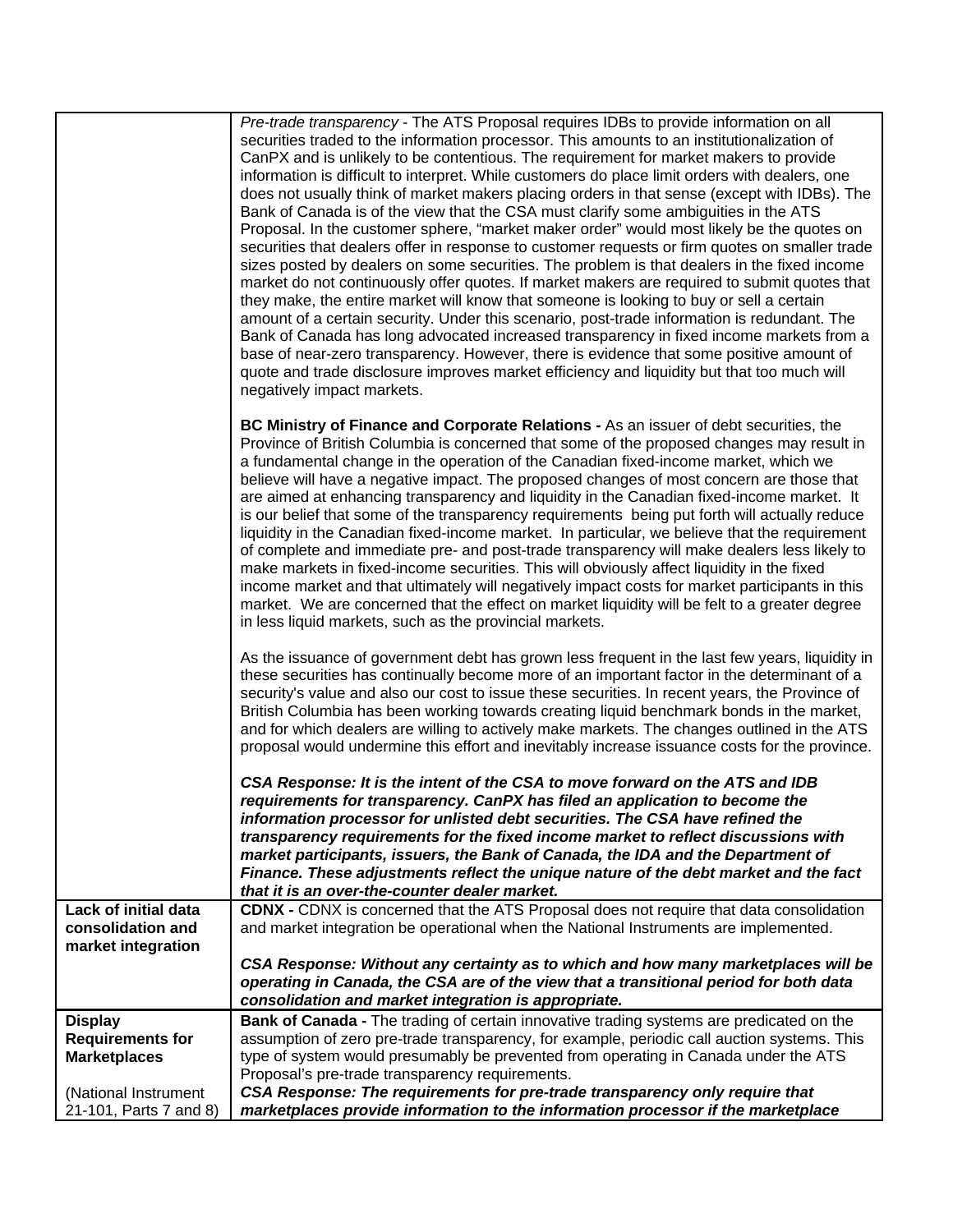|                                            | displays the pre-trade information to other participants in the marketplace. Those                                                                                                  |
|--------------------------------------------|-------------------------------------------------------------------------------------------------------------------------------------------------------------------------------------|
|                                            | systems that run an anonymous call auction do not display orders and therefore are                                                                                                  |
|                                            | not subject to the transparency requirements.                                                                                                                                       |
| <b>Exemption from</b><br><b>Display</b>    | TD Securities - TD Securities is of the opinion that the CanPX approach should be used.<br>Accordingly, TD Securities does not recommend an exemption from the display requirement  |
| <b>Requirements for</b>                    | based on the value of the order. Rather, in keeping with the CanPX model, the display                                                                                               |
| <b>Debt Securities</b>                     | requirement should be left to the discretion of the dealer because the dealer is the                                                                                                |
|                                            | "customer" and the dealer's display preferences should be respected. The CanPX model                                                                                                |
| <b>Question 4:</b>                         | makes transparent on a real-time basis all orders in relation to "designated issues" that are                                                                                       |
| Should there be an                         | either displayed or completed through inter-dealer bond broker screens. Historically,                                                                                               |
| exemption from the                         | however, bilateral trading activity between dealers away from the IDB obligation has not<br>been the subject of display requirements and should remain that way because it achieves |
| display requirement<br>for debt securities | the right balance between the customer's need to access the inside market's bid/ask spread                                                                                          |
| based on the value of                      | and the dealer's need to manage its own position.                                                                                                                                   |
| the order or some                          |                                                                                                                                                                                     |
| other criteria? If so                      | <b>OTPPB -</b> Presentation of transactional information from an electronic marketplace in                                                                                          |
| what should the                            | standardized and relatively liquid securities such as benchmark GOC bonds is sufficient. A                                                                                          |
| criteria be?                               | requirement of full disclosure on all activities is not necessary and could substantially reduce                                                                                    |
|                                            | the efficiency of the market. Where information is available on blocks of illiquid securities,                                                                                      |
| (National Instrument                       | its presentation should be limited to transactions of a minimum size, i.e blocks of \$5 million+                                                                                    |
| 23-101, Part 6)                            | traded. The display of large block orders is not advisable in the debt market.                                                                                                      |
|                                            |                                                                                                                                                                                     |
|                                            | Barclays - Yes. The criteria should be based on the dollar value of the order. This threshold                                                                                       |
|                                            | may need to differ between government and corporate bonds.                                                                                                                          |
|                                            | <b>CPIM - CPIM</b> does not believe that there should be a display requirement for debt securities.                                                                                 |
|                                            | Transparency is useful to an investor only to the extent that it improves liquidity and/or                                                                                          |
|                                            | efficiency. It is their opinion that their ability to execute in the debt market is high and so                                                                                     |
|                                            | transparency in the debt market is likely close to optimal.                                                                                                                         |
|                                            |                                                                                                                                                                                     |
|                                            | Investors Group - Clients should not be able to determine how much of their order is                                                                                                |
|                                            | displayed. They should not have to display "intention". All actual orders should be displayed                                                                                       |
|                                            | and there should be no exemption based on value or other criteria.                                                                                                                  |
|                                            |                                                                                                                                                                                     |
|                                            | CSA Response: The CSA have amended the transparency requirements for unlisted<br>debt securities for IDBs. Although there will be no exemption from the display                     |
|                                            | requirements for unlisted debt securities based on the value of the order, the trade                                                                                                |
|                                            | volume to be displayed for corporate debt securities will depend on the value of the                                                                                                |
|                                            | transaction.                                                                                                                                                                        |
| <b>Definition of Market</b>                | <b>OTPPB -</b> The definition is appropriate. However, few players today will commit to providing                                                                                   |
| <b>Maker</b>                               | a bid and offer at all times. There are a wide variety of practices followed by dealers and                                                                                         |
|                                            | different spectrums of risk are assumed.                                                                                                                                            |
| <b>Question 5:</b>                         |                                                                                                                                                                                     |
| Is the definition of                       | Barclays - Yes.                                                                                                                                                                     |
| market maker                               |                                                                                                                                                                                     |
| appropriate?                               | <b>IDA Committees -</b> For many government securities, particularly securities issued by smaller                                                                                   |
|                                            | provinces, municipalities and crown corporations, and virtually all corporate securities,                                                                                           |
| (National Instrument                       | including investment grade bonds, dealers quote selectively on demand from clients. For                                                                                             |
| 23-101, section 1.1)                       | these securities, dealing activity would fall outside the definition of "market maker" and pre-                                                                                     |
|                                            | trade and post-trade information would not be provided.                                                                                                                             |
|                                            | <b>CPIM - CPIM agrees with the definition. Investors Group - The definition would appear to be</b>                                                                                  |
|                                            | appropriate.                                                                                                                                                                        |
|                                            |                                                                                                                                                                                     |
|                                            | CSA Response: The CSA have removed the requirements applicable to market                                                                                                            |
|                                            | makers and have therefore deleted the definition of "market maker". These                                                                                                           |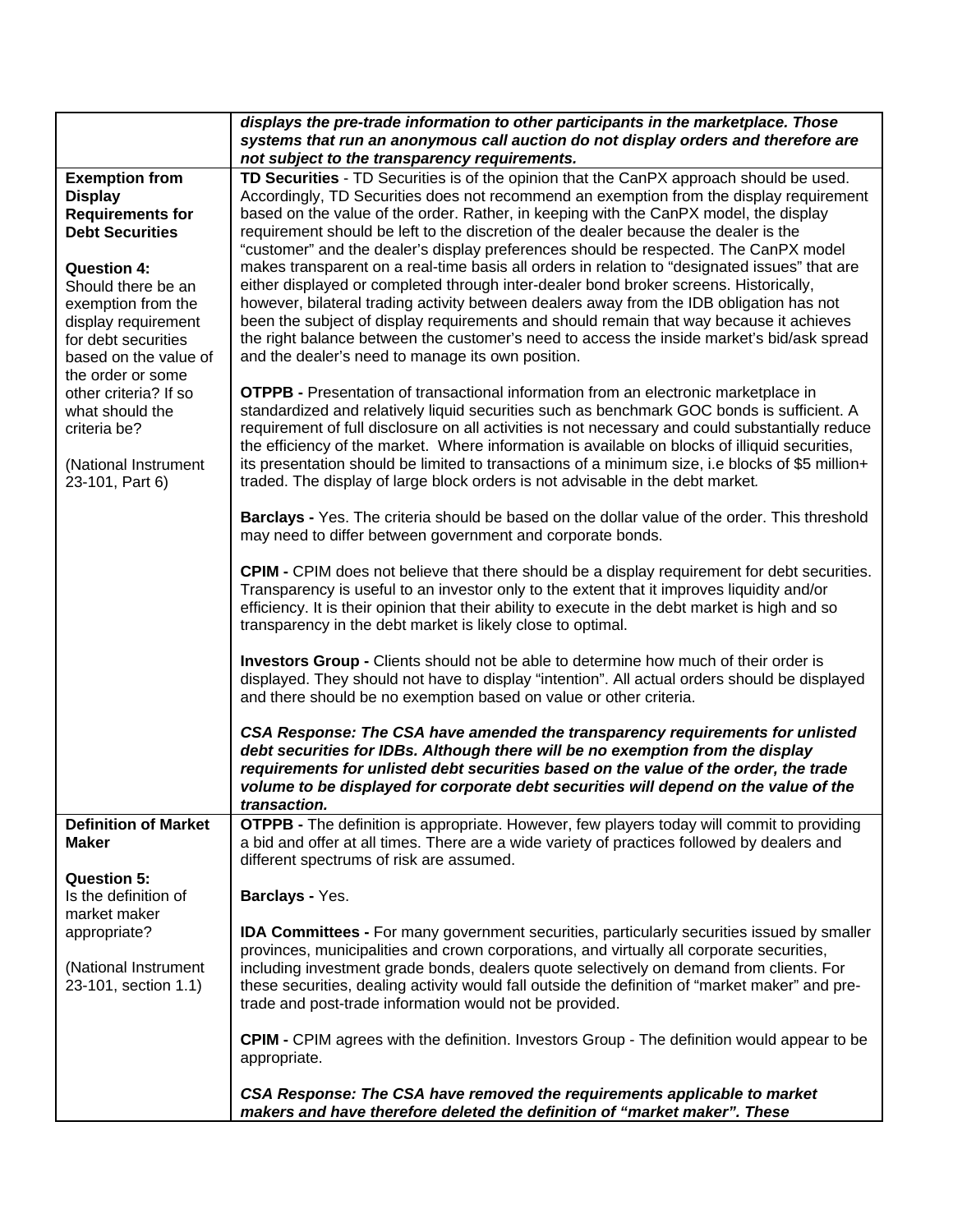|                                                                                                                                                                                        | requirements have been replaced with requirements applicable to dealers.                                                                                                                                                                                                                                                                                                                                                                                                                                                                                                                                                              |
|----------------------------------------------------------------------------------------------------------------------------------------------------------------------------------------|---------------------------------------------------------------------------------------------------------------------------------------------------------------------------------------------------------------------------------------------------------------------------------------------------------------------------------------------------------------------------------------------------------------------------------------------------------------------------------------------------------------------------------------------------------------------------------------------------------------------------------------|
| <b>Timing of Providing</b><br><b>Pre-Trade</b><br><b>Information for Debt</b><br><b>Securities</b>                                                                                     | TD Securities - TD Securities believes that the CanPX model should be followed with the<br>result that real-time rather than delayed data should be used. The only circumstance in<br>which departures from real-time dissemination should be allowed is where there are<br>compelling technological reasons.                                                                                                                                                                                                                                                                                                                         |
| <b>Question 6:</b><br>Should requirements<br>imposed on market<br>makers to provide pre-                                                                                               | <b>OTPPB -</b> The proposed obligation will work for orders that IDBs and ATSs have but not for<br>others. The obligation to present all trade interest is difficult to fulfil and not always<br>applicable. The dealers already have a vehicle for the presentation of market interests in<br>IDB screens. These, along with information available on ATSs, is enough.                                                                                                                                                                                                                                                               |
| trade information for<br>the debt market be<br>implemented on a<br>gradual basis? What<br>information should be<br>provided? When<br>should this information<br>be provided initially? | RBCDS - The definition of an order implies that a market maker who, upon request, verbally<br>shows a customer a bid within the quoted market for securities must disclose the bid to the<br>marketplace whether the transaction occurs or not. In fact, any time a market maker quotes<br>a bid or offer which is inside the quoted market (posted on IDB screen), it must be reported.<br>This will discourage all dealers from bidding or offering competitively and from accepting<br>customer orders that are within the quoted market due to increased reporting requirements.                                                  |
| If information is<br>provided on an end of<br>day basis, what time is<br>appropriate? Is it<br>appropriate to require<br>this information be<br>provided in real time in<br>one year?  | Barclays - The requirements imposed on market makers should not be imposed on a<br>gradual basis. If the rationale for providing the information is to create more transparency<br>and to draw out hidden liquidity, then providing it once per day does not serve that purpose.<br>The information should include bid/offer, size, price and yield to maturity. Information should<br>be provided in real-time or as close to real-time as possible. End-of-day timing precludes it<br>from being pre-trade information. The information should be provided as soon as technically<br>possible (sooner than one year).               |
|                                                                                                                                                                                        | <b>CPIM - CPIM believes that market makers should not be required to provide pre-trade</b><br>information. As customers, their ability to efficiently execute the most elementary<br>transactions would be compromised if market makers had to provide pre-trade information.                                                                                                                                                                                                                                                                                                                                                         |
|                                                                                                                                                                                        | Investors Group - Market makers should be required to provide pre-trade information on a<br>real-time basis as soon as possible.                                                                                                                                                                                                                                                                                                                                                                                                                                                                                                      |
|                                                                                                                                                                                        | <b>IDA Committees - If pre-trade and post-trade information is mandated, it would not be</b><br>helpful to investors because most pre-trade prices would not be immediately executed and<br>that intermittent dealing activity in these securities would result in a discontinuous pattern of<br>pricing as market conditions change. As well, pre-trade and post-trade prices on debt<br>securities depend on the transaction size, reflecting the inclusion of dealer mark-ups and<br>settlement costs. consequently, prices on similar debt securities can vary significantly. The<br>information would be confusing to investors. |
|                                                                                                                                                                                        | CSA Response: IDBs and marketplaces will have to provide pre-trade information on<br>government debt securities in real-time. At this time, there will be no dealer obligation<br>to display pre-trade information regarding government debt securities or corporate<br>debt securities.                                                                                                                                                                                                                                                                                                                                              |
| Pre-trade                                                                                                                                                                              | TD Securities - The information should be supplied in relation to all debt securities thought                                                                                                                                                                                                                                                                                                                                                                                                                                                                                                                                         |
| Information on only                                                                                                                                                                    | to be of importance. This result is achieved in the CanPX model by using the concept of                                                                                                                                                                                                                                                                                                                                                                                                                                                                                                                                               |
| <b>Most Liquid Debt</b><br><b>Securities?</b>                                                                                                                                          | "designated issues" i.e. preselected securities including benchmark issues for information<br>display and dissemination.                                                                                                                                                                                                                                                                                                                                                                                                                                                                                                              |
| <b>Question 7:</b>                                                                                                                                                                     | <b>OTPPB</b> - It will be impossible to enforce capturing even a small portion of pre-trade                                                                                                                                                                                                                                                                                                                                                                                                                                                                                                                                           |
| Should information                                                                                                                                                                     | information in the fixed income markets. Pre-trade information from clients to dealers should                                                                                                                                                                                                                                                                                                                                                                                                                                                                                                                                         |
| only be required on a                                                                                                                                                                  | be presented only at the request of those who would wish to post their interests.                                                                                                                                                                                                                                                                                                                                                                                                                                                                                                                                                     |
| pre-trade basis for the                                                                                                                                                                |                                                                                                                                                                                                                                                                                                                                                                                                                                                                                                                                                                                                                                       |
| most liquid debt                                                                                                                                                                       | Barclays - Information should be required only for the most liquid debt securities. However,                                                                                                                                                                                                                                                                                                                                                                                                                                                                                                                                          |
| securities or based on                                                                                                                                                                 | this does not preclude participants from providing information for other less liquid securities.                                                                                                                                                                                                                                                                                                                                                                                                                                                                                                                                      |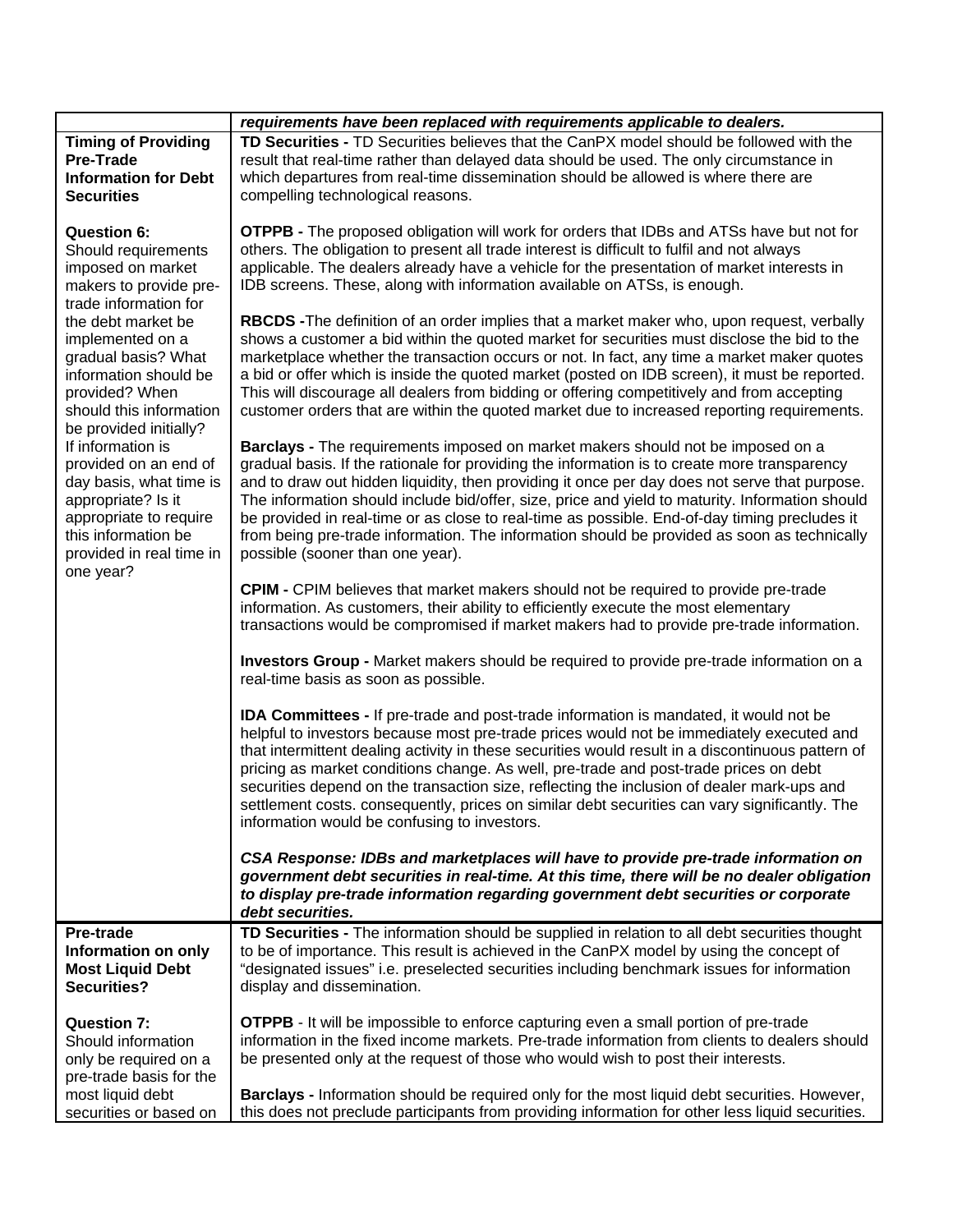| some other criteria?<br>How should "most<br>liquid" debt securities<br>be defined? What<br>information should be<br>provided?                                                                                   | The most liquid securities could be defined as GOC bonds, federal agencies and large<br>provincial and corporate issues. Large issues would be those over \$250 million in size<br>outstanding. This information should include bid/offer, size, price and yield to maturity.<br><b>Investors Group</b> - As much pre-trade information should be provided as possible.<br>Restricting this to "the most liquid" debt security goes against this principle. Any definition of<br>"most liquid" is problematic.<br>CSA Response: IDBs and marketplaces will have to provide pre-trade information on<br>government debt securities in real-time. At this time, there will be no dealer obligation<br>to display pre-trade information regarding government debt securities or corporate<br>debt securities. |
|-----------------------------------------------------------------------------------------------------------------------------------------------------------------------------------------------------------------|------------------------------------------------------------------------------------------------------------------------------------------------------------------------------------------------------------------------------------------------------------------------------------------------------------------------------------------------------------------------------------------------------------------------------------------------------------------------------------------------------------------------------------------------------------------------------------------------------------------------------------------------------------------------------------------------------------------------------------------------------------------------------------------------------------|
| <b>Timing of Providing</b>                                                                                                                                                                                      | TD Securities - TD Securities believes that the CanPX model should be followed with the                                                                                                                                                                                                                                                                                                                                                                                                                                                                                                                                                                                                                                                                                                                    |
| <b>Post-Trade</b><br><b>Information for Debt</b>                                                                                                                                                                | result that real-time rather than delayed data should be used. The only circumstance in<br>which departures from real-time dissemination should be allowed is where there are                                                                                                                                                                                                                                                                                                                                                                                                                                                                                                                                                                                                                              |
| <b>Securities</b>                                                                                                                                                                                               | compelling technological reasons.                                                                                                                                                                                                                                                                                                                                                                                                                                                                                                                                                                                                                                                                                                                                                                          |
| <b>Question 8:</b><br>Should requirements<br>imposed on market<br>makers to provide<br>post-trade information                                                                                                   | <b>OTPPB - Post-trade information should consist of only summaries of transactions on IDBs</b><br>or ATSs. Disclosure of all transactions is unfair since such information could easily be used<br>to the investor or dealer's disadvantage in illiquid securities without material benefit to the<br>market.                                                                                                                                                                                                                                                                                                                                                                                                                                                                                              |
| for the debt market be<br>implemented on a<br>gradual basis? If so,<br>when should this<br>information be                                                                                                       | Barclays - Information about post-trade information should be imposed on a gradual basis.<br>It is less critical to draw out hidden liquidity than for pre-trade information. The information<br>should be provided each trading day by 4:00 PM. It is appropriate to require this information<br>within one year.                                                                                                                                                                                                                                                                                                                                                                                                                                                                                         |
| provided in initially? If<br>information is provided<br>on an end of day<br>basis, what time is<br>appropriate? Is it<br>appropriate to require<br>this information be<br>provided in real time in<br>one year? | <b>CPIM -</b> A requirement to provide post-trade information, while useful for customers will<br>almost certainly inhibit the willingness of market makers to enter into transactions in debt<br>securities. It should be noted that there is no effective "end of day" in trading debt securities<br>since they are traded globally. There is a gap of 2-3 hours after 5 pm New York time.<br>Currently, a market maker who takes on a large position late in the day in Toronto, passes<br>the book to Tokyo who then passes it to London. If required to display the trade information<br>at the end of the day in Toronto, they would be forced to disclose their position before they<br>had time to work it off.                                                                                    |
|                                                                                                                                                                                                                 | <b>Investor Group - As with pre-trade information, market makers should be required to</b><br>provide post-trade information on a real-time basis as soon as possible.                                                                                                                                                                                                                                                                                                                                                                                                                                                                                                                                                                                                                                     |
|                                                                                                                                                                                                                 | CSA Response: IDBs and marketplaces will have to provide post-trade information<br>on government debt securities in real-time. At this time, there will be no dealer<br>obligation to display post-information regarding government debt securities. With<br>respect to corporate debt securities, IDBs and dealers will initially have to provide<br>trade reports for a list of at least 20 corporate securities. The trade reports must be<br>reported within one hour of the trade. The list of corporate bonds may be expanded,<br>depending on the effect of transparency on the market and the recommendations of<br>the information processor. All information must be provided as required by the<br>information processor.                                                                       |
| Post-trade                                                                                                                                                                                                      | TD Securities - The information should be supplied in relation to all debt securities thought                                                                                                                                                                                                                                                                                                                                                                                                                                                                                                                                                                                                                                                                                                              |
| Information on only<br><b>Most Liquid Debt</b><br><b>Securities?</b>                                                                                                                                            | to be of importance. This result is achieved in the CanPX model by using the concept of<br>"designated issues" i.e. preselected securities including benchmark issues for information<br>display and dissemination.                                                                                                                                                                                                                                                                                                                                                                                                                                                                                                                                                                                        |
| <b>Question 9:</b><br>Should information<br>only be required on a                                                                                                                                               | <b>OTPPB</b> - With respect to post-trade information, information should be available on only the<br>most liquid debt securities - i.e. on GOC bonds.                                                                                                                                                                                                                                                                                                                                                                                                                                                                                                                                                                                                                                                     |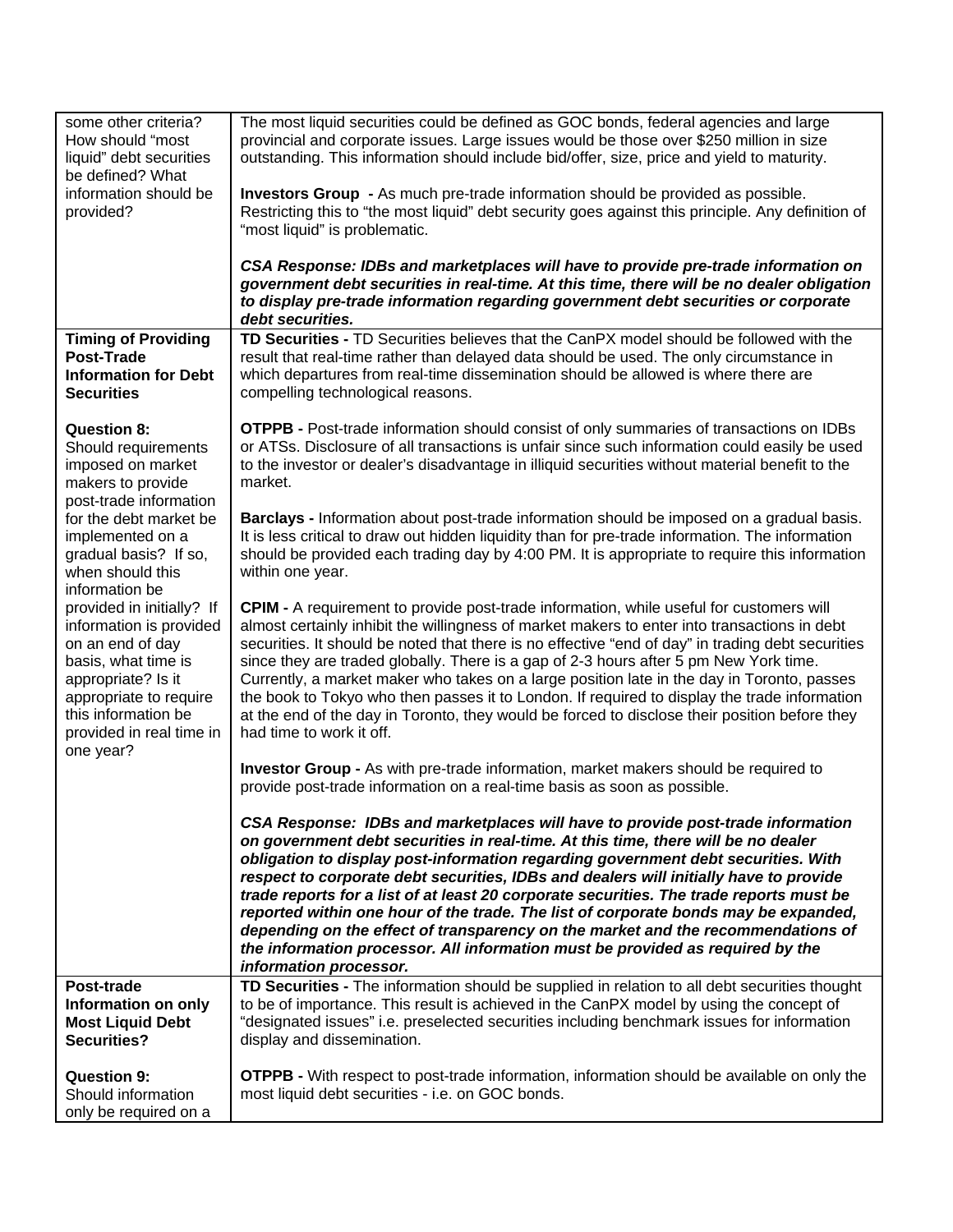| post-trade basis for<br>the most liquid debt<br>securities? How would | Barclays - The more information the market has the better it will be served. The preference<br>is to see this information provided for all securities, not just the most liquid ones.          |
|-----------------------------------------------------------------------|------------------------------------------------------------------------------------------------------------------------------------------------------------------------------------------------|
| "most liquid" debt<br>securities be defined?                          | <b>Investors Group</b> - Restricting any information to the most liquid securities is inconsistent<br>with the principles of transparency. Again, defining " most liquid" would not be simple. |
|                                                                       | CSA Response: For government securities, trade reports will be required for<br>benchmark and designated government securities and an initial list of at least 20                               |
|                                                                       | corporate securities traded by IDBs and dealers. These securities will be determined                                                                                                           |
|                                                                       | by the information processor and all information must be provided as required by the<br>information processor.                                                                                 |
| <b>Specific Display</b>                                               | TD Securities - The market for corporate bonds has traditionally represented a relatively                                                                                                      |
| <b>Requirements for</b><br><b>Debt Securities</b>                     | insignificant portion of fixed income trading in Canada and the economic argument for<br>providing a special reporting and transaction dissemination facility would have to be made to         |
|                                                                       | justify such a facility. TD Securities has no objection in principle to this innovation, provided                                                                                              |
| <b>Question 10:</b>                                                   | that it is economically viable.                                                                                                                                                                |
| Should the CSA follow<br>a similar approach [as                       | <b>OTPPB -</b> A similar approach is advisable.                                                                                                                                                |
| the $U.S.]$ ?                                                         |                                                                                                                                                                                                |
|                                                                       | Barclays - No. It is appropriate to see full information for all trades.                                                                                                                       |
|                                                                       | Investors Group - Trade report information should contain as much information as possible.                                                                                                     |
|                                                                       | CSA Response: The CSA will implement a volume dissemination cap with respect to                                                                                                                |
|                                                                       | corporate debt securities traded by IDBs and dealers. Post-trade volume amounts of<br>up to \$2million and \$2million+ for investment grade debt securities and up to                          |
|                                                                       |                                                                                                                                                                                                |
|                                                                       | \$200,000 and \$200,000+ for non-investment grade debt securities will be displayed.                                                                                                           |
|                                                                       | This approach is similar to the U.S. approach which requires display of trading                                                                                                                |
|                                                                       | volumes for investment-grade corporate debt securities up to \$5 million and above                                                                                                             |
|                                                                       | that amount, 5MM+ and for non-investment grade corporate debt securities up to \$2<br>million and above that amount, 2MM+.                                                                     |
| <b>Costs</b>                                                          | RBCDS - RBCDS is of the view that real-time full disclosure will increase the costs for all                                                                                                    |
|                                                                       | participants. The ATS Proposal may improve price discovery for the small investor, but will                                                                                                    |
|                                                                       | do little for his execution costs while dramatically increasing the execution costs of<br>institutional investors.IDA Committees - Transparency efforts will lead to increased                 |
|                                                                       | borrowing costs and significant costs that will be borne by the industry and investors. The                                                                                                    |
|                                                                       | CanPX project has cost IDA member firms \$500,000 since the early 1990's. Requirements                                                                                                         |
|                                                                       | to expand the systems to incorporate market information from dealing desks and ATSs will<br>require expanded infrastructure and related expenditure. The significant costs of a modified       |
|                                                                       | CanPX system will not be recouped from the sale of information, causing costs to be                                                                                                            |
|                                                                       | absorbed by dealers or passed through to investors.                                                                                                                                            |
|                                                                       | <b>Bank of Canada - The transparency requirements will increase the market impact costs</b>                                                                                                    |
|                                                                       | faced by both customers and dealers in the course of their trades. As liquidity in secondary<br>markets falls, borrowing costs for issuers rise.                                               |
|                                                                       |                                                                                                                                                                                                |
|                                                                       | CSA Response: Commenters have provided no evidence supporting the contention<br>that transparency will actually increase costs to investors, especially if bid-ask                             |
|                                                                       | spreads narrow. It is not the intention of the CSA to impose a level of transparency                                                                                                           |
|                                                                       | that would significantly affect market impact costs. The CSA recognize that dealers<br>may have costs to comply with the ATS Rules, but this is true whenever new                              |
|                                                                       | requirements are imposed.                                                                                                                                                                      |
| <b>Current Market</b>                                                 | RBCDS - RBCDS and many other dealers provide data intraday to Reuters, Telerate,                                                                                                               |
| <b>Information</b><br><b>Available</b>                                | Bloomberg or other information vendors, as well as end of day pricing to the Globe and Mail.<br>The data includes data on all Government of Canada benchmark bonds and selected                |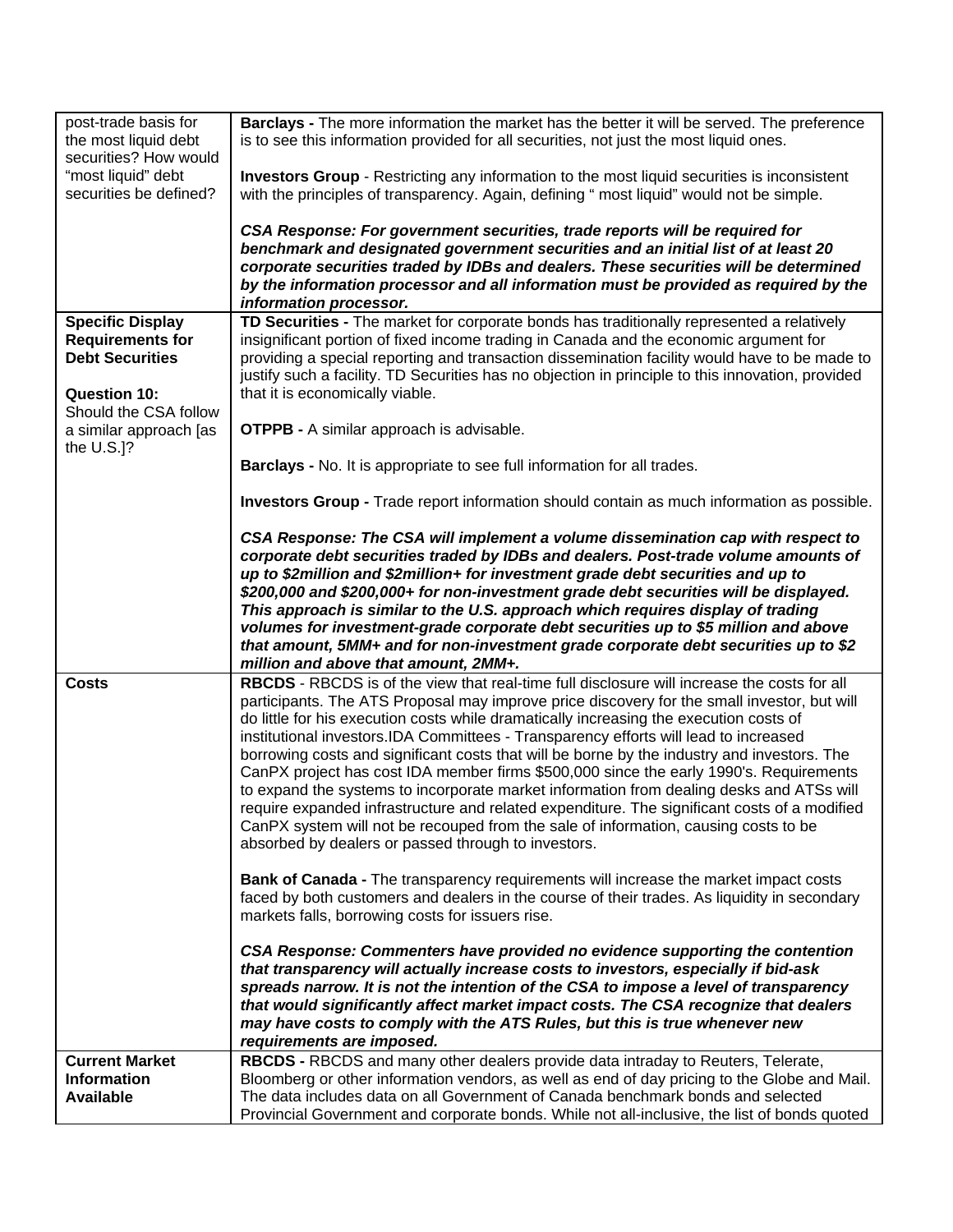|                                                                               | represents the majority of bonds traded by volume on most days. RBCDS believes that<br>general market pricing is reasonably available to most market participants and that efforts<br>should be focussed on consolidating this information before increasing the burden and cost<br>of providing more detailed trade data.                                                                                                                                                                                                                                                                                                                                                                                                                                                                                                                                                                                                                                                                                                                                                                                      |
|-------------------------------------------------------------------------------|-----------------------------------------------------------------------------------------------------------------------------------------------------------------------------------------------------------------------------------------------------------------------------------------------------------------------------------------------------------------------------------------------------------------------------------------------------------------------------------------------------------------------------------------------------------------------------------------------------------------------------------------------------------------------------------------------------------------------------------------------------------------------------------------------------------------------------------------------------------------------------------------------------------------------------------------------------------------------------------------------------------------------------------------------------------------------------------------------------------------|
|                                                                               | IDA Committees - Market information for actively traded benchmark and "off-the-run"<br>government securities from the liquid wholesale market, as provided by CanPX, provide an<br>unambiguous reference or benchmark for institutional and retail investors to assess security<br>value in the marketplace. The information is supplemented by indicative price information on<br>actively traded bond and money market securities available through an array of internet<br>websites and information service providers.                                                                                                                                                                                                                                                                                                                                                                                                                                                                                                                                                                                       |
|                                                                               | <b>Bank of Canada - One source of price information available to customers in the inter-dealer</b><br>sphere is CanPX. CanPX was designed to display the best bid and ask orders and<br>transactions on Canada's inter-dealer bond brokers (dealers have access to the information<br>on any of the IDBs for which they have screens). While availability has been unpredictable,<br>and the range of bonds on the system is limited, CanPX represents a significant step<br>forward.                                                                                                                                                                                                                                                                                                                                                                                                                                                                                                                                                                                                                           |
|                                                                               | CSA Response: The CSA recognizes that CanPX information provides valuable<br>information for government debt securities from inter-dealer bond brokers. It is the<br>intention of the CSA to work with the information processor for unlisted debt<br>securities to expand the securities shown on its screens to include corporate debt<br>securities traded by dealers and IDBs and the unlisted debt securities traded by<br>ATSs.                                                                                                                                                                                                                                                                                                                                                                                                                                                                                                                                                                                                                                                                           |
| <b>INTER-DEALER BOND BROKERS</b>                                              |                                                                                                                                                                                                                                                                                                                                                                                                                                                                                                                                                                                                                                                                                                                                                                                                                                                                                                                                                                                                                                                                                                                 |
| <b>Effect of Debt Market</b>                                                  | Shorcan - Shorcan and other IDBs are affected by the transparency introduced by CanPX                                                                                                                                                                                                                                                                                                                                                                                                                                                                                                                                                                                                                                                                                                                                                                                                                                                                                                                                                                                                                           |
| <b>Transparency on</b><br><b>IDBs</b>                                         | to the brokered segment of the market. Over the years, 40% of the trades in Canadian<br>government debt securities occur through IDB systems. The balance occur in the non-broker<br>market, that is dealer/account trades plus dealer/dealer direct trading. If the impact of the<br>CanPX system is to drain away trading volume from the brokered/visible segments of the<br>market to the non-brokered segment, there will be implications. The disparity in<br>transparency requirements between brokered and non-brokered segments of the market will<br>have to be addressed and the regulatory approach should be revisited on the basis of<br>fairness and the fact that the objective of transparency will be undermined by the drain off in<br>liquidity in favour of the less transparent market. If electronic trading vehicles emerge which<br>choose not to regulate themselves as IDBs, and therefore escape from having to contribute<br>to CanPX, the burden of providing transparency would have been shared inequitably among<br>market participants, with IDBs shouldering a large burden. |
|                                                                               | CSA Response: The CSA agree that to the extent it is appropriate, similar levels of<br>transparency should be imposed on all marketplace participants. The ATS Rules<br>provide that all marketplaces and IDBs provide information relating to government<br>debt securities. In addition, IDBs and dealers will provide the same amount of<br>transparency for corporate debt securities.                                                                                                                                                                                                                                                                                                                                                                                                                                                                                                                                                                                                                                                                                                                      |
| <b>Question 12:</b><br>Is Regulation 2100 of<br>the IDA still<br>appropriate? | TD Securities - Though current IDBs will not be regulated as marketplaces under the ATS<br>Proposal, it will still be possible for new ATSs to operate in the fixed income market. If the<br>ATSs are configured so that the current customers of dealers can interact with other<br>customers of dealers, the structure of the current market will be so radically changed that<br>Regulation 2100 may be too narrow and IDB specific to be of continuing utility. It seems<br>possible that parties not currently eligible to participate in IDB systems would have an<br>incentive to form ATSs which would put IDA members subject to Regulation 2100 at a<br>disadvantage.                                                                                                                                                                                                                                                                                                                                                                                                                                 |
|                                                                               | <b>OTPPB</b> - This prohibition is no longer appropriate. Activity on IDB screens is largely public<br>in today's debt markets anyway.                                                                                                                                                                                                                                                                                                                                                                                                                                                                                                                                                                                                                                                                                                                                                                                                                                                                                                                                                                          |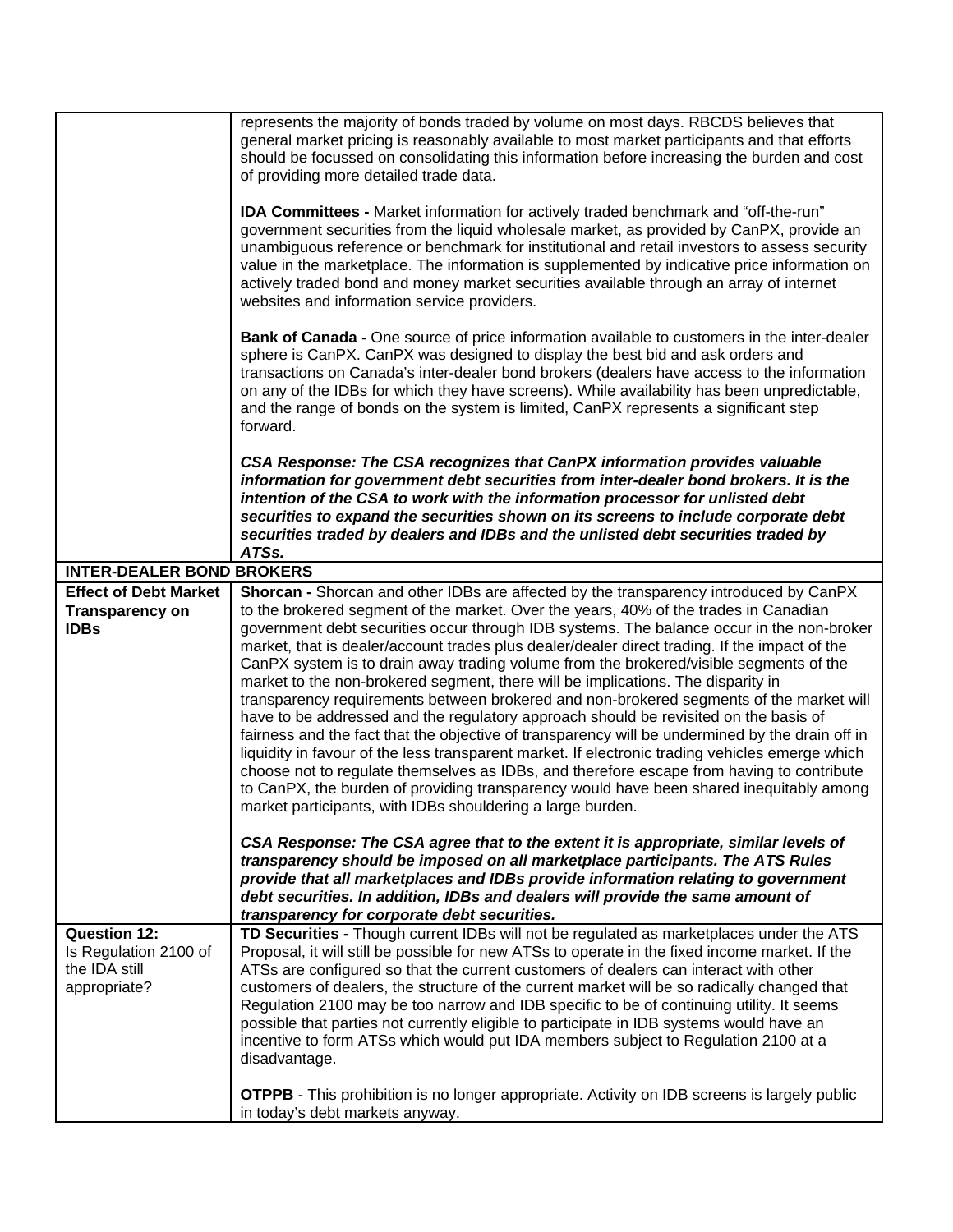|                                                   | <b>Barclays</b> - The portion of Regulation 2100 that prohibits inter-dealer bond brokers from<br>dealing with anyone other than IDA members and Canadian chartered banks is no longer<br>appropriate. It would prevent such brokers from becoming ATSs.                                                                                                                                                                                                                                                                                                                                                                                                                                                                                                                                                                                                           |
|---------------------------------------------------|--------------------------------------------------------------------------------------------------------------------------------------------------------------------------------------------------------------------------------------------------------------------------------------------------------------------------------------------------------------------------------------------------------------------------------------------------------------------------------------------------------------------------------------------------------------------------------------------------------------------------------------------------------------------------------------------------------------------------------------------------------------------------------------------------------------------------------------------------------------------|
|                                                   | <b>Investors Group - The rules should not prevent inter-dealer bond brokers from becoming</b><br>ATSs, as long as concerns about credit worthiness are effectively addressed.                                                                                                                                                                                                                                                                                                                                                                                                                                                                                                                                                                                                                                                                                      |
|                                                   | <b>Shorcan - Regulation 2100 is specific to the market as it exists today. If ATSs emerge</b><br>which give institutional purchasers of fixed income instruments greater participation in the<br>wholesale market than they currently enjoy, it is likely that Regulation 2100 will have to be<br>significantly overhauled or abandoned in favour of the ATS Proposal.                                                                                                                                                                                                                                                                                                                                                                                                                                                                                             |
|                                                   | CSA Response: The CSA have requested that the IDA amend Regulation 2100.4(a). An<br>IDB is now provided with the choice of maintaining its status as an IDB under the<br>rules of the IDA or becoming an ATS and being governed by all of the requirements<br>imposed onto marketplaces under the ATS Rules. If the IDB chooses to become a<br>marketplace, the IDB will be exempt from Regulation 2100 and IDA by-law 36.                                                                                                                                                                                                                                                                                                                                                                                                                                         |
| <b>INFORMATION PROCESSOR</b>                      |                                                                                                                                                                                                                                                                                                                                                                                                                                                                                                                                                                                                                                                                                                                                                                                                                                                                    |
| (National Instrument 21-101, Part 15)             |                                                                                                                                                                                                                                                                                                                                                                                                                                                                                                                                                                                                                                                                                                                                                                                                                                                                    |
| <b>Requirements for the</b><br><b>Information</b> | TD Securities - TD Securities notes that the decision was made to proceed with the<br>appointment of an information processor without resorting to a request for proposals. They                                                                                                                                                                                                                                                                                                                                                                                                                                                                                                                                                                                                                                                                                   |
| <b>Processor</b>                                  | suggests that the CSA review (i) a business plan with pro forma financial statements and                                                                                                                                                                                                                                                                                                                                                                                                                                                                                                                                                                                                                                                                                                                                                                           |
|                                                   | estimates of revenue, (ii) a statement of whether the information processor will employ its                                                                                                                                                                                                                                                                                                                                                                                                                                                                                                                                                                                                                                                                                                                                                                        |
| <b>Question 11:</b>                               | own people or rely on third parties for outsourcing and (iii) provisions for the communication                                                                                                                                                                                                                                                                                                                                                                                                                                                                                                                                                                                                                                                                                                                                                                     |
| Are there any other                               | to the CSA of material changes to operations including commencement of new businesses,                                                                                                                                                                                                                                                                                                                                                                                                                                                                                                                                                                                                                                                                                                                                                                             |
| requirements that<br>should apply to the          | the completion of, or proposal to effect, a change of control transaction and the like. Exhibit<br>K in Form 21-101F5 should deal explicitly with procedures for safeguarding the                                                                                                                                                                                                                                                                                                                                                                                                                                                                                                                                                                                                                                                                                  |
| information                                       | confidentiality of information received.                                                                                                                                                                                                                                                                                                                                                                                                                                                                                                                                                                                                                                                                                                                                                                                                                           |
| processor?                                        |                                                                                                                                                                                                                                                                                                                                                                                                                                                                                                                                                                                                                                                                                                                                                                                                                                                                    |
|                                                   | Shorcan - Shorcan submits that the role of the information processor should be strictly                                                                                                                                                                                                                                                                                                                                                                                                                                                                                                                                                                                                                                                                                                                                                                            |
|                                                   | enough circumscribed that it does not emerge as a competitor of the very participants who                                                                                                                                                                                                                                                                                                                                                                                                                                                                                                                                                                                                                                                                                                                                                                          |
|                                                   | are supplying the data that makes it transparent. The information processor should not have                                                                                                                                                                                                                                                                                                                                                                                                                                                                                                                                                                                                                                                                                                                                                                        |
|                                                   | a means or an incentive to use its role to enjoy an advantage over other market contributors<br>with whom the processor may directly or indirectly be in competition.                                                                                                                                                                                                                                                                                                                                                                                                                                                                                                                                                                                                                                                                                              |
|                                                   |                                                                                                                                                                                                                                                                                                                                                                                                                                                                                                                                                                                                                                                                                                                                                                                                                                                                    |
|                                                   | <b>Investors Group - It is unclear whether any additional requirements other than those</b>                                                                                                                                                                                                                                                                                                                                                                                                                                                                                                                                                                                                                                                                                                                                                                        |
|                                                   | proposed in the notice should apply to the information processor.                                                                                                                                                                                                                                                                                                                                                                                                                                                                                                                                                                                                                                                                                                                                                                                                  |
|                                                   | CSA Response: The CSA adopt the recommendation to review a business plan,<br>statement of whether the information processor will employ its own people and<br>provisions for the communication of material changes to the CSA. The role of the<br>information processor is not intended to be a competitor of the participants who are<br>supplying data. The CSA will conduct oversight on the information processor to<br>ensure that all potential conflicts of interest are appropriately addressed.                                                                                                                                                                                                                                                                                                                                                           |
| <b>MARKET INTEGRATION</b>                         |                                                                                                                                                                                                                                                                                                                                                                                                                                                                                                                                                                                                                                                                                                                                                                                                                                                                    |
| <b>Systems Solution</b>                           | IFI - The ATS Proposal, as it relates to market integration, does not directly address certain<br>technological implications. The connection between marketplaces must be acceptable to<br>marketplaces and must not degrade the participating ATSs' systems by lowering their speed<br>or making them less reliable. As well, interconnecting would be difficult, time consuming and<br>expensive. ATSs each have their own technology platforms. The market integrator needs to<br>work out a plan to ensure that the cost and time necessary to achieve connectivity is<br>minimized. In addition, developing a suitable interface to other ATSs or to a market<br>integrator should be a cooperative effort undertaken by the market integrator in consultation<br>with ATSs so that there is minimal time lost in arriving at the correct interface solution. |
|                                                   |                                                                                                                                                                                                                                                                                                                                                                                                                                                                                                                                                                                                                                                                                                                                                                                                                                                                    |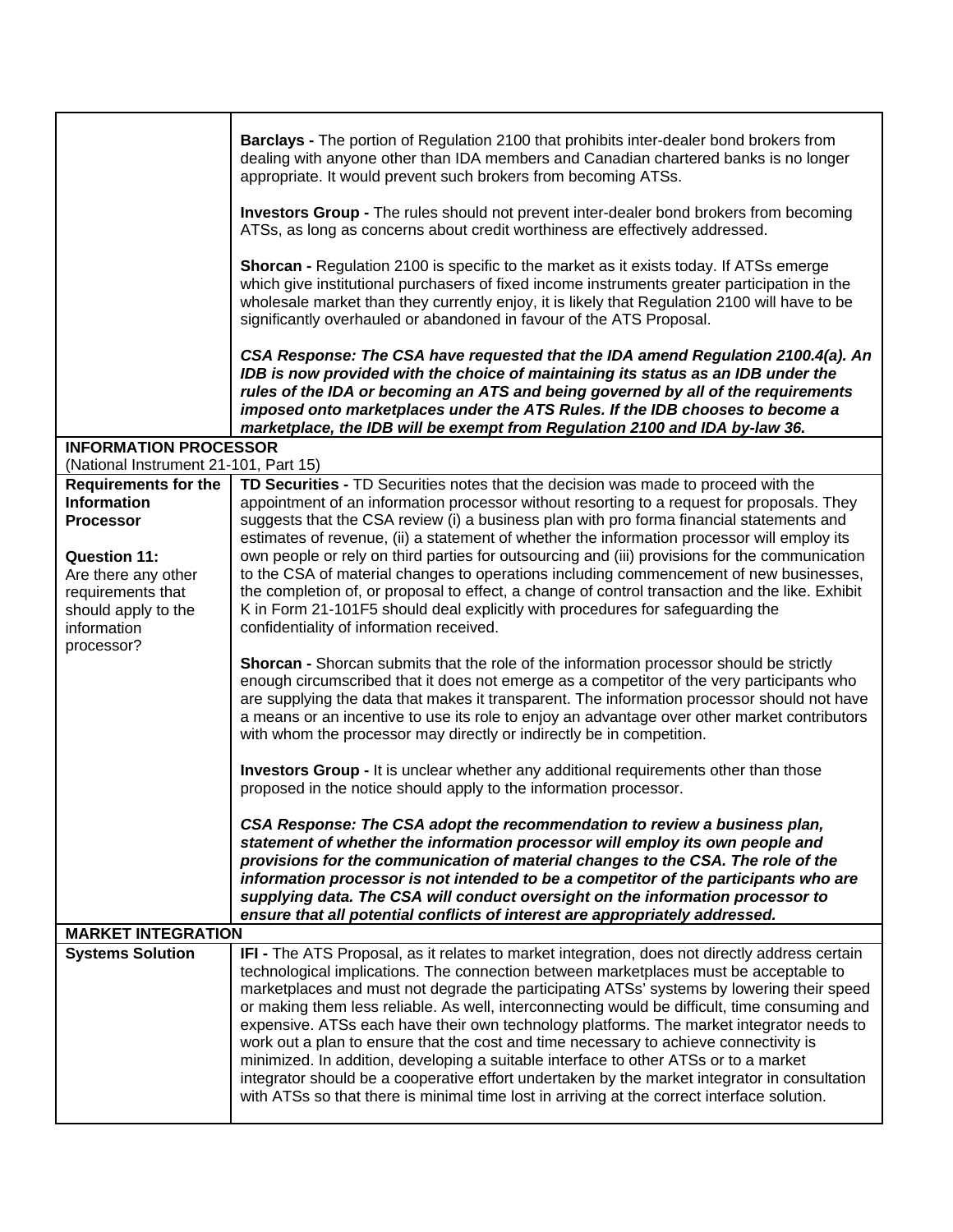|                                              | CSA Response: The CSA imposed a staged approach in order to meet the needs of<br>the market and its participants. The CSA are flexible as to the appropriate<br>technological solution.                                                                                                                                                                                                                                                                                                                                                                                                                                                                                                                                                              |
|----------------------------------------------|------------------------------------------------------------------------------------------------------------------------------------------------------------------------------------------------------------------------------------------------------------------------------------------------------------------------------------------------------------------------------------------------------------------------------------------------------------------------------------------------------------------------------------------------------------------------------------------------------------------------------------------------------------------------------------------------------------------------------------------------------|
| "Double Jeopardy"<br>in Order Execution      | IFI - One of the obstacles of posting bids and offers from other ATSs on an ATS is the<br>"double jeopardy problem" which occurs if the bids and offers of competitors appears on its<br>screens and on IFI's at the same time. It is possible that clients may respond to the same<br>bid or offer at the same time, resulting in a purchase or sale of twice the amount actually<br>available. Technical solutions are available to avoid such an outcome but such solutions can<br>contribute to latency problems (time between posting of an order and its display to all<br>participants) and create client frustration when they cannot immediately execute what they<br>see on the screen while the system checks for double jeopardy events. |
|                                              | CSA Response: Each marketplace system must establish systems to avoid double<br>jeopardy and to inform participants how to enter orders. When any marketplace<br>sends an order to another system for execution, it should have a reasonable<br>expectation that orders will be filled immediately.                                                                                                                                                                                                                                                                                                                                                                                                                                                  |
| <b>Costs and Pricing</b>                     | IFI - How will ATSs make a profit from transactions which cross their systems? Currently,<br>ATSs use transaction pricing as a competitive tool. The market integration plan omits<br>information necessary for ATSs to assess the financial viability of participating in the new<br>system. Any protocol selected for achieving market integration must be articulated for and<br>accepted by the ATS community to ensure that there is a reasonable assurance of<br>acceptable revenue when orders are executed across marketplaces.                                                                                                                                                                                                              |
|                                              | CSA Response: Market integration should not have a negative impact on an ATS's<br>ability to charge prices and collect revenue in that the ATS will be able to charge a<br>transaction fee for all trades executed in its system. The ATS should develop a<br>business model that is not based on receiving orders from other markets but rather<br>from receiving and executing orders on its own system.                                                                                                                                                                                                                                                                                                                                           |
| <b>Trade Integration</b>                     | TSE - The TSE submits that there are three potential solutions for integrating trading in<br>order to transmit marketable orders to the market centre with the best available price: (a) a<br>central integrator which routes all orders across all marketplaces; (b) a distributed model<br>which allows for multiple providers of best market order routing capabilities; and (c) a market<br>centre approach, with each marketplace being capable of routing orders to another<br>marketplace. All have advantages and disadvantages. A central solution, suggests the TSE,<br>would provide all participants with the same routing facilities and will involve network<br>transmission delays that impact the handling of orders.                |
|                                              | CSA Response: The CSA have provided a model for Phase I Market Integration and<br>will consider what model is the appropriate model for Phase II.                                                                                                                                                                                                                                                                                                                                                                                                                                                                                                                                                                                                    |
|                                              | <b>COMMENTS ON SPECIFIC SECTIONS OF NATIONAL INSTRUMENT 21-101</b>                                                                                                                                                                                                                                                                                                                                                                                                                                                                                                                                                                                                                                                                                   |
| Definition of<br><b>Marketplace</b>          | Bloomberg - Bloomberg suggests that the definition of "marketplace" specifically include<br>exclusions for single-dealer quotation systems, order-routing systems, systems that<br>automate the activities of registered market makers and electronic bulletin boards, as done                                                                                                                                                                                                                                                                                                                                                                                                                                                                       |
| (National Instrument<br>21-101, Part 1)      | in Rule ATS in the United States. In addition, the CSA should provide guidance as to when<br>order-routing systems would need to be registered as a dealer. Bloomberg is of the view that<br>communication between dealers and their customers should not be regulated.                                                                                                                                                                                                                                                                                                                                                                                                                                                                              |
|                                              | CSA Response: In Companion Policy 21-101CP, the CSA have specifically excluded<br>single-dealer quotation systems, order routing systems and bulletin boards from the<br>definition of marketplace.                                                                                                                                                                                                                                                                                                                                                                                                                                                                                                                                                  |
| <b>Risk Disclosure</b>                       | Swift Trade - The requirement for risk disclosure on foreign securities seems peculiar in the                                                                                                                                                                                                                                                                                                                                                                                                                                                                                                                                                                                                                                                        |
| (National Instrument<br>21-101, section 6.8) | case of U.S. given the quality of the U.S. markets. It would slow down transactions because<br>of the necessity to get an acknowledgment, unless they apply solely to the dealer.                                                                                                                                                                                                                                                                                                                                                                                                                                                                                                                                                                    |
|                                              | Bloomberg - While the risk disclosure statement may be appropriate if the ATS were open<br>to retail investors, subscribers to Tradebook are broker-dealers or institutional investors that                                                                                                                                                                                                                                                                                                                                                                                                                                                                                                                                                          |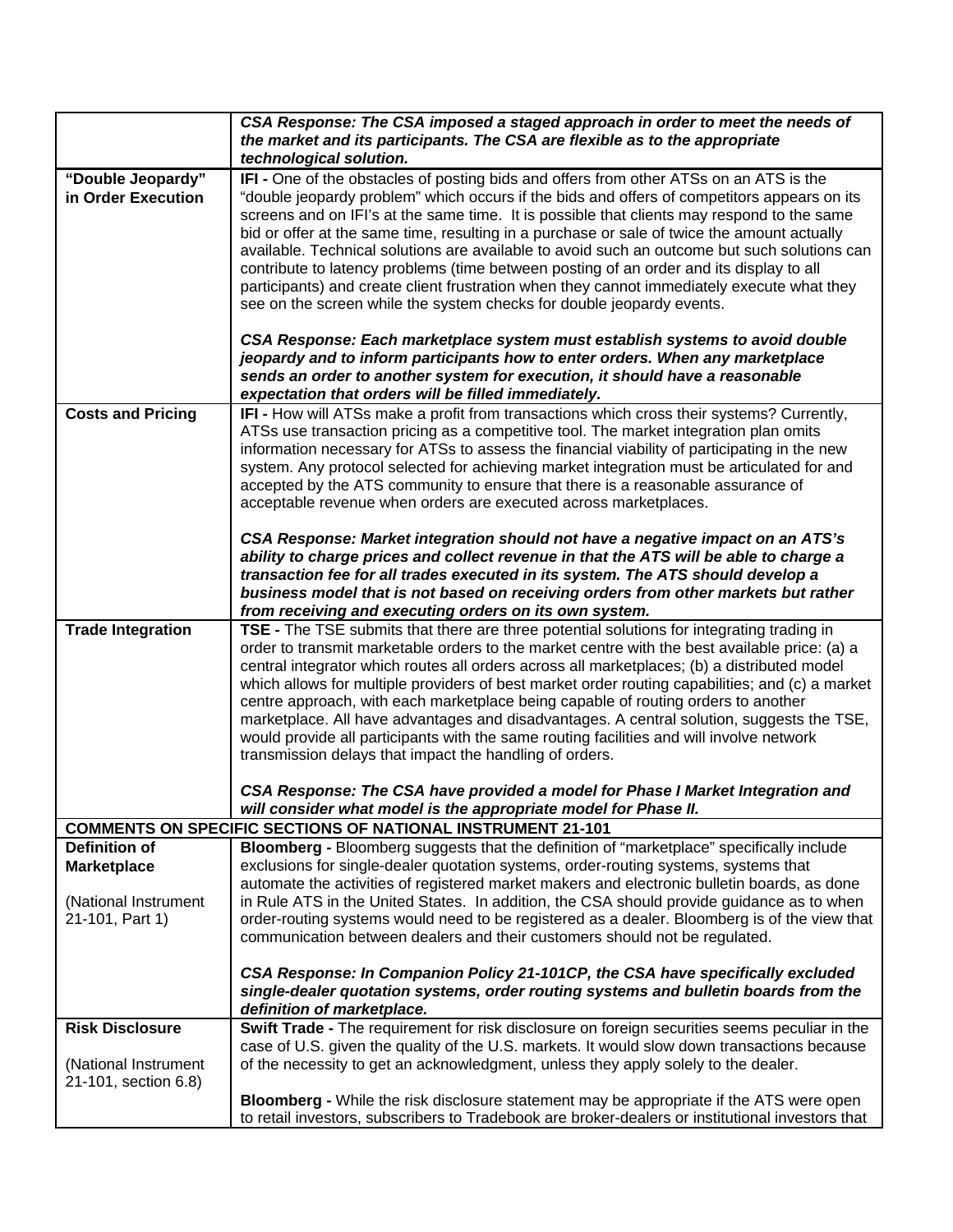|                                             | do not require repeated reminders regarding the risks associated with trading on an ATS. If<br>necessary with respect to non-retail investors, Bloomberg believes that this disclosure<br>should be provided at the time that the customer becomes a subscriber of an ATS. In<br>addition, requiring the disclosure before every order would impose a heavy burden on the<br>ATS.<br>CSA Response: The risk disclosure does not reflect risk in any specific company, but<br>is an attempt to identify the risk associated with trading in securities of issuers that<br>are listed on exchanges outside of Canada. The CSA will clarify that the disclosure is<br>to be provided at the time the customer becomes a subscriber of the ATS and before |
|---------------------------------------------|-------------------------------------------------------------------------------------------------------------------------------------------------------------------------------------------------------------------------------------------------------------------------------------------------------------------------------------------------------------------------------------------------------------------------------------------------------------------------------------------------------------------------------------------------------------------------------------------------------------------------------------------------------------------------------------------------------------------------------------------------------|
|                                             | the customer places the first order for foreign securities.                                                                                                                                                                                                                                                                                                                                                                                                                                                                                                                                                                                                                                                                                           |
| <b>Cross Trades</b>                         | <b>Barclays - Barclays is of the opinion that in certain instances, the wording of the ATS</b>                                                                                                                                                                                                                                                                                                                                                                                                                                                                                                                                                                                                                                                        |
|                                             | Proposal is unclear as to how some trades would be treated. It is expected that some ATS                                                                                                                                                                                                                                                                                                                                                                                                                                                                                                                                                                                                                                                              |
| (National Instrument<br>21-101, section 7.1 | trades will be in the nature of anonymous cross trades, whereby investors indicate volumes<br>at which they would be prepared to buy and sell at a price which is referenced elsewhere                                                                                                                                                                                                                                                                                                                                                                                                                                                                                                                                                                |
| and section 7.3 and                         | and yet to be determined. Barclays asks that National Instrument 21-101 section 7.1 be                                                                                                                                                                                                                                                                                                                                                                                                                                                                                                                                                                                                                                                                |
| Companion Policy 21-                        | clarified to indicate that an ATS that is a pure crossing network has no orders to display.                                                                                                                                                                                                                                                                                                                                                                                                                                                                                                                                                                                                                                                           |
| 101CP)                                      |                                                                                                                                                                                                                                                                                                                                                                                                                                                                                                                                                                                                                                                                                                                                                       |
|                                             | CSA Response: It is not possible to provide clarification for new technology that may                                                                                                                                                                                                                                                                                                                                                                                                                                                                                                                                                                                                                                                                 |
|                                             | be developed. Any questions regarding the application of the ATS Rules should be<br>addressed to staff directly. However, the CSA are of the opinion that for anonymous                                                                                                                                                                                                                                                                                                                                                                                                                                                                                                                                                                               |
|                                             | crossing networks, pre-trade information does not have to be provided.                                                                                                                                                                                                                                                                                                                                                                                                                                                                                                                                                                                                                                                                                |
| <b>Disclosure of</b>                        | Barclays - Transaction or access fees of an ATS are frequently the only transaction fee                                                                                                                                                                                                                                                                                                                                                                                                                                                                                                                                                                                                                                                               |
| <b>Transaction Fees for</b>                 | involved in trading on that ATS with no further commissions. Comparison of an ATS price                                                                                                                                                                                                                                                                                                                                                                                                                                                                                                                                                                                                                                                               |
| <b>Marketplaces</b>                         | with the ATS transaction fee included to an exchange price without commission may lead to<br>misleading interpretations of best bid and offer, with consequent impact on trading rules.                                                                                                                                                                                                                                                                                                                                                                                                                                                                                                                                                               |
| (National Instrument                        | The current ATS Proposal does not call for anything more than the publishing of transaction                                                                                                                                                                                                                                                                                                                                                                                                                                                                                                                                                                                                                                                           |
| 21-101, Part 10)                            | fee schedule with the data consolidator, and does not call for a combined price calculation.                                                                                                                                                                                                                                                                                                                                                                                                                                                                                                                                                                                                                                                          |
|                                             | This is appropriate and the companion policy should be amended to clarify that this                                                                                                                                                                                                                                                                                                                                                                                                                                                                                                                                                                                                                                                                   |
|                                             | combined price is not intended to be calculated.                                                                                                                                                                                                                                                                                                                                                                                                                                                                                                                                                                                                                                                                                                      |
|                                             | CSA Response: The CSA agree with the comments and will change the Policy to<br>clarify what is intended.                                                                                                                                                                                                                                                                                                                                                                                                                                                                                                                                                                                                                                              |
| <b>ATS Trade Report</b>                     | TSE - The TSE does not agree with section 11.5 that allows an ATS to submit order and                                                                                                                                                                                                                                                                                                                                                                                                                                                                                                                                                                                                                                                                 |
| <b>Transmittal</b>                          | trade information to its approved agent with a delay of 90 seconds. The rule should be<br>amended to state that the ATS must provide its information in real-time.                                                                                                                                                                                                                                                                                                                                                                                                                                                                                                                                                                                    |
| (National Instrument                        |                                                                                                                                                                                                                                                                                                                                                                                                                                                                                                                                                                                                                                                                                                                                                       |
| 21-101, section 11.5)                       | <b>CDNX -</b> The CSA should require that ATSs provide order and trade data feeds in real-time,<br>and not in 90 seconds following execution.                                                                                                                                                                                                                                                                                                                                                                                                                                                                                                                                                                                                         |
|                                             |                                                                                                                                                                                                                                                                                                                                                                                                                                                                                                                                                                                                                                                                                                                                                       |
|                                             | CSA Response: The Instrument has been amended to require that information be                                                                                                                                                                                                                                                                                                                                                                                                                                                                                                                                                                                                                                                                          |
|                                             | provided when required by the regulation services provider as required by the                                                                                                                                                                                                                                                                                                                                                                                                                                                                                                                                                                                                                                                                         |
| <b>Foreign Jurisdiction</b>                 | regulation services provider.<br>Swift Trade - The requirement that foreign ATSs register in at least one jurisdiction is an                                                                                                                                                                                                                                                                                                                                                                                                                                                                                                                                                                                                                          |
|                                             | unreasonable trade barrier, does not benefit the capital markets or investor choice and                                                                                                                                                                                                                                                                                                                                                                                                                                                                                                                                                                                                                                                               |
| (National Instrument                        | would harm Swift Trade's business. In their opinion, it would create an unlevel playing field                                                                                                                                                                                                                                                                                                                                                                                                                                                                                                                                                                                                                                                         |
| 21-101, Part 14)                            | because there is no suggestion that foreign exchanges that deal directly or indirectly with                                                                                                                                                                                                                                                                                                                                                                                                                                                                                                                                                                                                                                                           |
|                                             | dealers require registration. In their view, it would be impossible to satisfy the OSC and IDA<br>requirements that require a Canadian incorporated entity and a local presence. If registration                                                                                                                                                                                                                                                                                                                                                                                                                                                                                                                                                      |
|                                             | was required, it would force Canadian dealers to access U.S. ATSs through U.S. dealers,                                                                                                                                                                                                                                                                                                                                                                                                                                                                                                                                                                                                                                                               |
|                                             | imposing unnecessary delays and administrative burdens.                                                                                                                                                                                                                                                                                                                                                                                                                                                                                                                                                                                                                                                                                               |
|                                             | Foreign ATS, if registered, would be subject to information consolidation, market regulation,                                                                                                                                                                                                                                                                                                                                                                                                                                                                                                                                                                                                                                                         |
|                                             | market integration, clearing and settlement, audit trail requirements and other requirements                                                                                                                                                                                                                                                                                                                                                                                                                                                                                                                                                                                                                                                          |
|                                             | that make no sense. Securities traded in foreign markets should not be subject to those<br>requirements, including inter-listed securities. In Swift Trade's opinion, foreign ATSs or                                                                                                                                                                                                                                                                                                                                                                                                                                                                                                                                                                 |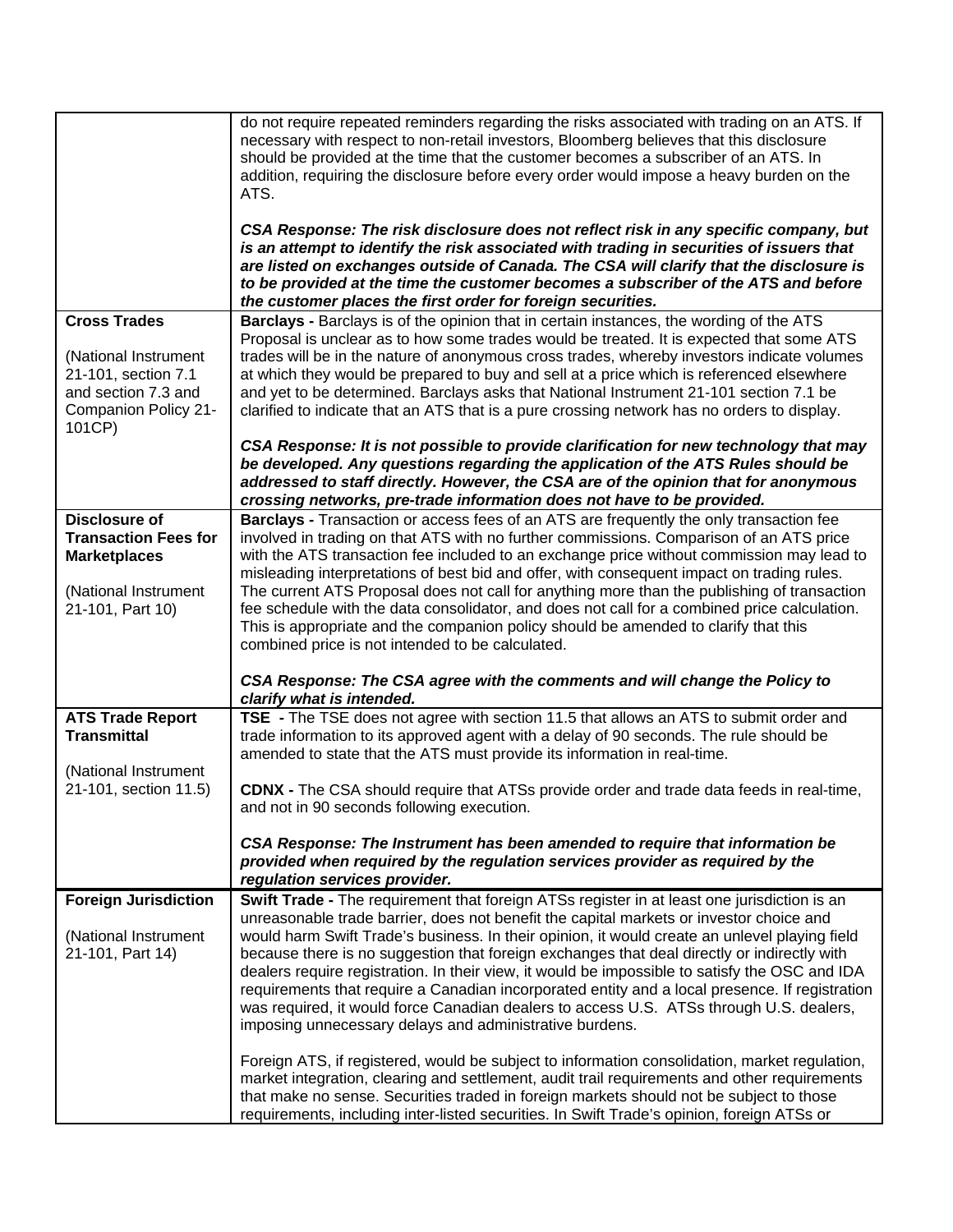|                                                                                      | securities being traded in foreign markets should be carved out of the ATS proposal or<br>current arrangements with foreign ATSs should be grandfathered.                                                                                                                                                                                                                                                                                                                                                                                                                                                                                                                                                 |
|--------------------------------------------------------------------------------------|-----------------------------------------------------------------------------------------------------------------------------------------------------------------------------------------------------------------------------------------------------------------------------------------------------------------------------------------------------------------------------------------------------------------------------------------------------------------------------------------------------------------------------------------------------------------------------------------------------------------------------------------------------------------------------------------------------------|
|                                                                                      | Bloomberg - Bloomberg believes that an ATS should not have to register as a dealer in a<br>local jurisdiction if it were providing access to dealers and prescribed institutions.                                                                                                                                                                                                                                                                                                                                                                                                                                                                                                                         |
|                                                                                      | CSA Response: If these entities are carrying on business in a jurisdiction, they must<br>be registered and regulated by the securities regulatory authority in that jurisdiction.<br>However, if the ATS registered in a jurisdiction is dealing only with subscribers who<br>are registered as dealers in another jurisdiction, the other jurisdiction will consider<br>granting an exemption from registration to the ATS.                                                                                                                                                                                                                                                                              |
| <b>Clearing and</b>                                                                  | CDS - Subsection 16.1(2) states that an ATS or its subscriber may report an executed trade                                                                                                                                                                                                                                                                                                                                                                                                                                                                                                                                                                                                                |
| <b>Settlement</b>                                                                    | to a clearing agency. This raises two issues. First, there is a risk of both the subscriber and<br>the ATS reporting the trade. This will lead to duplicate trade reporting and confusion. CDS                                                                                                                                                                                                                                                                                                                                                                                                                                                                                                            |
| (Companion Policy 21-<br>101, Part 16)                                               | suggests that the ATS and the subscriber agree amongst themselves on who will report the<br>trade. Second, the subscriber may or may not be a clearing agency participant. The ATS<br>Proposal assumes that if the subscriber is not a participant, the ATS will report the trade.<br>However, the subscriber may use a settling broker. CDS suggests that16.1(2) be revised to<br>enable the subscriber or its agent to report the trade.                                                                                                                                                                                                                                                                |
|                                                                                      | CSA Response: Part 13 of the Instrument has been amended to state that for<br>subscribers registered under securities legislation, the ATS, the subscriber or an<br>agent of the subscriber that is a clearing member of the clearing agency must report<br>the trade. If the subscriber is not registered, the ATS or an agent of the subscriber<br>must report the trade. The CSA have stated in the policy that the ATS will determine<br>whether it or its subscribers will report the trade, will make the appropriate<br>arrangements with the clearing agency and will inform the CSA how the trades will be<br>reported and settled.                                                              |
| <b>Clearing and</b><br><b>Settlement</b><br>(National Instrument<br>21-101, Part 13) | CDS - CDS requests that the word "confirmed" be deleted from section 13.1, as it is a term<br>generally used to indicate an agreement of a trade done outside of an exchange. Trades<br>done on an exchange do not need to be confirmed because they have been pre-matched as<br>part of the operation of the exchange. Thus, CDS expects that the output of an ATS will be<br>pre-matched trades to be reported to the clearing agency and those trades do not need<br>confirmation.                                                                                                                                                                                                                     |
|                                                                                      | IFI - It is unclear how the ATS Proposal will address legal obligations as between ATSs or<br>between ATSs and the market consolidator, if a centralized approach is adopted. If the<br>obligation is supposed to flow through an ATS or market consolidator, such that IFI would<br>have to recognize the ultimate client of the other ATS as its counterparty, the issue that<br>arises is how IFI can know in advance that it is dealing with an acceptable counterparty for<br>whom sufficient credit limits have been established. On the other hand, if the obligation runs<br>only to the other ATS or market consolidator, there is potential for risk concentration against<br>one counterparty. |
|                                                                                      | CSA Response: The responsibility for ensuring appropriate clearing is on the ATS.<br>The ATS shall ensure that the appropriate clearing arrangements have been made.<br>The only possible counterparties are those that have access to the clearing agency<br>(the ATS or the subscriber) or have retained an agent to act on their behalf. In the<br>case of an agent, the agent would be a member of the clearing agency and meet all of<br>the credit requirements of the clearing agency.                                                                                                                                                                                                             |
| <b>FORMS</b>                                                                         |                                                                                                                                                                                                                                                                                                                                                                                                                                                                                                                                                                                                                                                                                                           |
| Form 21-101F3                                                                        | Bloomberg - Bloomberg believes that quarterly trading information with respect to all<br>Canadian and foreign securities traded on its system is over-inclusive and that more<br>focussed reporting requirements are necessary. Bloomberg urges the CSA to limit the<br>reporting requirements to securities where either the issuer is organized in Canada and has<br>a trading market for its securities in Canada or the particular trade occurs on a Canadian                                                                                                                                                                                                                                         |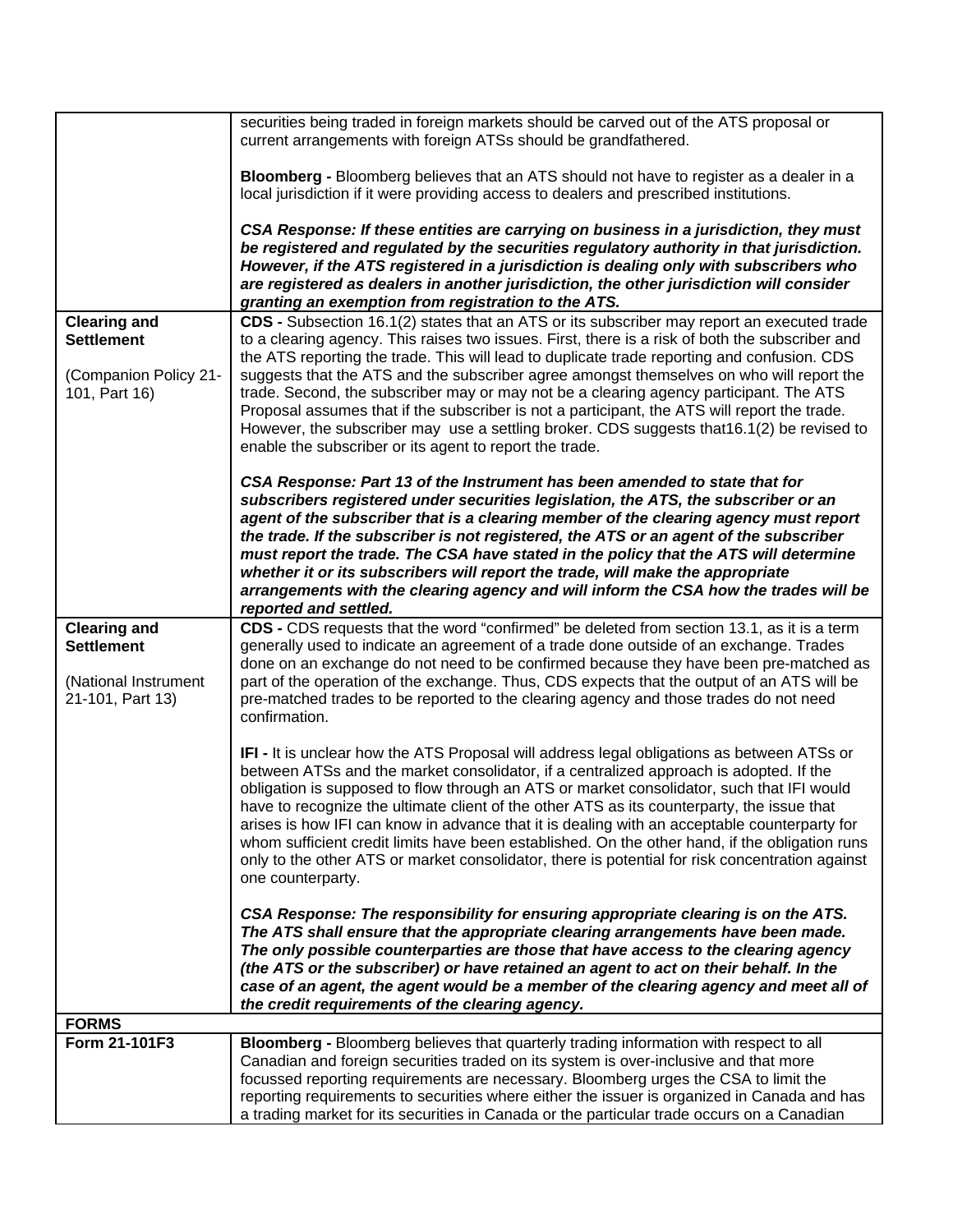|                                                                                                                                                                                                                                                   | exchange and the Canadian exchange is the principal market for the security.                                                                                                                                                                                                                                                                                                                                                                                                                                                                                                                                                                                                                                                                                                                                                                                                                                                                                                          |
|---------------------------------------------------------------------------------------------------------------------------------------------------------------------------------------------------------------------------------------------------|---------------------------------------------------------------------------------------------------------------------------------------------------------------------------------------------------------------------------------------------------------------------------------------------------------------------------------------------------------------------------------------------------------------------------------------------------------------------------------------------------------------------------------------------------------------------------------------------------------------------------------------------------------------------------------------------------------------------------------------------------------------------------------------------------------------------------------------------------------------------------------------------------------------------------------------------------------------------------------------|
|                                                                                                                                                                                                                                                   | CSA Response: The purpose of quarterly reporting is to keep track of all trading that<br>occurs on marketplaces operating in Canada, no matter where the issuer is located.                                                                                                                                                                                                                                                                                                                                                                                                                                                                                                                                                                                                                                                                                                                                                                                                           |
|                                                                                                                                                                                                                                                   | <b>CROSS-INTERFERENCE RULE - DISPLAY REQUIREMENTS</b>                                                                                                                                                                                                                                                                                                                                                                                                                                                                                                                                                                                                                                                                                                                                                                                                                                                                                                                                 |
| <b>Exceptions Based on</b><br><b>Number of Equity</b><br><b>Securities or</b><br><b>Preferred Securities</b>                                                                                                                                      | TD Securities - The decision to abandon the cross-interference rule and substitute display<br>requirements need not carry with it an exception from the display requirements based on the<br>number of shares traded. Order display requirements linked to order size tend to be specific<br>to each particular market and it is hard to develop rules of general application that are fair<br>and appropriate.                                                                                                                                                                                                                                                                                                                                                                                                                                                                                                                                                                       |
| <b>Question 13:</b><br>Should there also be<br>an exception based on<br>number of shares<br>traded (in addition to<br>value of shares<br>traded)? Are there any<br>other exceptions to the<br>display requirements<br>that should be<br>included? | In the equity market, the sole exception to the cross interference rule should be based on<br><b>OTPPB</b> - the block of stock being handled - \$100,000 for equities and 100 contracts for<br>options.                                                                                                                                                                                                                                                                                                                                                                                                                                                                                                                                                                                                                                                                                                                                                                              |
|                                                                                                                                                                                                                                                   | Barclays - There is a need for further exceptions based on number of shares traded.<br>Sometimes, participants may need to trade a block of low-priced shares where the total<br>value of the shares may not sum up to \$100,000, but where the trade involves a large<br>portion of the available float of the company. This exception is likely to have no impact on<br>large-capitalization equities.                                                                                                                                                                                                                                                                                                                                                                                                                                                                                                                                                                              |
|                                                                                                                                                                                                                                                   | CSTA - Any order that is given to the marketplace should be displayed to all, regardless of<br>size and/or dollar value.                                                                                                                                                                                                                                                                                                                                                                                                                                                                                                                                                                                                                                                                                                                                                                                                                                                              |
|                                                                                                                                                                                                                                                   | <b>ITG Canada - ITG</b> Canada believes that in addition to an exception based on value of<br>shares traded, separate exceptions are needed based on (i) number of shares traded (for<br>low-priced securities for which the threshold is too high) and (ii) the liquidity of shares traded<br>(for highly liquid shares for which the threshold is too low). ITG Canada proposes that orders<br>for equity and preferred shares in excess of 100,000 shares but which do not meet the<br>\$100,000 threshold, should be exempted from display. Conversely, ITG Canada proposes<br>that orders for equity and preferred securities that are highly liquid, should be subject to a<br>higher threshold of \$200,000.                                                                                                                                                                                                                                                                   |
|                                                                                                                                                                                                                                                   | Instinet Canada - The decision to abandon the cross-interference rules and substitute<br>broader display requirements is useful. Instinet believes that an exemption based on a<br>number of shares traded is needed. The exemption should be provided on a sliding scale<br>based on the price of the shares.                                                                                                                                                                                                                                                                                                                                                                                                                                                                                                                                                                                                                                                                        |
|                                                                                                                                                                                                                                                   | Investors Group - Clients should be entitled to determine how much of their order is<br>displayed since they own it. Requiring that all orders having a value of less than \$100,000<br>be fully displayed is inconsistent and may hinder getting the best price.                                                                                                                                                                                                                                                                                                                                                                                                                                                                                                                                                                                                                                                                                                                     |
|                                                                                                                                                                                                                                                   | <b>CDNX</b> - There should be no exemption to the display requirement. Full display requirements<br>are important for all investors. Retail investors do not have the same opportunities as large<br>investors and the playing field should be balanced to rectify that. It is artificial to set<br>exemptions based on dollar value as \$100,000 in a security trading at \$100 is different than<br>\$100,000 in a security trading at \$1.00. The ATS Proposal has no cross-interference or put-<br>through rule. Junior equity investors need the protection of a cross-interference rule which<br>allows dealers to match orders within the existing bid-ask, but only if they are willing to give<br>up 50% to the existing book if the aggregate value is \$75,000 or less. Retail investors will<br>have confidence in the integrity and fairness of the marketplace if they know that their orders<br>will have a fair opportunity of being filled on a price/time priority. |
|                                                                                                                                                                                                                                                   | <b>ETC of IDA</b> - The ETC has concerns that the \$100,000 threshold could pose problems with<br>respect to orders in low priced securities. The ETC recommends a rule that uses the lesser<br>of \$100,000 value or 10,000 threshold. It may also be appropriate to enable the client to                                                                                                                                                                                                                                                                                                                                                                                                                                                                                                                                                                                                                                                                                            |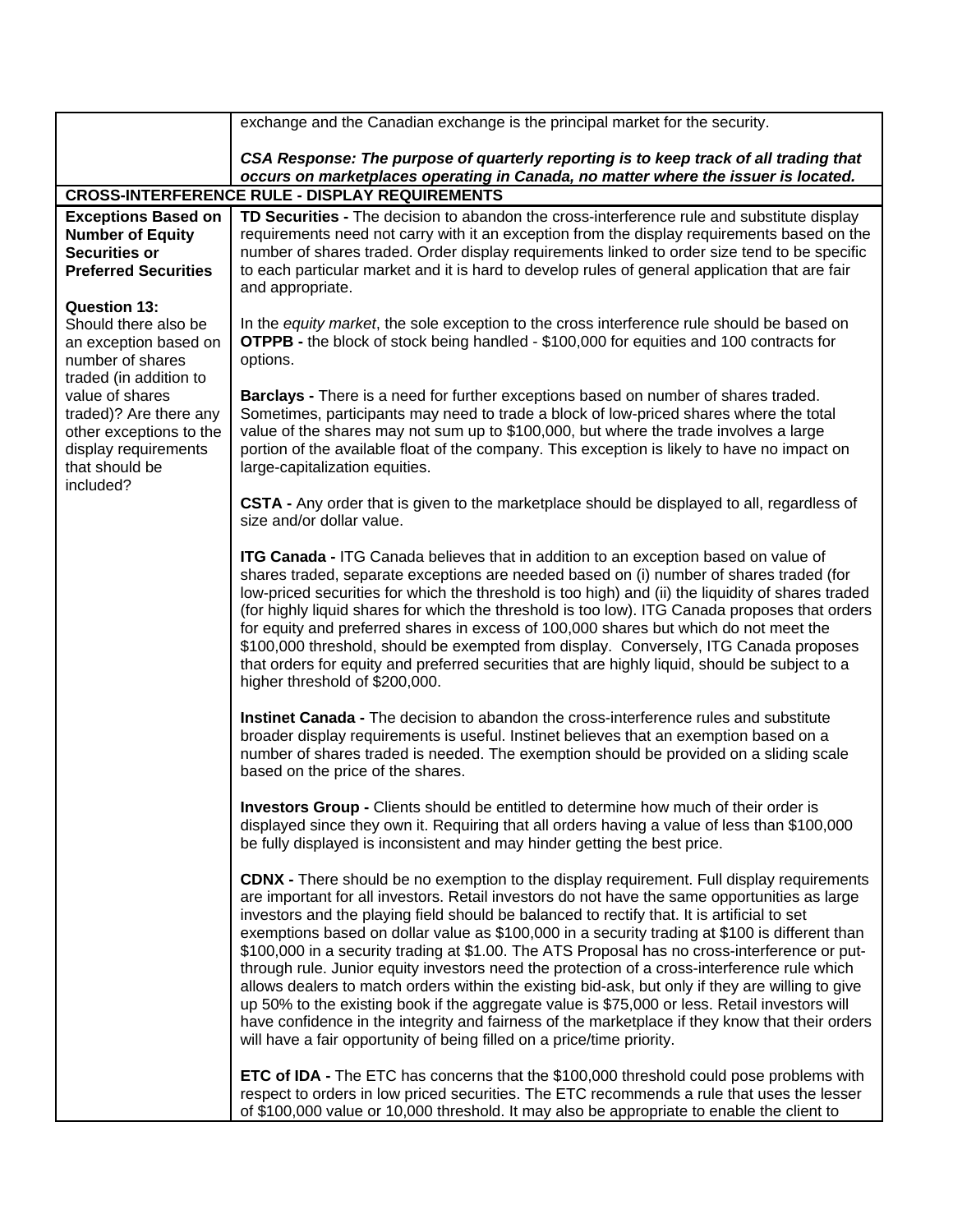|                                                                                                                  | request that an order be withheld.                                                                                                                                                                                                                                                                                                                                                                                                                                                                                                                                                                                                                                                                                                                                                                                                                                                                                                                                                                                                                                                                      |
|------------------------------------------------------------------------------------------------------------------|---------------------------------------------------------------------------------------------------------------------------------------------------------------------------------------------------------------------------------------------------------------------------------------------------------------------------------------------------------------------------------------------------------------------------------------------------------------------------------------------------------------------------------------------------------------------------------------------------------------------------------------------------------------------------------------------------------------------------------------------------------------------------------------------------------------------------------------------------------------------------------------------------------------------------------------------------------------------------------------------------------------------------------------------------------------------------------------------------------|
|                                                                                                                  | CSA Response: The CSA have deleted this requirement.                                                                                                                                                                                                                                                                                                                                                                                                                                                                                                                                                                                                                                                                                                                                                                                                                                                                                                                                                                                                                                                    |
| <b>Customer Limit</b><br><b>Orders for Fixed</b><br><b>Income Securities</b>                                     | TD Securities - The fixed income market is a dealer market in which customer limit orders<br>are not displayed with the results that the display requirement should not apply.                                                                                                                                                                                                                                                                                                                                                                                                                                                                                                                                                                                                                                                                                                                                                                                                                                                                                                                          |
| <b>Question 14:</b><br>Should the<br>requirement regarding<br>customer limit orders                              | OTPPB - It is worthwhile displaying inside bids or offers. This requirement should only apply<br>to participants who wish to show the market their interest. If the client does not wish a limit<br>order to be displayed, then the market in the security in which they have interest can trade<br>through their level.                                                                                                                                                                                                                                                                                                                                                                                                                                                                                                                                                                                                                                                                                                                                                                                |
| apply to the fixed<br>income market?                                                                             | <b>Barclays</b> - Yes, the requirement regarding customer limit orders should apply to the fixed<br>income market.                                                                                                                                                                                                                                                                                                                                                                                                                                                                                                                                                                                                                                                                                                                                                                                                                                                                                                                                                                                      |
| (National Instrument<br>23-101, section 6.1)                                                                     | <b>CPIM - CPIM</b> does not support the display of customer limit orders. As a customer, CPIM<br>does not want its limit orders posted if they are an improvement on the market maker's<br>price. Doing so will ensure that they are filled at their limit, whereas they wish to retain the<br>option to do better. In practice, they have a limit in mind when contemplating a transaction,<br>but do not disclose it to the market maker.                                                                                                                                                                                                                                                                                                                                                                                                                                                                                                                                                                                                                                                             |
|                                                                                                                  | <b>Investors Group -</b> The requirement regarding customer limit orders should apply to the<br>fixed income market as well.                                                                                                                                                                                                                                                                                                                                                                                                                                                                                                                                                                                                                                                                                                                                                                                                                                                                                                                                                                            |
|                                                                                                                  | CSA Response: The CSA have amended the transparency requirements for the fixed<br>income market. All dealers are required to provide post-trade information on<br>corporate debt securities as required by the information processor.                                                                                                                                                                                                                                                                                                                                                                                                                                                                                                                                                                                                                                                                                                                                                                                                                                                                   |
| <b>Exemption for Fixed</b><br><b>Income Securities</b>                                                           | TD Securities - With respect to order display in general, TD Securities recommends<br>adherence to the "CanPX-style" methodology.                                                                                                                                                                                                                                                                                                                                                                                                                                                                                                                                                                                                                                                                                                                                                                                                                                                                                                                                                                       |
| <b>Question 15:</b>                                                                                              | <b>OTPPB</b> - The display of large block orders is not advisable in the debt market.                                                                                                                                                                                                                                                                                                                                                                                                                                                                                                                                                                                                                                                                                                                                                                                                                                                                                                                                                                                                                   |
| Should there be an<br>exemption based on<br>the value of the order<br>or some other criteria<br>for fixed income | Barclays - Yes, The exemption should be based solely on the value of the order. That<br>threshold may need to be different for government securities than corporate securities and<br>should be established in consultation with industry participants.                                                                                                                                                                                                                                                                                                                                                                                                                                                                                                                                                                                                                                                                                                                                                                                                                                                 |
| securities?                                                                                                      | <b>Investors Group - Incorporating an exemption based on the value of the order or some</b><br>other criteria is inconsistent with the goal of transparency in the market.                                                                                                                                                                                                                                                                                                                                                                                                                                                                                                                                                                                                                                                                                                                                                                                                                                                                                                                              |
|                                                                                                                  | Bloomberg - Bloomberg urges the CSA to permit market participants to comply with their<br>customer limit order obligation through a "Display Alternative" mechanism, as does the SEC.<br>SEC Rule 11Ac1-4 requires market makers to make publicly available any superior prices<br>that the dealer quotes through a private system. The market maker may comply with the rule<br>by changing its quotation on the Nasdaq montage to reflect the superior price or may deliver<br>its better priced orders to an ECN, as long as the ECN complies with the "Display<br>Alternative". Under the "Display Alternative", a market maker that is displaying a better price<br>need not update its quotation if the ECN disseminates the best bid and offer in the ECN, for<br>display under the ECN's name in the montage and provides for equal execution access to<br>that quotation for any NASD broker-dealer. Under this mechanism, customer limit orders<br>providing superior prices are integrated into the public quotation stream. At the same time,<br>anonymity is preserved for the subscriber. |
|                                                                                                                  | CSA Response: No exemptions from the display requirement will be provided for<br>fixed income securities. However, the trade volume to be displayed for corporate<br>debt securities will depend on the value of the transaction.                                                                                                                                                                                                                                                                                                                                                                                                                                                                                                                                                                                                                                                                                                                                                                                                                                                                       |
| <b>AUDIT TRAIL REQUIREMENTS</b>                                                                                  |                                                                                                                                                                                                                                                                                                                                                                                                                                                                                                                                                                                                                                                                                                                                                                                                                                                                                                                                                                                                                                                                                                         |
| (National Instrument 23-101, Part 11)                                                                            |                                                                                                                                                                                                                                                                                                                                                                                                                                                                                                                                                                                                                                                                                                                                                                                                                                                                                                                                                                                                                                                                                                         |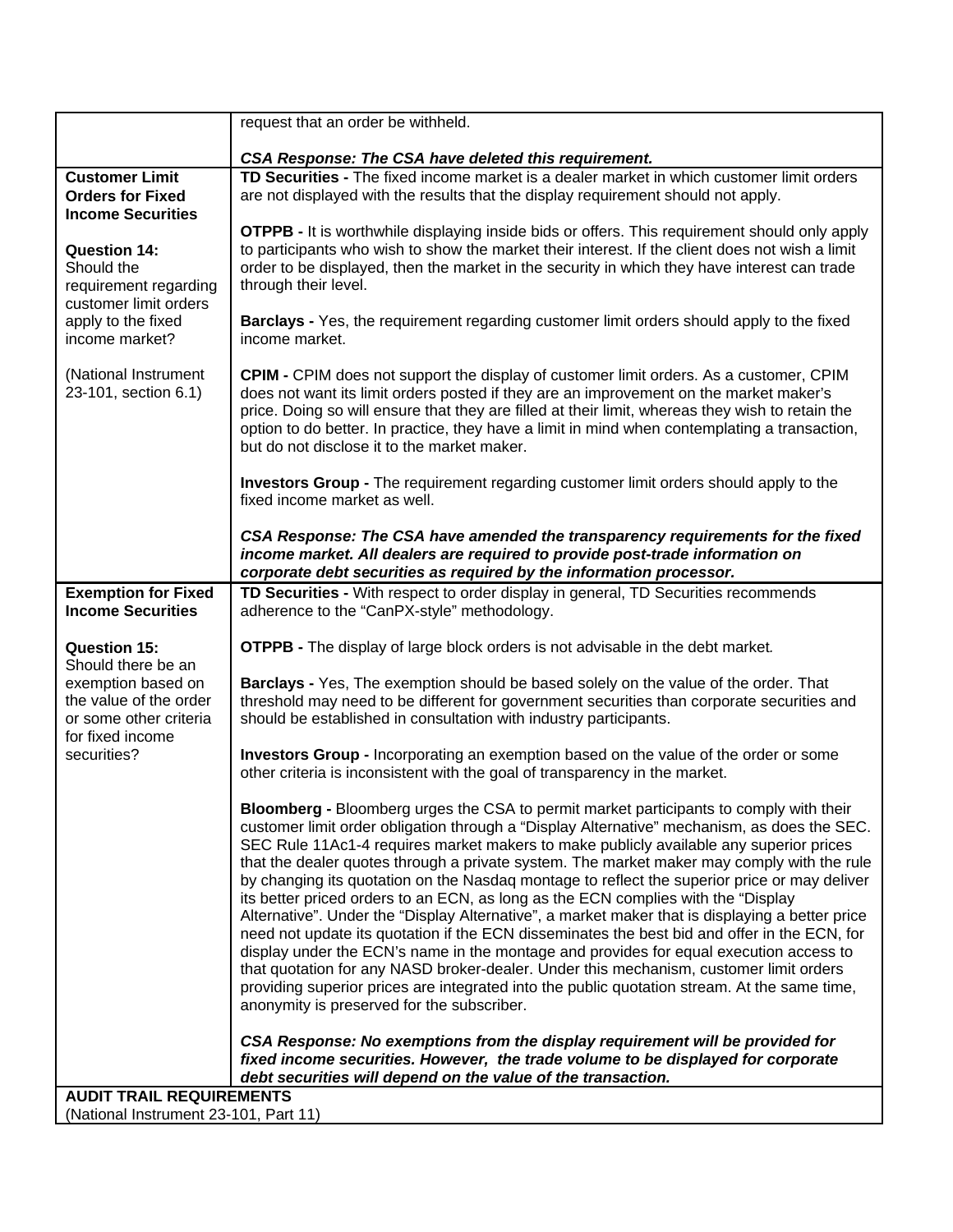| <b>Audit Trail</b><br>TD Securities - TD Securities is in agreement with the approached proposed in Part 11 of                                                                                                     |  |
|--------------------------------------------------------------------------------------------------------------------------------------------------------------------------------------------------------------------|--|
| <b>Requirements</b><br>the ATS Proposal. They believe that dealers participating in the marketplace should be                                                                                                      |  |
| required to record details of every order received, the time of receipt and the time the order                                                                                                                     |  |
| was conveyed to the market. On the other hand, audit trails of marketplaces should be<br><b>Question 16:</b>                                                                                                       |  |
| sufficiently detailed to allow the reconstruction of the trading environment which a particular<br>Should special order                                                                                            |  |
| order faced when it was sent by the market participant.<br>audit trail                                                                                                                                             |  |
| requirements be                                                                                                                                                                                                    |  |
| <b>OTPPB -</b> Audit trail requirements should be established. The audit trail should collect<br>adopted? Under what<br>circumstances should                                                                       |  |
| information on all trades reported to the data consolidator including the time, nature of a<br>the requirements be<br>trade (buy/sell), the size of a trade, the broker executing the trade and the bid/ask at the |  |
| imposed? To whom<br>time.                                                                                                                                                                                          |  |
| should the                                                                                                                                                                                                         |  |
| requirements apply?<br>Barclays - Audit trail requirements should be established. The audit should collect                                                                                                         |  |
| What additional<br>information on all trades reported to the consolidator including the time, nature of the trade                                                                                                  |  |
| information should be<br>(buy/sell), the size of a trade, the broker executing the trade and the bid/ask at the time.                                                                                              |  |
| collected?                                                                                                                                                                                                         |  |
| CSTA - All participants should be subject to whatever minimum audit trail requirements are                                                                                                                         |  |
| necessary.                                                                                                                                                                                                         |  |
|                                                                                                                                                                                                                    |  |
| Instinet Canada - Dealers already record details of every order received, the time of receipt                                                                                                                      |  |
| and the time the order was conveyed to the market for execution. Instinet Canada<br>anticipates that the audit trails of marketplaces will be sufficiently detailed to allow for                                   |  |
| reconstruction of the trading environment. The approved agent could set up the audit trail                                                                                                                         |  |
| working to a specification satisfactory to the CSA.                                                                                                                                                                |  |
|                                                                                                                                                                                                                    |  |
| <b>Investors Group - All ATSs should be required to meet minimum audit trail requirements.</b>                                                                                                                     |  |
| <b>CDNX - Audit trail requirements should be adopted and should apply to all marketplaces.</b>                                                                                                                     |  |
| CDNX and the TSE have agreed to work together to develop consistent audit trail                                                                                                                                    |  |
| requirements for all member firms.                                                                                                                                                                                 |  |
|                                                                                                                                                                                                                    |  |
| <b>TSE -</b> The TSE submits that the Canadian markets are different from the Nasdaq's market,                                                                                                                     |  |
| to which the NASD's OATS requirements apply. The TSE is of the view that a more efficient<br>and less costly solution than OATS should be created for the Canadian market. The TSE                                 |  |
| recommends that the CSA not adopt the proposed framework rule but rather wait for the                                                                                                                              |  |
| outcome of the SRO's initiative to develop requirements for an electronic audit trail system                                                                                                                       |  |
| (TSE and CDNX). Any concerns of the CSA has about the comprehensiveness of the SROs'                                                                                                                               |  |
| proposal may be addressed through consultation and the rule approval process. It is                                                                                                                                |  |
| intended that the proposed requirements and implementation plan be released in early                                                                                                                               |  |
| 2001.                                                                                                                                                                                                              |  |
|                                                                                                                                                                                                                    |  |
| CSA Response: The CSA agree with the comments received that we should set the<br>audit trail requirements.                                                                                                         |  |
| <b>Determination of</b><br>TD Securities - The approved agent could set up the audit trail working to a specification                                                                                              |  |
| satisfactory to the CSA.<br><b>Audit Trail</b>                                                                                                                                                                     |  |
| <b>Requirements</b>                                                                                                                                                                                                |  |
| <b>OTPPB -</b> The minimum audit trail requirements should be established by the CSA. A                                                                                                                            |  |
| minimum standard is required. With respect to the debt market, the requirement should be<br><b>Question 17:</b>                                                                                                    |  |
| the responsibility of an independent agency, not the IDA.<br>Should the audit trail                                                                                                                                |  |
| requirements be                                                                                                                                                                                                    |  |
| established by the<br>Barclays - The minimum audit trail requirements should be established by the CSA and not                                                                                                     |  |
| CSA or should the<br>delegated. Investors must have confidence regardless of where they trade in Canada that                                                                                                       |  |
| there is a quality standard that is there to protect them.<br>requirements be<br>determined by the                                                                                                                 |  |
| exchange, approved<br>CSTA - The CSA should only establish new audit trail requirements if the requirements in                                                                                                     |  |
| agent or the IDA?<br>place do not meet the goals of a well-regulated Canadian marketplace.                                                                                                                         |  |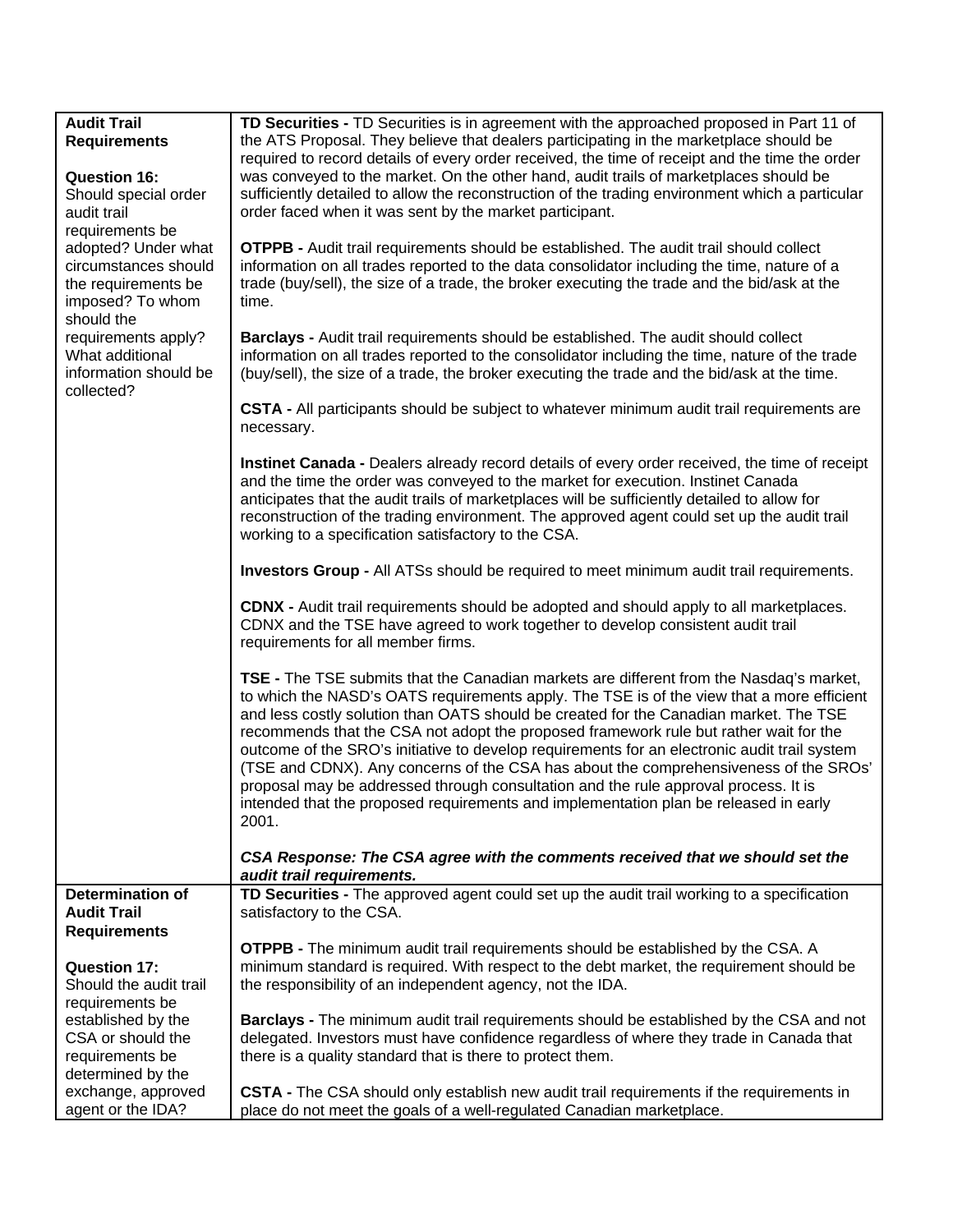|                                                                                                                                                                                                                                                                          | <b>Investors Group - The audit trail requirements should be established by an SRO with the</b><br>ability and independence to fulfill this role. This should not be the exchange.                                                                                                                                                                                                                                                                                                                                                                                                                                                                 |
|--------------------------------------------------------------------------------------------------------------------------------------------------------------------------------------------------------------------------------------------------------------------------|---------------------------------------------------------------------------------------------------------------------------------------------------------------------------------------------------------------------------------------------------------------------------------------------------------------------------------------------------------------------------------------------------------------------------------------------------------------------------------------------------------------------------------------------------------------------------------------------------------------------------------------------------|
|                                                                                                                                                                                                                                                                          | <b>CDNX</b> - The new national regulator(s) should be responsible for providing market regulation<br>and should establish the audit trail requirements.                                                                                                                                                                                                                                                                                                                                                                                                                                                                                           |
|                                                                                                                                                                                                                                                                          | CSA Response: While the CSA will determine the appropriate requirements, the<br>process for collecting the information will be determined by the entity performing                                                                                                                                                                                                                                                                                                                                                                                                                                                                                |
| THE REPORTED MARKET                                                                                                                                                                                                                                                      | market regulation.                                                                                                                                                                                                                                                                                                                                                                                                                                                                                                                                                                                                                                |
| <b>Expansion of Display</b>                                                                                                                                                                                                                                              | TD Securities - The display requirements for over-the-counter orders for equity securities                                                                                                                                                                                                                                                                                                                                                                                                                                                                                                                                                        |
| to Over-the-Counter<br><b>Transactions</b>                                                                                                                                                                                                                               | (other than options) should be the same as those for orders executed in organized<br>marketplaces. The information should be sent to the data consolidator.                                                                                                                                                                                                                                                                                                                                                                                                                                                                                       |
| <b>Question 18:</b><br>Should the display<br>requirements for over-<br>the-counter orders or<br>trades be expanded<br>from market makers to<br>all dealers?<br><b>Question 19:</b><br>Should the information<br>be sent to the data<br>consolidator or<br>another party? | <b>OTPPB -</b> Display requirements for over-the-counter orders for equity securities should be<br>expanded to all dealers. Information should be sent to the data consolidator.                                                                                                                                                                                                                                                                                                                                                                                                                                                                  |
|                                                                                                                                                                                                                                                                          | <b>Barclays - Yes, display requirements for over-the-counter orders or trades should be</b><br>expanded from market makers to all dealers. The information should be sent to the data<br>consolidator.                                                                                                                                                                                                                                                                                                                                                                                                                                            |
|                                                                                                                                                                                                                                                                          | CSTA - The CSTA believes that the display requirements for over-the-counter orders should<br>be expanded to provide as much information as possible and should be sent to the data<br>consolidator.                                                                                                                                                                                                                                                                                                                                                                                                                                               |
|                                                                                                                                                                                                                                                                          | <b>ITG Canada - ITG Canada believes that the display requirements for over-the-counter</b><br>orders should be expanded from market makers to all dealers. The information should be<br>sent to the data consolidator.                                                                                                                                                                                                                                                                                                                                                                                                                            |
|                                                                                                                                                                                                                                                                          | Instinet Canada - The display requirements for over-the-counter orders should not differ<br>from those applicable to orders executed in organized marketplaces. The information should<br>be sent to the data consolidator.                                                                                                                                                                                                                                                                                                                                                                                                                       |
|                                                                                                                                                                                                                                                                          | Investors Group - Display requirements for over-the-counter orders and trades should be<br>expanded from market makers to all dealers. The information should be sent to the data<br>consolidator.                                                                                                                                                                                                                                                                                                                                                                                                                                                |
|                                                                                                                                                                                                                                                                          | <b>CDNX -</b> The display requirements should be expanded to all dealers. More transparency<br>leads to a level playing field and more liquidity. The information should be sent to the data<br>consolidator.                                                                                                                                                                                                                                                                                                                                                                                                                                     |
|                                                                                                                                                                                                                                                                          | CSA Response: Transparency requirements will initially apply for all listed securities.<br>Over time, the CSA will look at expanding the application of the requirements to<br>dealers and over-the-counter equity securities.                                                                                                                                                                                                                                                                                                                                                                                                                    |
| <b>TRADING RULES</b>                                                                                                                                                                                                                                                     |                                                                                                                                                                                                                                                                                                                                                                                                                                                                                                                                                                                                                                                   |
| <b>Setting minimum</b><br>standards                                                                                                                                                                                                                                      | <b>CDNX</b> - The imposition of minimal trading rules on ATSs is expected to result in a race for<br>the bottom that will directly and negatively impact junior equity investors. The CSA should<br>rework the ATS Proposal to set only broad goals and minimum standards, without detailing<br>the means by which every marketplace achieves those goals. In the event that more than<br>one SRO regulates ATSs, there should be the highest level of harmonization of market<br>integrity rules among different marketplaces. The TSE and CDNX have committed to<br>developing harmonized trading rules. The ME has been invited to participate |
|                                                                                                                                                                                                                                                                          | <b>ETC of IDA -</b> The ETC of IDA strongly supports the CSA proposals to establish core trading<br>rules that provide a minimum common standard for market integrity across marketplaces.                                                                                                                                                                                                                                                                                                                                                                                                                                                        |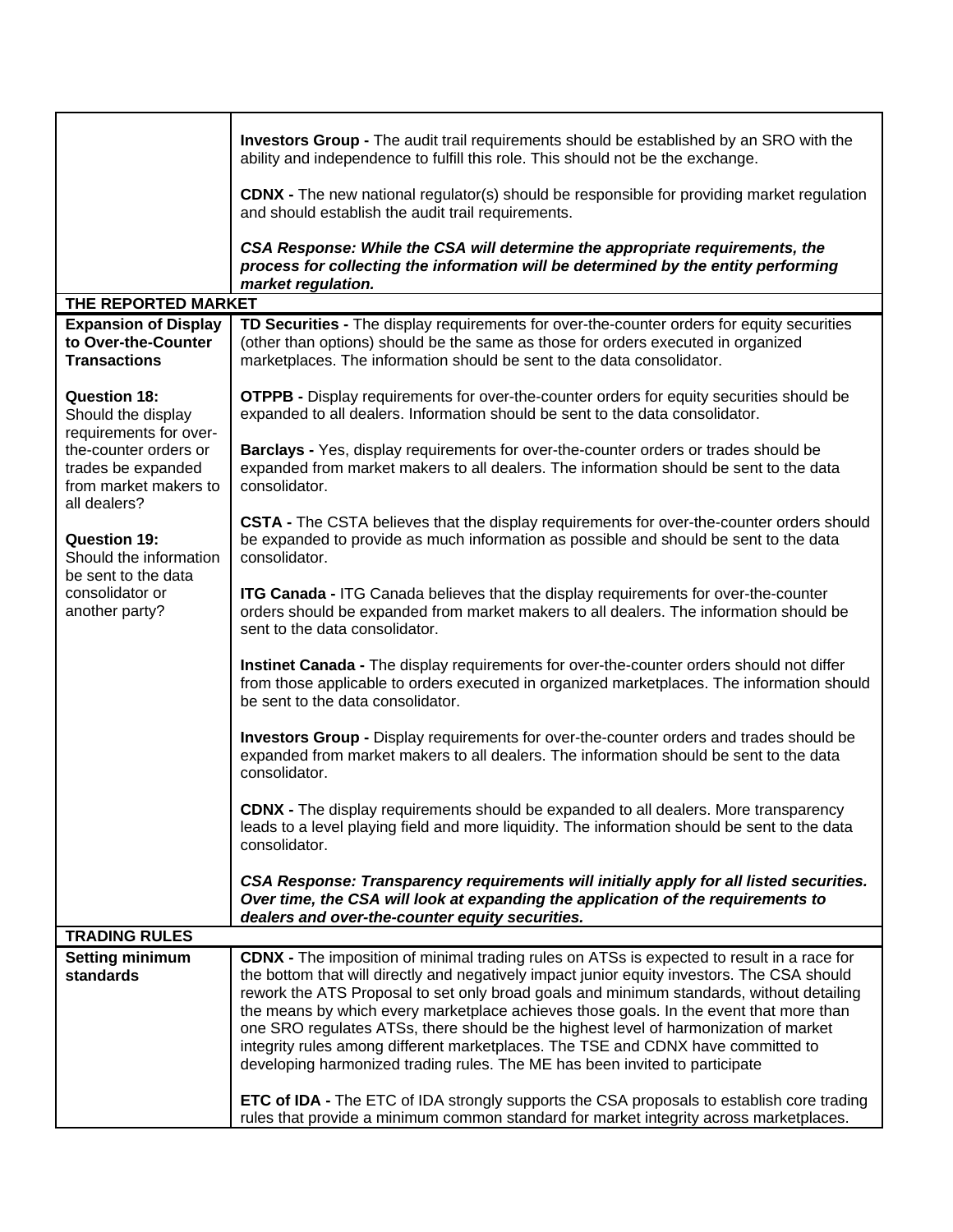|                             | Under the ATS Proposal, competing marketplaces are free to develop additional rules<br>should they deem it beneficial to their market's competitive position.                                                                                                                                                                                                                                                                                                                                                                                                                                                                                                                                                                                                                                                                                                                                        |
|-----------------------------|------------------------------------------------------------------------------------------------------------------------------------------------------------------------------------------------------------------------------------------------------------------------------------------------------------------------------------------------------------------------------------------------------------------------------------------------------------------------------------------------------------------------------------------------------------------------------------------------------------------------------------------------------------------------------------------------------------------------------------------------------------------------------------------------------------------------------------------------------------------------------------------------------|
|                             | <b>TSE</b> - The framework trading rules are incomplete and inadequate in comparison to the<br>exchanges' existing rules. It will be difficult for an exchange to compete on the basis that it<br>offers higher regulatory standards. Without a regulatory SRO, the regulatory gap will create<br>a race to the bottom, forcing the exchanges to lower their standards to preserve order flow<br>that will migrate to ATSs. If an SRO has authority to regulate trading in all marketplaces,<br>many of the trading rules do not need to be adopted by the CSA. The TSE strongly urges<br>the CSA to fully delegate the monitoring of, administration (including the ability to grant<br>exemptions) and enforcement of framework rules to Regulation Services and other SROs as<br>required. The TSE supports the adoption of anti-manipulation rules and rules in areas such<br>as best execution. |
|                             | CSA Response: National Instrument 21-101 and Companion Policy 23-101CP set forth<br>common trading rules which will apply to trading on all marketplaces and do not<br>prohibit marketplaces from implementing additional rules. The CSA have provided for<br>an exemption from the application of subsection 3.1(1) and Parts 4 and 5 of National<br>Instrument 23-101 to those persons or companies that comply with the rules, policies<br>and other similar instruments established by a regulation services provider.                                                                                                                                                                                                                                                                                                                                                                           |
| <b>Application of</b>       | Bank of Canada - The trading rules in the ATS Proposal do not appear to be aimed                                                                                                                                                                                                                                                                                                                                                                                                                                                                                                                                                                                                                                                                                                                                                                                                                     |
| <b>Trading Rules to the</b> | specifically at fixed income markets, but rather at equity and exchange-traded markets. The                                                                                                                                                                                                                                                                                                                                                                                                                                                                                                                                                                                                                                                                                                                                                                                                          |
| <b>Fixed Income market</b>  | markets are sufficiently different as to justify separate treatment. The Bank of Canada urges                                                                                                                                                                                                                                                                                                                                                                                                                                                                                                                                                                                                                                                                                                                                                                                                        |
|                             | the CSA to look closely at Policy No. 5 for guidance.                                                                                                                                                                                                                                                                                                                                                                                                                                                                                                                                                                                                                                                                                                                                                                                                                                                |
|                             |                                                                                                                                                                                                                                                                                                                                                                                                                                                                                                                                                                                                                                                                                                                                                                                                                                                                                                      |
|                             | <b>OTPPB - Fixed income market is made up of institutional players. Extensive regulation and</b>                                                                                                                                                                                                                                                                                                                                                                                                                                                                                                                                                                                                                                                                                                                                                                                                     |
|                             | trading rules to protect small investors are all ready in place.                                                                                                                                                                                                                                                                                                                                                                                                                                                                                                                                                                                                                                                                                                                                                                                                                                     |
|                             | CSA Response: The CSA are of the view that an ATS trading unlisted debt securities,<br>an inter-dealer bond broker and a dealer trading unlisted debt securities outside of a<br>marketplace should be exempt from the Trading Rules if they are in compliance with<br>the requirements of a regulation services provider. These entities are exempt from<br>having to enter into an agreement with a regulation services provider if they comply<br>with IDA Policy No. 5. The exemption is not available after December 31, 2003. During<br>the time between the implementation of the ATS Rules and December 31, 2003, the<br>CSA will be working with debt market participants, the Bank of Canada and the<br>Department of Finance to determine the appropriate model of market regulation for                                                                                                  |
|                             | the debt market and evaluate whether any additional requirements are necessary.                                                                                                                                                                                                                                                                                                                                                                                                                                                                                                                                                                                                                                                                                                                                                                                                                      |
| Additional rules that       | CDNX - The ATS Proposal is silent with regard to Pro Group Reporting. This requirement                                                                                                                                                                                                                                                                                                                                                                                                                                                                                                                                                                                                                                                                                                                                                                                                               |
| should be                   | should also apply to ATSs. In addition, the following rules are not found in the ATS                                                                                                                                                                                                                                                                                                                                                                                                                                                                                                                                                                                                                                                                                                                                                                                                                 |
| considered                  | Proposal: (a) a market corner rule prohibiting members, approved persons and their                                                                                                                                                                                                                                                                                                                                                                                                                                                                                                                                                                                                                                                                                                                                                                                                                   |
|                             | employees from "cornering the market" by agreeing to trade back and forth with each other                                                                                                                                                                                                                                                                                                                                                                                                                                                                                                                                                                                                                                                                                                                                                                                                            |
|                             | in a security, so that the price is influenced; (b) requiring all remuneration received by                                                                                                                                                                                                                                                                                                                                                                                                                                                                                                                                                                                                                                                                                                                                                                                                           |
|                             | members and their employees for trades to be declared and reported; (c) prohibiting                                                                                                                                                                                                                                                                                                                                                                                                                                                                                                                                                                                                                                                                                                                                                                                                                  |
|                             | members and approved persons acting as agents for clients from buying and selling for their                                                                                                                                                                                                                                                                                                                                                                                                                                                                                                                                                                                                                                                                                                                                                                                                          |
|                             | own account, or engaging in activity that creates the appearance of conflict between their<br>interests and those of investors; (d) prohibiting members from making a practice of taking                                                                                                                                                                                                                                                                                                                                                                                                                                                                                                                                                                                                                                                                                                             |
|                             | the opposite of the market to the side taken by clients, whether directly or indirectly.                                                                                                                                                                                                                                                                                                                                                                                                                                                                                                                                                                                                                                                                                                                                                                                                             |
|                             |                                                                                                                                                                                                                                                                                                                                                                                                                                                                                                                                                                                                                                                                                                                                                                                                                                                                                                      |
|                             | CSA Response: In the opinion of the CSA, market cornering is covered by the                                                                                                                                                                                                                                                                                                                                                                                                                                                                                                                                                                                                                                                                                                                                                                                                                          |
|                             | manipulation and fraud provisions of the Trading Rules. Disclosure of commissions                                                                                                                                                                                                                                                                                                                                                                                                                                                                                                                                                                                                                                                                                                                                                                                                                    |
|                             | must be provided to clients on trade confirmations provided to the client by the                                                                                                                                                                                                                                                                                                                                                                                                                                                                                                                                                                                                                                                                                                                                                                                                                     |
|                             | dealer. If this requirement is insufficient, the CSA are of the view that additional                                                                                                                                                                                                                                                                                                                                                                                                                                                                                                                                                                                                                                                                                                                                                                                                                 |
|                             | remuneration disclosure is more appropriately dealt with in the IDA rules. With                                                                                                                                                                                                                                                                                                                                                                                                                                                                                                                                                                                                                                                                                                                                                                                                                      |
|                             | respect to activities discussed in (c), the CSA are of the view that there are a variety                                                                                                                                                                                                                                                                                                                                                                                                                                                                                                                                                                                                                                                                                                                                                                                                             |
|                             | of requirements relating to conflicts of interest between registrants and clients. With                                                                                                                                                                                                                                                                                                                                                                                                                                                                                                                                                                                                                                                                                                                                                                                                              |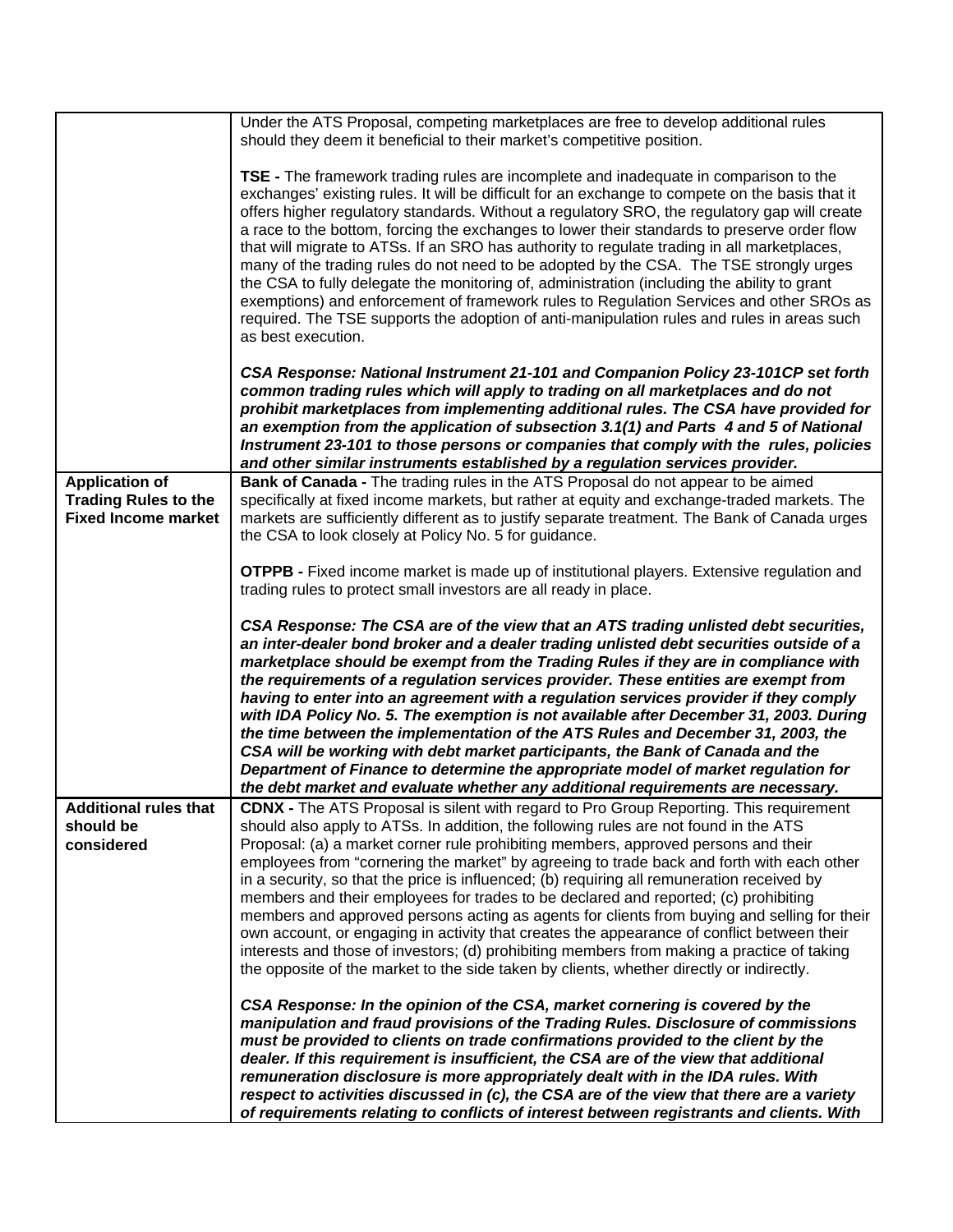|                                                                                                                                                                                                    | respect to taking the opposite side of the market, there is no consensus that principal<br>trading should be prohibited under any circumstances.                                                                                                                                                                                                                                                                                                                                                                                                                                                                                                                                                                                                                                                                                               |
|----------------------------------------------------------------------------------------------------------------------------------------------------------------------------------------------------|------------------------------------------------------------------------------------------------------------------------------------------------------------------------------------------------------------------------------------------------------------------------------------------------------------------------------------------------------------------------------------------------------------------------------------------------------------------------------------------------------------------------------------------------------------------------------------------------------------------------------------------------------------------------------------------------------------------------------------------------------------------------------------------------------------------------------------------------|
| <b>Short Selling</b><br>(National Instrument<br>23-101, Part 3)                                                                                                                                    | Bloomberg - The SEC has questioned the utility of its own short sale rule in the context of<br>the move toward decimal pricing. As Canadian markets are also likely to introduce decimal<br>pricing, Bloomberg suggest that the CSA defer in imposing a short sale rule at this time.                                                                                                                                                                                                                                                                                                                                                                                                                                                                                                                                                          |
|                                                                                                                                                                                                    | <b>Barclays</b> - The relaxation of the short selling rules to permit a zero-tick rule is appropriate.<br>However, there still remains inconsistency with one type of instrument. Futures contracts on<br>stock indexes face no such rule and can be sold on a down-tick. It seems appropriate to<br>allow down-tick short sales on those exchange traded funds that are direct equivalents of<br>exchange-traded futures contracts on stock indexes. An institutional investor that wishes to<br>sell the Canadian equity market as part of an overall investment strategy would now be<br>forced to use futures contracts, depending on the most recent tick. This requirement may not<br>be cost effective at times, introducing a distortion into the marketplace and increasing the<br>reliance on derivatives instruments unnecessarily. |
|                                                                                                                                                                                                    | <b>CDNX -</b> The CSA adopted a less stringent "zero-tick" rule as a result of comment received<br>that the market share would be lost. The result is an inflexible approach that the TSE<br>believes will hurt the liquidity and efficiency of its market and that CDNX believes will put<br>investors in the venture market at risk. An SRO is best able to evaluate these concerns and<br>develop, monitor and adjust rules that would address the concerns.                                                                                                                                                                                                                                                                                                                                                                                |
|                                                                                                                                                                                                    | <b>ETC of IDA</b> - The ETC commends staff for changing the "zero plus tick" to a "zero tick" (last<br>trade prices).                                                                                                                                                                                                                                                                                                                                                                                                                                                                                                                                                                                                                                                                                                                          |
|                                                                                                                                                                                                    | <b>TSE</b> - The TSE is of the view that this rule should be delegated to SROs or at a minimum a<br>blanket exemption should be provided for trades done on a recognized exchange, in<br>accordance with its rules.                                                                                                                                                                                                                                                                                                                                                                                                                                                                                                                                                                                                                            |
|                                                                                                                                                                                                    | CSA Response: The CSA have deleted the short sale provision from the Trading<br>Rules and expect marketplaces and marketplace participants to comply with the rules<br>of the regulation services provider. The CSA will examine the appropriateness of<br>adopting a short sale rule at a later date.                                                                                                                                                                                                                                                                                                                                                                                                                                                                                                                                         |
| <b>Short Selling</b>                                                                                                                                                                               | TD Securities - There does not appear to be a basis for distinguishing between short selling<br>in over-the-counter equity securities and marketplace-traded securities.                                                                                                                                                                                                                                                                                                                                                                                                                                                                                                                                                                                                                                                                       |
| <b>Question 20:</b><br>Should the short<br>selling provision be<br>limited to trades<br>facilitated on a<br>marketplace or should<br>they apply to dealers<br>trading outside of a<br>marketplace? | <b>OTPPB -</b> Short selling does not apply in the debt market.                                                                                                                                                                                                                                                                                                                                                                                                                                                                                                                                                                                                                                                                                                                                                                                |
|                                                                                                                                                                                                    | <b>Barclays</b> - The provisions should apply to a dealer trading outside of a marketplace.                                                                                                                                                                                                                                                                                                                                                                                                                                                                                                                                                                                                                                                                                                                                                    |
|                                                                                                                                                                                                    | CSTA - In order to be effective, the short selling rule must be applied equally to all market<br>participants. The rule should be based on the last sale of a board lot displayed by the data<br>consolidator.                                                                                                                                                                                                                                                                                                                                                                                                                                                                                                                                                                                                                                 |
|                                                                                                                                                                                                    | <b>ITG Canada - The short selling provision should apply uniformly. There does not appear to</b><br>be any justification for distinguishing between short selling in over-the-counter equity<br>securities and marketplace-traded securities.                                                                                                                                                                                                                                                                                                                                                                                                                                                                                                                                                                                                  |
|                                                                                                                                                                                                    | <b>Instinet Canada - A distinction between short selling in over-the-counter equity securities</b><br>and marketplace-traded securities does not seem to be justifiable. Investors Group -The<br>short selling rules, to ensure consistency and fairness, should apply to all participants inside<br>and outside the marketplace.                                                                                                                                                                                                                                                                                                                                                                                                                                                                                                              |
|                                                                                                                                                                                                    | <b>CDNX</b> - Short selling provisions should be applied to dealers trading outside a marketplace.<br>Short selling has the potential to drive the price of a security down, creating volatility and<br>harming investors. Junior equity investors are particularly vulnerable to this volatility.                                                                                                                                                                                                                                                                                                                                                                                                                                                                                                                                             |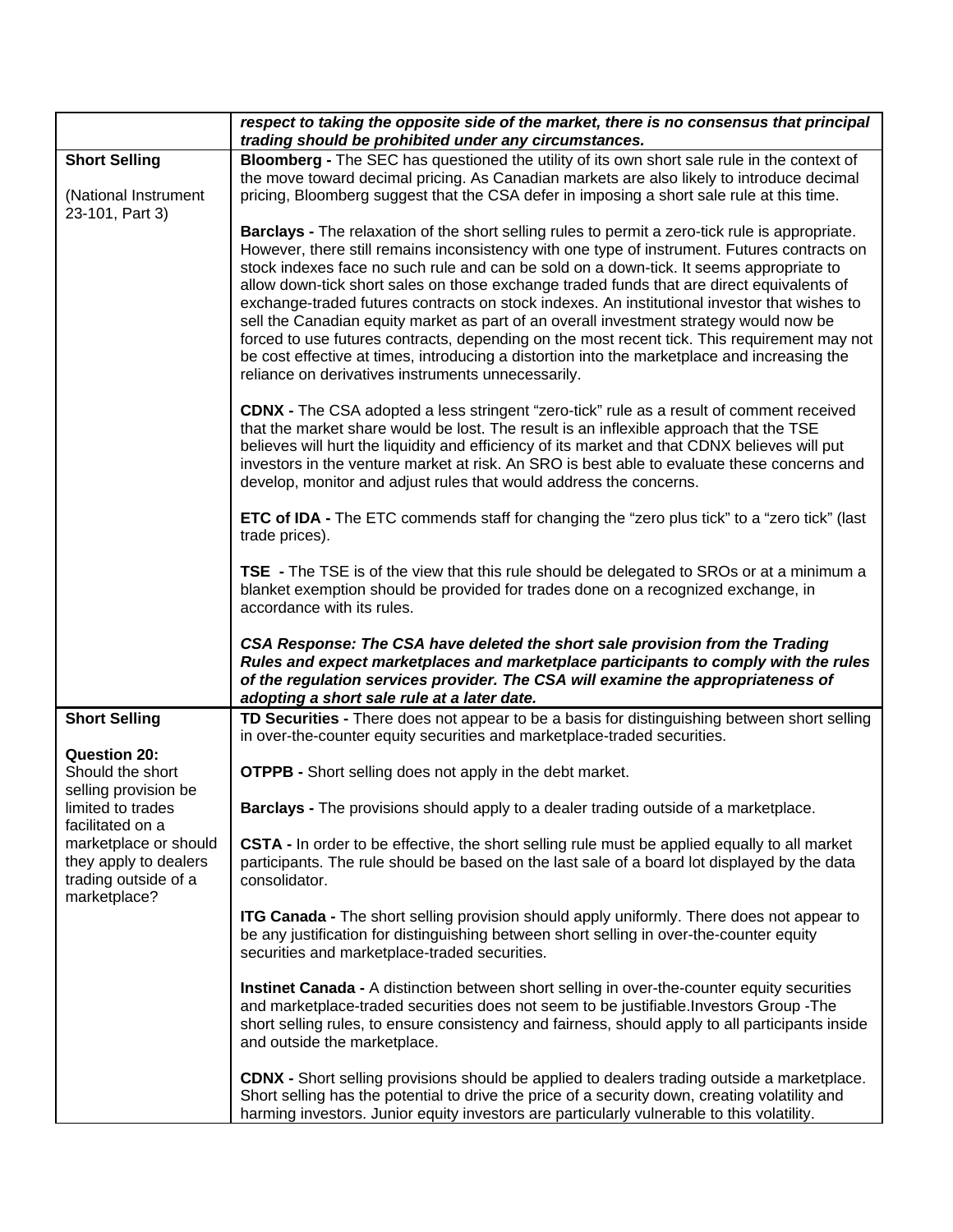|                                                                          | CSA Response: The CSA have deleted the short sale provision from the Trading<br>Rules and expect marketplaces and marketplace participants to comply with the rules<br>of the regulation services provider. The CSA will examine the appropriateness of<br>adopting a short sale rule at a later date.                                                                                                                                                                                                                                                                                                                                                                                                                                                                                                                                                                                                                                                                                                                                                                                                                                                                                                                                                                                                                                                                                                                                                                                                                                                                                                                                                      |
|--------------------------------------------------------------------------|-------------------------------------------------------------------------------------------------------------------------------------------------------------------------------------------------------------------------------------------------------------------------------------------------------------------------------------------------------------------------------------------------------------------------------------------------------------------------------------------------------------------------------------------------------------------------------------------------------------------------------------------------------------------------------------------------------------------------------------------------------------------------------------------------------------------------------------------------------------------------------------------------------------------------------------------------------------------------------------------------------------------------------------------------------------------------------------------------------------------------------------------------------------------------------------------------------------------------------------------------------------------------------------------------------------------------------------------------------------------------------------------------------------------------------------------------------------------------------------------------------------------------------------------------------------------------------------------------------------------------------------------------------------|
| <b>Front-Running</b><br>(National Instrument<br>23-101, Part 4)          | Bank of Canada - It is our understanding that it was not the CSA's intention that subsection<br>4.1(1) not apply to trading in fixed income markets (i.e. it refers to only trading on a<br>marketplace and no entities in Canadian debt markets currently fall under that definition).<br>Applied to fixed income markets, this provision would prevent some of the legitimate activity<br>that currently takes place. Dealers in the fixed income market service their customers by<br>buying and selling for and from their own inventories and not on an agency basis.<br>Customers often give advance warning of an impending order to the dealer to give the<br>dealer time to adjust the risk profile of its book (by hedging with futures). Without time to<br>adjust the profile, the prices quoted by market makers would adjust to compensate for the<br>magnitude of risk, therefore increasing the costs for their clients. Other common situations<br>involve the lead underwriter of a debt issuance making trades in anticipation of their client's<br>needs on the issuance date. Since this improves the ability of market makers to provide<br>liquidity, the interests of investors would not be served by the elimination of these practices.<br>This is not to say that front running is acceptable in the fixed income market. The Bank of<br>Canada applauds the CSA's goal in seeking to eliminate this and other forms of market<br>manipulation. At the same time, it seems clear that more work needs to be done in<br>formulating rules that will be effective in achieving this goal with respect to fixed income<br>markets. |
|                                                                          | CSA Response: The CSA have deleted the front running provision from the Trading<br>Rules.                                                                                                                                                                                                                                                                                                                                                                                                                                                                                                                                                                                                                                                                                                                                                                                                                                                                                                                                                                                                                                                                                                                                                                                                                                                                                                                                                                                                                                                                                                                                                                   |
| <b>Market Maker Orders</b>                                               | Bank of Canada - Does market maker order include bids at auction? Primary market<br>activities are not specifically excluded from the requirement.                                                                                                                                                                                                                                                                                                                                                                                                                                                                                                                                                                                                                                                                                                                                                                                                                                                                                                                                                                                                                                                                                                                                                                                                                                                                                                                                                                                                                                                                                                          |
|                                                                          | CSA Response: The ATS Rules do not include primary market activities.                                                                                                                                                                                                                                                                                                                                                                                                                                                                                                                                                                                                                                                                                                                                                                                                                                                                                                                                                                                                                                                                                                                                                                                                                                                                                                                                                                                                                                                                                                                                                                                       |
| <b>Best Execution</b><br>(National Instrument<br>23-101, Part 5)         | Bloomberg - ATSs are passive vehicles that do not undertake a duty to "find" the best<br>market by routing orders to other liquidity pools. ATSs do not assume traditional agency<br>roles in secondary markets. The responsibility for best execution should rest with the user of<br>the ATS who effects or performs a customer order, not the ATS itself. Consequently,<br>Bloomberg suggests that the ATS Rules should acknowledge the fact that a duty of best<br>execution should not attach to ATSs and similar electronic trading systems or their<br>operators.                                                                                                                                                                                                                                                                                                                                                                                                                                                                                                                                                                                                                                                                                                                                                                                                                                                                                                                                                                                                                                                                                    |
|                                                                          | CSA Response: The CSA agree that ATSs should not have the duty of best execution.<br>The requirement has been amended to exclude those dealers who are carrying on<br>business as an ATS.                                                                                                                                                                                                                                                                                                                                                                                                                                                                                                                                                                                                                                                                                                                                                                                                                                                                                                                                                                                                                                                                                                                                                                                                                                                                                                                                                                                                                                                                   |
| <b>Principal Trading</b><br>(National Instrument<br>23-101, section 7.1) | ITG Canada - Under this section, a marketplace participant can no longer effect a principal<br>trade at a price equal to the best price then available on an exchange. ITG Canada has<br>some concern that the section can be circumvented by the introduction of a separate legal<br>entity affiliated with the broker, acting in the capacity of a customer, on the other side of all<br>trades. The section does not preclude a broker-dealer from effectively sub-dividing the<br>functions of their trading desk and offsetting customer orders through an unregulated<br>corporate affiliate. As a possible solution, ITG Canada recommends that the definition of<br>"marketplace participant" be expanded to include the beneficial owner of any account where<br>(i) capital is provided by an affiliate of the registered broker-dealer and (ii) the personnel<br>operating the account in question are located in the same premises and under common<br>senior management as the broker-dealer.<br>CSA Response: The CSA have deleted the principal trading provision.                                                                                                                                                                                                                                                                                                                                                                                                                                                                                                                                                                           |
| <b>Regulatory Halts</b>                                                  | Bloomberg - Bloomberg suggests that with respect to inter-listed securities, a market centre<br>that is not the principal market for a security should not impose a worldwide halt on an ATS's                                                                                                                                                                                                                                                                                                                                                                                                                                                                                                                                                                                                                                                                                                                                                                                                                                                                                                                                                                                                                                                                                                                                                                                                                                                                                                                                                                                                                                                              |